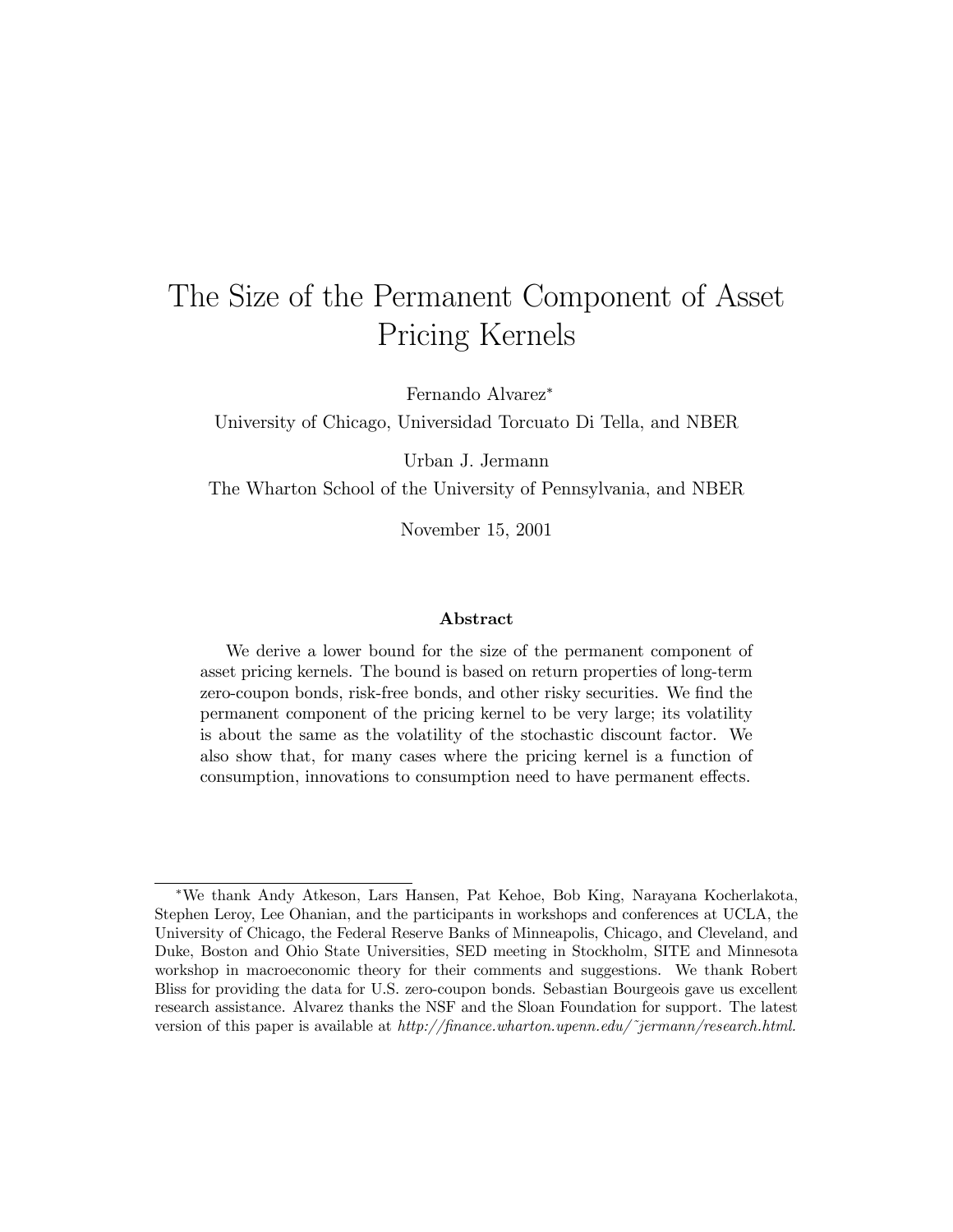### 1. Introduction

The absence of arbitrage opportunities implies the existence of a pricing kernel, that is, a stochastic process that assigns values to future state-contingent payments. Knowing the properties of such processes is important for asset pricing, and it has been the focus of much recent research.<sup>1</sup> Given that many securities are long-lived, the low-frequency or long-term properties of pricing kernels are important determinants of their prices.

As the main result of this paper, we present and estimate a lower bound for the size of the permanent component of asset pricing kernels. The bound is based on return properties of long-term zero-coupon bonds, risk-free bonds, and other risky securities. We find the permanent component of the pricing kernel to be very large; its volatility is about the same as the volatility of the stochastic discount factor.

Our results are related to the work by Hansen and Jagannathan (1991). They use no-arbitrage conditions to derive bounds on the volatility of pricing kernels as a function of observed asset prices. An important lesson from their research is that, in order to explain the equity premium, stochastic discount factors have to be very volatile. Our bound for the permanent component of the pricing kernel complements their findings. We find that, because term spreads for longterm bonds are so small relative to the excess returns on equity, the permanent component of the pricing kernel has to be very large.

Asset pricing models link pricing kernels to the underlying economic fundamentals. Thus, our analysis provides some insights into the long-term properties of these fundamentals and into the functions linking pricing kernels to the fundamentals. Along this dimension, we have two sets of results.

First, under some assumptions about the function of the marginal utility of wealth, we derive sufficient conditions on consumption so that the pricing kernel has no permanent innovations. We present several examples of utility functions for which the existence of an invariant distribution of consumption implies pricing kernels with no permanent innovations. Thus, these examples are inconsistent with our main findings. This result is useful for macroeconomics because, for some questions, the persistence properties of the processes specifying economic variables

<sup>&</sup>lt;sup>1</sup>A few prominent examples of research in this line are Hansen and Jagannathan (1991), Snow (1991), Cochrane and Hansen (1992), Luttmer (1996), and Backus, Foresi, and Telmer (1998).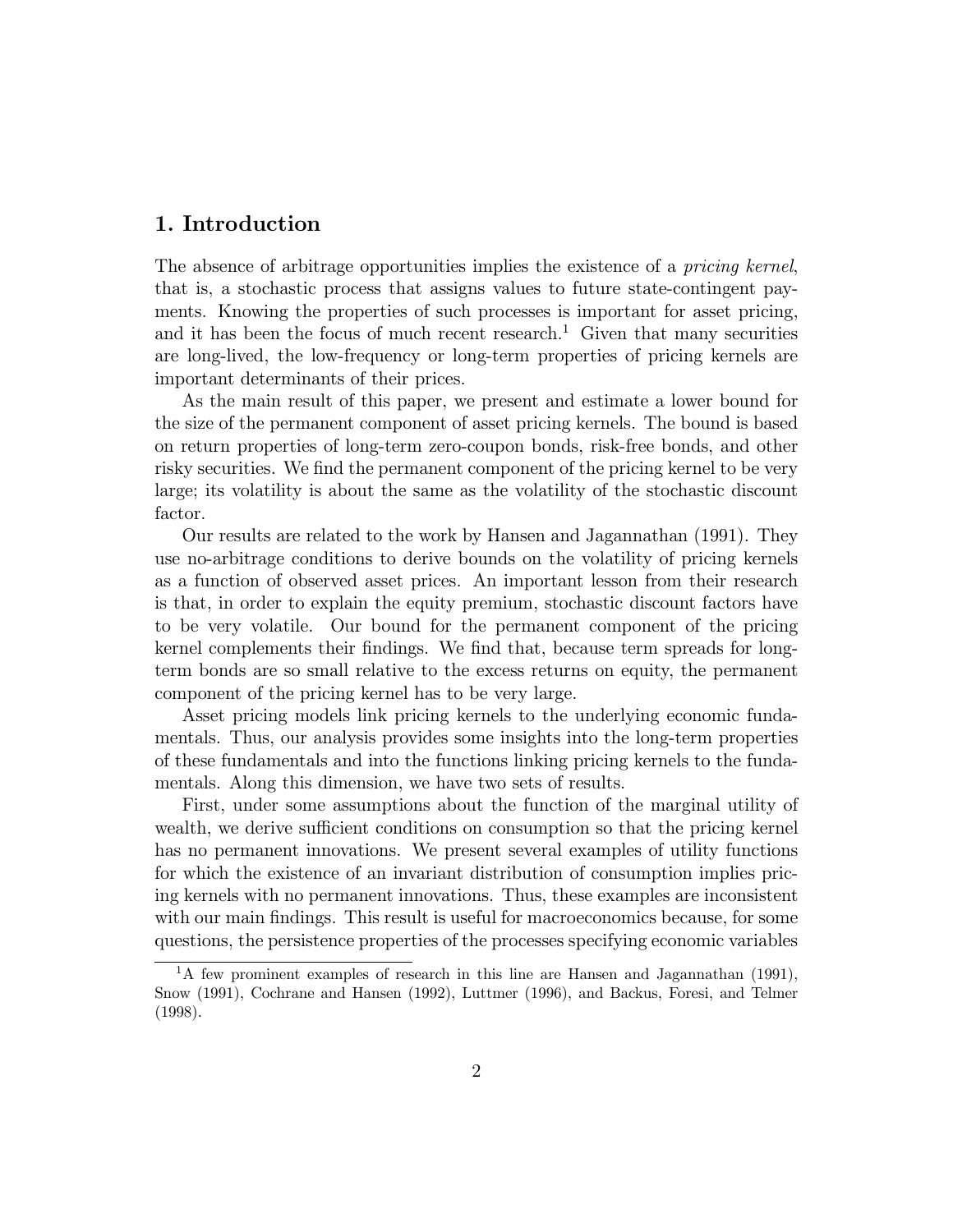matter a great deal. Specifically, for processes with highly persistent innovations, small changes in the degree of persistence can generate large differences in the answers to quantitative questions. For instance, on the issue of the welfare costs of economic uncertainty, see Dolmas (1998) and Alvarez and Jermann (2000a); on the issue of the volatility of macroeconomic variables such as consumption, investment, and hours worked, see Hansen (1997); and on the issue of international business cycle comovements, see Baxter and Crucini (1995). On a related matter, Nelson and Plosser (1982) argue that many macroeconomic time-series are characterized by nonstationary instead of stationary processes. A large body of literature has developed statistical tools to address the question of stationarity versus unit roots and to measure the size of the permanent component. The fact that most economic time-series are relatively short has been a challenge for that literature.<sup>2</sup> Our results complement the direct statistical analysis of macroeconomic time-series by using, among other things, the information contained in long-term bonds about how asset markets forecast long-term changes in the pricing kernel.

Second, measuring the size of the permanent component in consumption directly and comparing it to the size of the permanent component of pricing kernels provides guidance for the specification of functions of the marginal utility of wealth.<sup>3</sup> Specifically, we find the size of the permanent component of consumption to be lower than that of pricing kernels. This suggests the use of utility functions that magnify the permanent component.

The rest of the paper is structured as follows. Section 2 contains definitions and theoretical results. Section 3 presents empirical evidence. Section 4 concludes. Proofs are in Appendix A. Appendix B describes the data sources. Appendix C addresses a small sample bias.

### 2. Definitions and Theoretical Results

Here we present our theoretical results. We start by stating some results about long-term discount bonds. Specifically, we present an inequality linking the term spread of interest rates to the excess returns on any security. This inequality holds

 $2$ See, for instance, Hamilton (1994).

<sup>3</sup>See Daniel and Marshall (2001) on the related issue of how consumption and asset prices are correlated at different frequencies, and Lettau and Ludvigson (2001) on the permanent and transitory components in household wealth.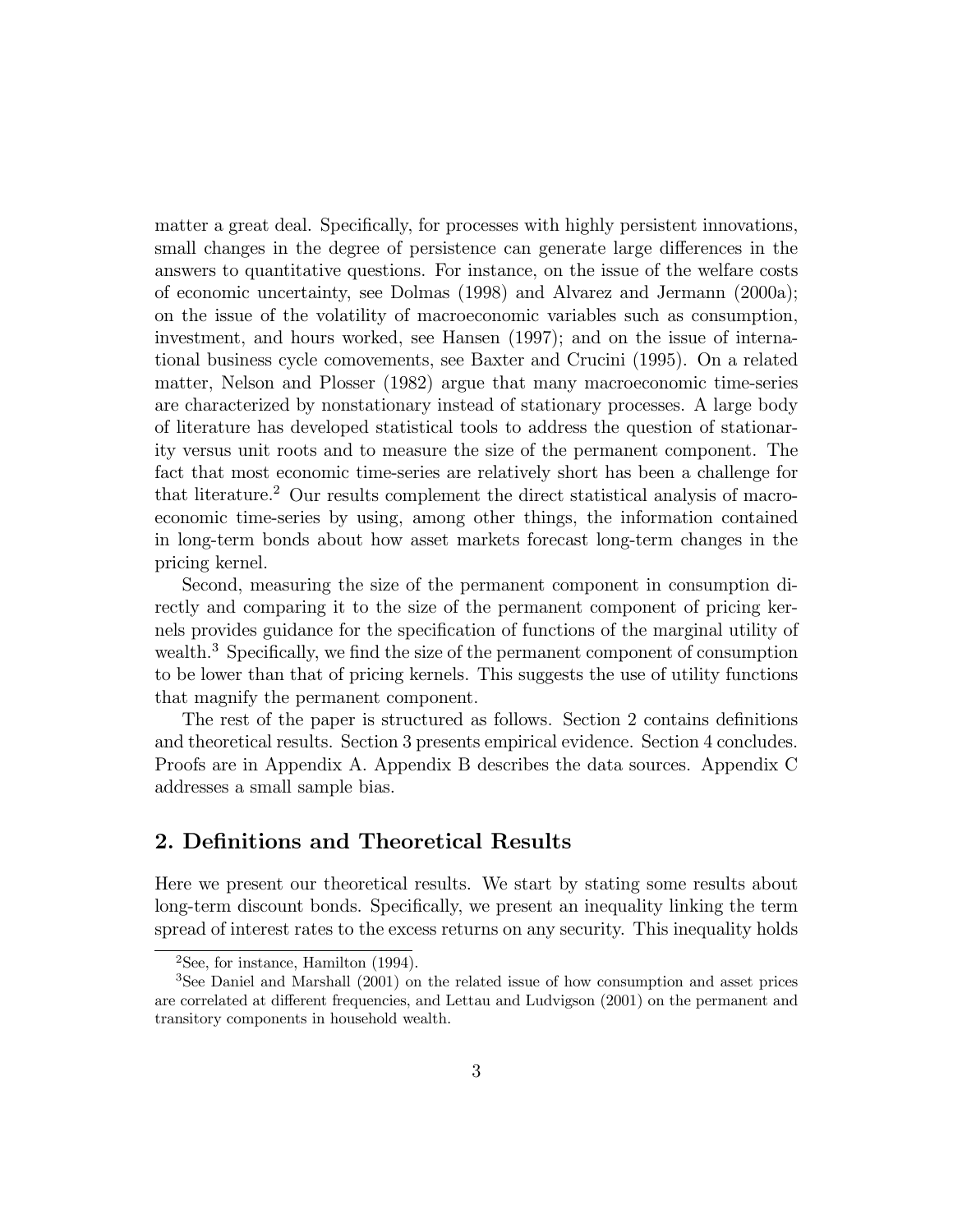for pricing kernels that have no permanent innovations. We then consider the case of a pricing kernel whose innovations have permanent and transitory components, and we present a lower bound for the size of the permanent component. We show how to interpret this lower bound for some classes of lognormal processes. Our second set of results extends the characterization of the stochastic process of pricing kernels to the properties of their determinants; specifically, consumption.

Let  $D_{t+k}$  be a state-contingent dividend to be paid at time  $t+k$  and  $V_t[D_{t+k}]$  be the current price of a claim to this dividend. Then, as can be seen, for instance, in Duffie (1996), arbitrage opportunities are ruled out in frictionless markets if and only if a strictly positive *pricing kernel* or state-price process,  $\{M_t\}$ , exists so that

$$
V_t(D_{t+k}) = \frac{E_t[M_{t+k} \cdot D_{t+k}]}{M_t}.
$$
 (2.1)

For our results, it is important to distinguish between the pricing kernel,  $M_{t+1}$ , and the *stochastic discount factor*,  $M_{t+1}/M_t$ <sup>5</sup> We use  $R_{t+1}$  for the gross return on a generic portfolio held from t to  $t + 1$ ; hence, (2.1) implies that

$$
1 = E_t \left[ \frac{M_{t+1}}{M_t} \cdot R_{t+1} \right]. \tag{2.2}
$$

We define  $R_{t+1,k}$  as the gross return from holding from time t to time  $t+1$  a claim to one unit of the numeraire to be delivered at time  $t + k$ ,

$$
R_{t+1,k} = \frac{V_{t+1} (1_{t+k})}{V_t (1_{t+k})}.
$$

The holding return on this discount bond is the ratio of the price at which the bond is sold,  $V_{t+1}(1_{t+k})$ , to the price at which it was bought,  $V_t(1_{t+k})$ . With this convention,  $V_t(1_t) \equiv 1$ . Thus, for  $k \geq 2$  the return consists solely of capital gains; for  $k = 1$ , the return is risk free. Finally, we define the continuously compounded

<sup>&</sup>lt;sup>4</sup>As is well known, this result does not require complete markets, but assumes that portfolio restrictions do not bind for some agents. This last condition is sufficient, but not necessary, for the existence of a pricing kernel. For instance, in Alvarez and Jermann (2000b), portfolio restrictions bind most of the time; nevertheless, a pricing kernel exists that satisfyies (2.1).

<sup>&</sup>lt;sup>5</sup>For instance, in the Lucas representative agent model, the pricing kernel  $M_t$  is given by  $\beta^t U'(c_t)$ , where  $\beta$  is the preference time discount factor and  $U'(c_t)$  is the marginal utility of consumption. In this case, the stochastic discount factor,  $M_{t+1}/M_t$ , is given by  $\beta U'(c_{t+1})/U'(c_t)$ .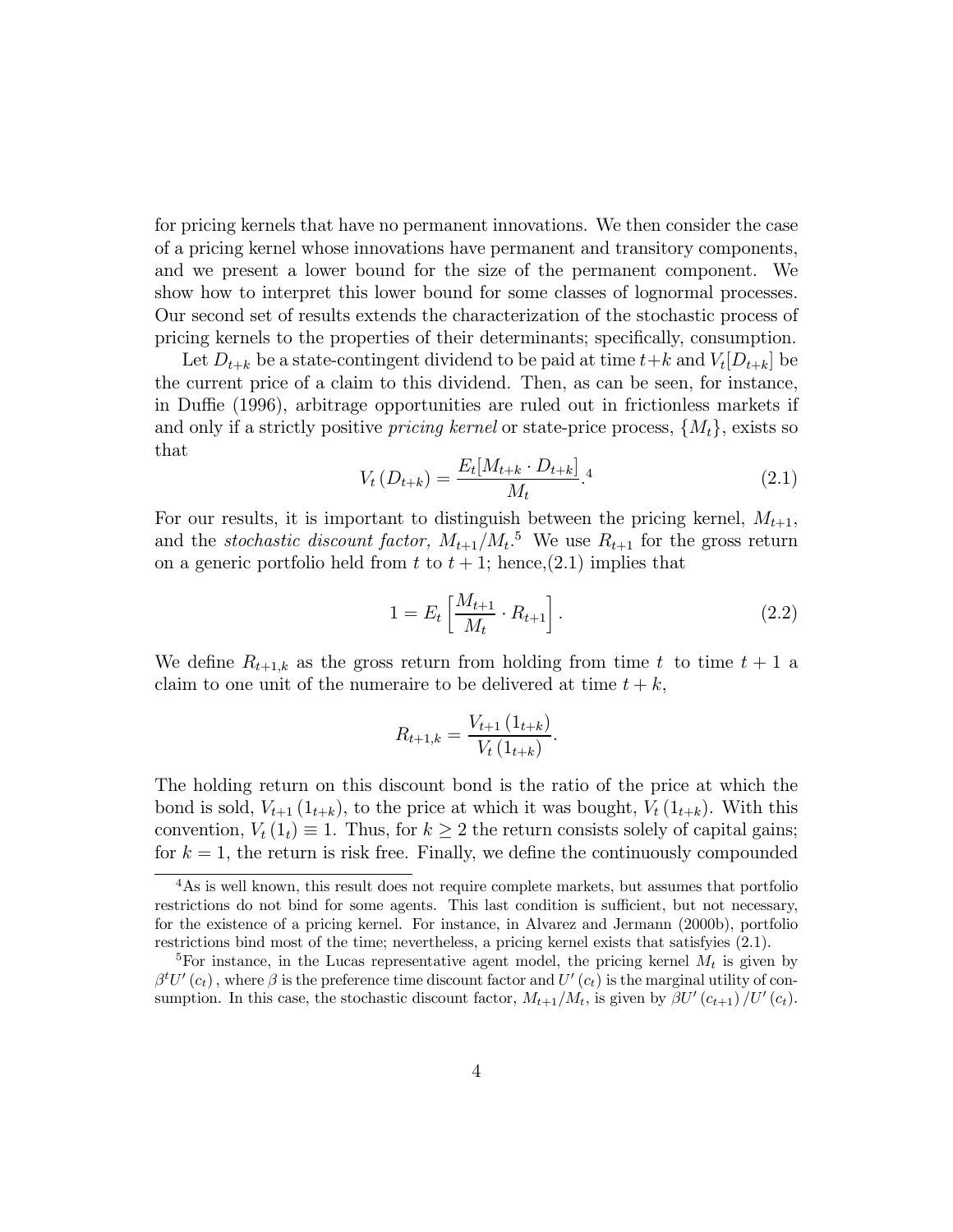term premium for a k-period discount bond as

$$
h_t(k) \equiv E_t \left\{ \log \left[ \frac{R_{t+1,k}}{R_{t+1,1}} \right] \right\},\,
$$

that is, the expected log excess return on the k-period discount bond.

We now define a condition for pricing kernels that turns out to be key for the properties of long-term bonds.

Definition 2.1. We say that a pricing kernel has no permanent innovations at t, if

$$
\lim_{k \to \infty} E_t \left\{ \log \frac{E_{t+1} \left[ M_{t+k} \right]}{E_t \left[ M_{t+k} \right]} \right\} = 0. \tag{2.3}
$$

Under regularity conditions, this definition is equivalent to assuming that

$$
\lim_{k \to \infty} \frac{E_{t+1} [M_{t+k}]}{E_t [M_{t+k}]} = 1
$$
\n(2.4)

in distribution.<sup>6</sup> This can be seen by using Jensen's inequality and the law of iterative expectations. Thus, condition (2.3) can only be satisfied if the ratio of expectations converges to its (constant) mean. We say that there are no permanent innovations because, as the forecasting horizons  $k$  become longer, information arriving at  $t + 1$  will not lead to revisions of the forecasts made with current period t information. Alternatively, condition  $(2.3)$  says that innovations in the forecasts of the pricing kernel have limited persistence, since their effect vanishes for large k. Formally, we will use the definition in condition  $(2.3)$  because it requires no further auxiliary assumptions; it also turns out to be easier to check in our examples.

The following proposition states an important result for zero-coupon bonds if pricing kernels have no permanent component.

Proposition 2.2. If a pricing kernel has no permanent innovations, then

$$
h_t(\infty) \equiv \lim_{k \to \infty} h_t(k) \ge E_t \left[ \log \left( \frac{R_{t+1}}{R_{t+1,1}} \right) \right],
$$
 (2.5)

where  $R_{t+1}$  is the holding return on any asset.

<sup>&</sup>lt;sup>6</sup>It is sufficient that  $0 < \underline{x} \leq E_{t+1} \left[ M_{t+k} \right] / E_t \left[ M_{t+k} \right] \leq \overline{x} < \infty$  for all k.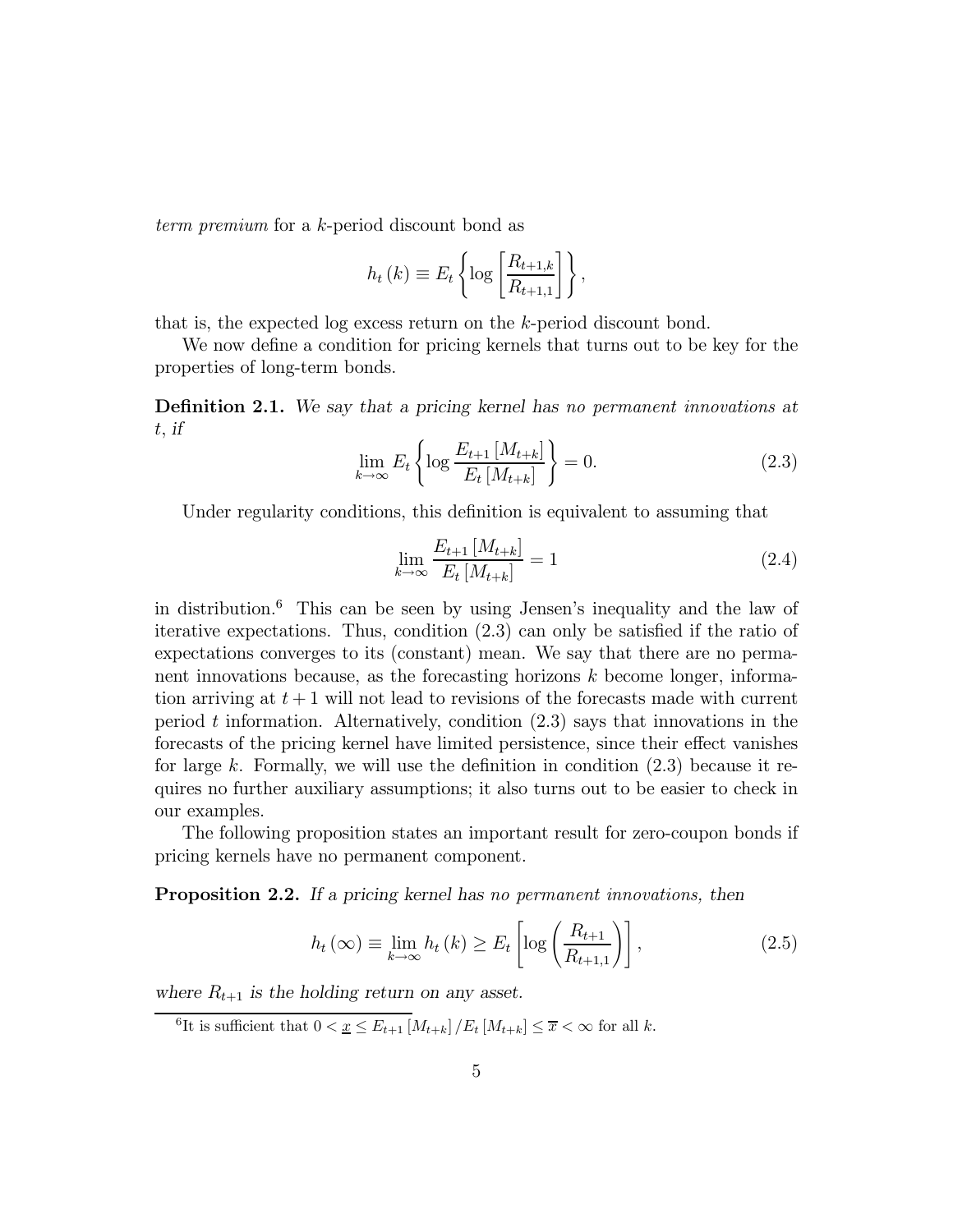Proposition 2.2 states that without permanent innovations, the term spread is the highest (log) risk premium. Notice that the portfolio with the highest  $E_t$  [log  $(R_{t+1})$ ] is known as the *growth optimal* portfolio.

We present here an intuitive proof of Proposition 2.2 that uses the slightly stronger notion of no permanent innovations than the one defined in condition (2.3). A formal proof of Proposition 2.2 is in Appendix A.

The holding return to a k-period discount bond can be written as

$$
R_{t+1,k} = \frac{V_{t+1} (1_{t+k})}{V_t (1_{t+k})} = \frac{M_t}{M_{t+1}} \cdot \frac{E_{t+1} [M_{t+k}]}{E_t [M_{t+k}]}.
$$

Under the slightly stronger version of no permanent innovations, as defined in equation (2.4), we can write the limiting holding return as  $R_{t+1,\infty} = M_t/M_{t+1}$ . Then, for any return  $R_{t+1}$ , for which  $E_t\left(\frac{M_{t+1}}{M_t}R_{t+1}\right) = 1$ , we have by Jensen's inequality that  $E_t \log \left( \frac{M_{t+1}}{M_t} R_{t+1} \right) \leq \log E_t \left( \frac{M_{t+1}}{M_t} R_{t+1} \right) = \log (1) = 0$  and thus

$$
E_t \log R_{t+1} \le E_t \log \frac{M_t}{M_{t+1}},
$$

with equality if  $R_{t+1} = M_t/M_{t+1}$ .

Proposition 2.2 essentially restates results presented in earlier studies in such a way as to allow for our subsequent extensions. Kazemi (1992) shows that in a Markov economy with a limiting stationary distribution, the return on the discount bond with the longest maturity equals the stochastic discount factor. Growth optimal returns were analyzed in Cochrane (1992) and Bansal and Lehmann (1997). Campbell, Kazemi, and Nanisetty (1999) note the relationship between the growth optimal portfolio and the return on asymptotic discount bonds.

We illustrate Proposition 2.2 for a kernel whose logarithm follows an infinite moving-average process with normal innovations. We show that if this process is covariance stationary, then condition (2.3) is satisfied, that is, there are no permanent innovations. Assume that

$$
M_t = \beta(t) \exp\left(\sum_{j=0}^{\infty} \alpha_j \varepsilon_{t-j}\right),\,
$$

with  $\varepsilon_t \sim N(0, \sigma^2)$ ,  $\alpha_0 = 1$ , and  $\beta(\cdot)$  a function of time. Then

$$
E_t \log \frac{E_{t+1} [M_{t+k}]}{E_t [M_{t+k}]} = -\frac{1}{2} (\alpha_{k-1})^2 \sigma^2.
$$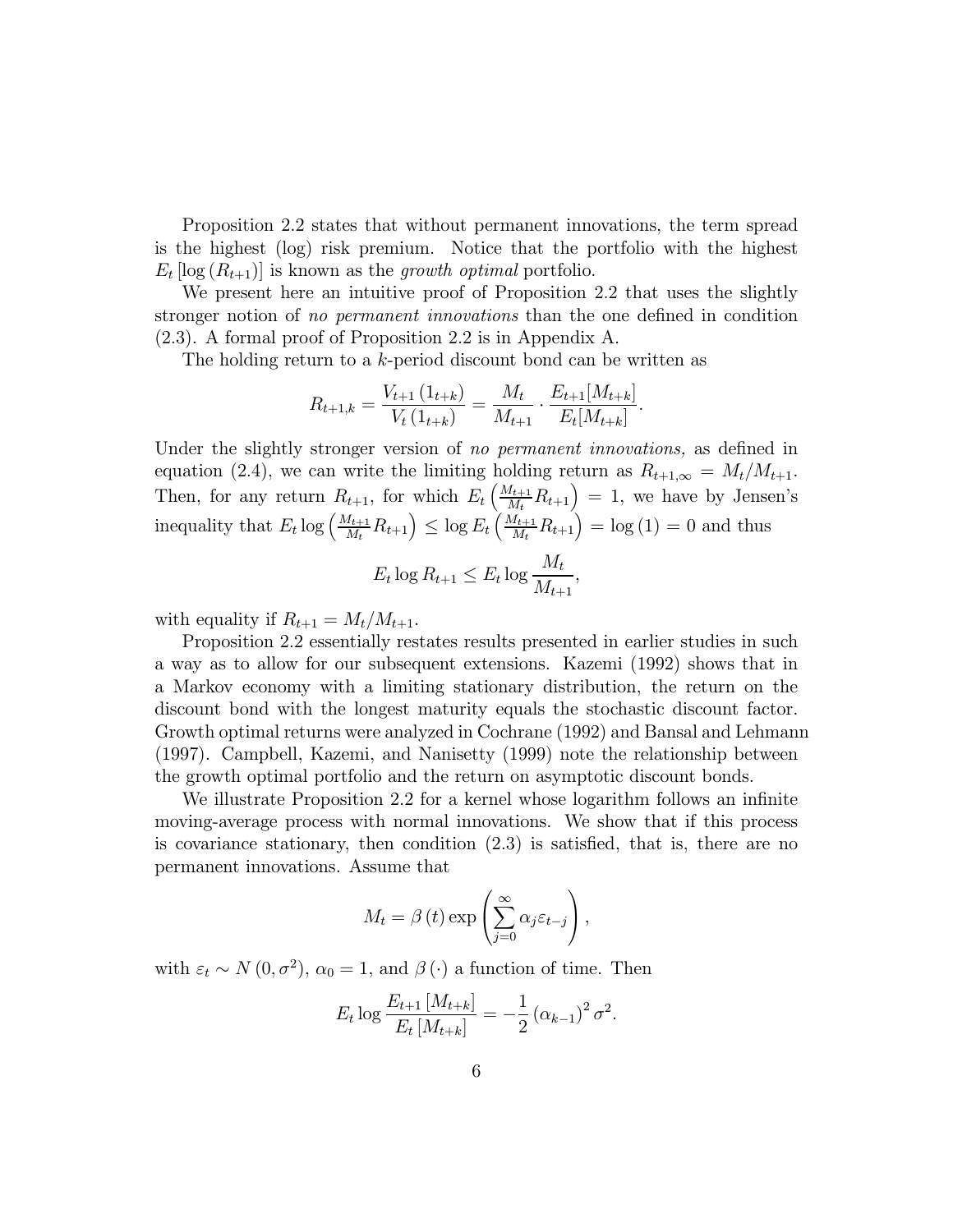If  $M_t/\beta(t)$  is covariance stationary, so that the variance is finite and independent of time, we have that  $\lim_{k\to\infty} (\alpha_{k-1})^2 = 0$ , and the condition of no permanent innovations is satisfied. It also follows directly that

$$
E\left[h_t\left(\infty\right)\right] = \frac{\sigma^2}{2}.
$$

Recall that  $\sigma$  is the conditional volatility of the discount factor or, equivalently, the volatility of the innovations of the pricing kernel. This last equation illustrates that if a pricing kernel has no permanent innovations, then the volatility of the innovations of the pricing kernel is tightly linked to the term premium. Hansen and Jagannathan (1991) and Cochrane and Hansen (1992) show that the conditional volatility of the discount factor is quite large, so a pricing kernel without permanent innovations will have a very large term premium.

#### 2.1. The size of the permanent component of the pricing kernel

So far, we have focused on kernels that have either permanent innovations or not. We now consider the case of a kernel that has both a permanent and a transitory component, with the objective to quantify the size of the permanent component. In the spirit of Beveridge and Nelson (1981) and Cochrane (1988), we assume that the permanent component is a martingale. Subject to a condition for the covariance of the termporary and permanent component, we can bound the volatility of the permanent component of the discount factor relative to the total volatility. For this purpose, we use  $J(x) \equiv \log(E[x]) - E[\log(x)]$  as a measure of volatility, defined for a positive random variable  $x$ . The next proposition contains the main theoretical results of the paper.

Proposition 2.3. Assume that the kernel has a component with transitory innovations  $M_t^T$ , that is, one for which (2.3) holds, and a component that has permanent innovations  $M_t^P$ , that follows a martingale so that  $E_t M_{t+1}^P = M_t^P$ , and that

$$
M_t = M_t^T M_t^P.
$$

Let  $v_{t,t+k}$  be defined as

$$
v_{t,t+k} \equiv \frac{cov_t \left[ M_{t+k}^T, M_{t+k}^P \right]}{E_t \left[ M_{t+k}^T \right] E_t \left[ M_{t+k}^P \right]},
$$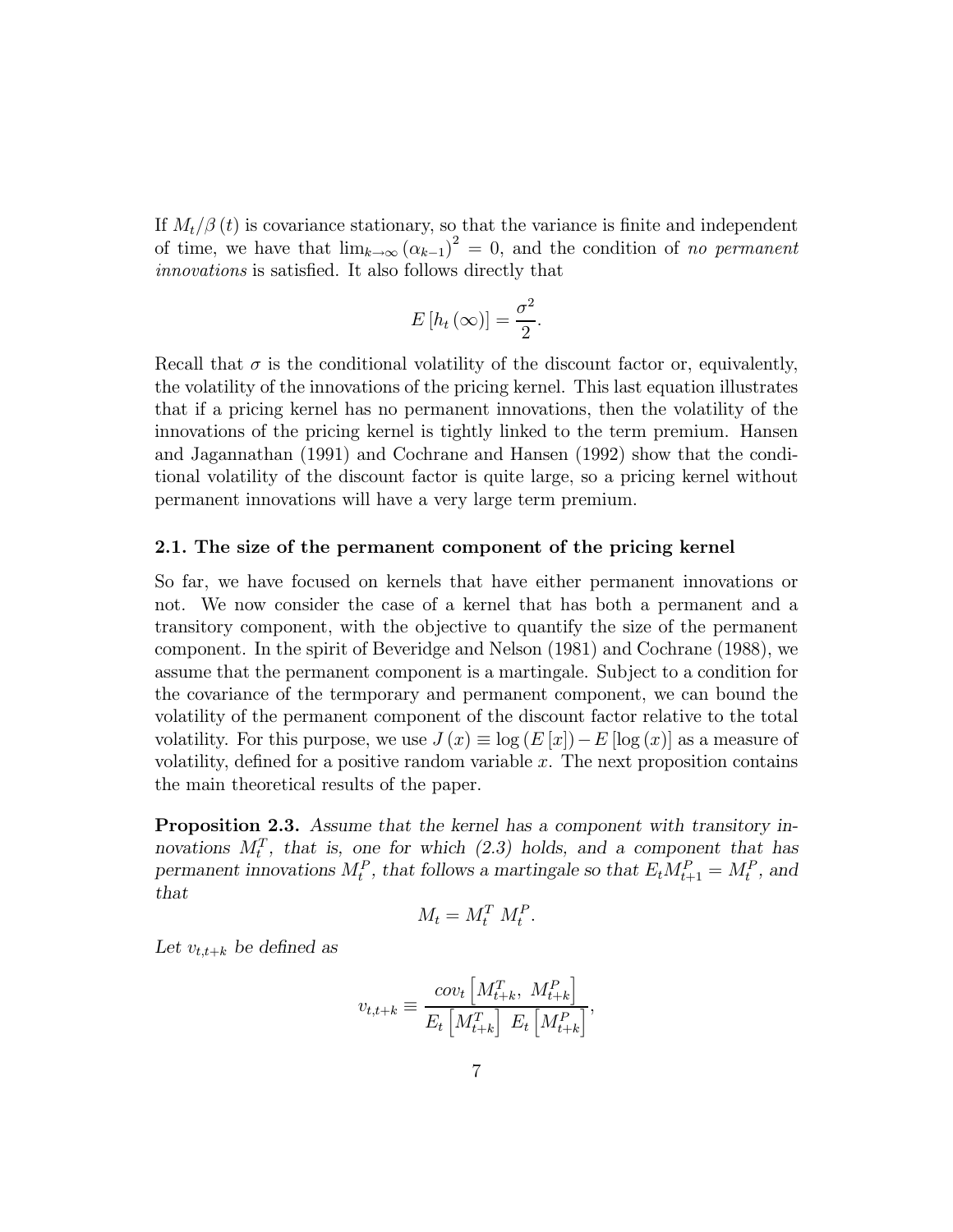$$
\lim_{k \to \infty} E_t \left[ \log \frac{(1 + v_{t+1,t+k})}{(1 + v_{t,t+k})} \right] = 0 \text{ almost surely.}
$$
\n(2.6)

Then (i)

$$
J_t\left(\frac{M_{t+1}^P}{M_t^P}\right) \ge E_t \log \frac{R_{t+1}}{R_{t+1,1}} - h_t(\infty)
$$
\n(2.7)

and (ii)

$$
\frac{J\left(\frac{M_{t+1}^P}{M_t^P}\right)}{J\left(\frac{M_{t+1}}{M_t}\right)} \ge \frac{E\left[\log \frac{R_{t+1}}{R_{t+1,1}}\right] - E\left[h_t\left(\infty\right)\right]}{E\left[\log \frac{R_{t+1}}{R_{t+1,1}}\right] + J\left(1/R_{t+1,1}\right)}\tag{2.8}
$$

if 
$$
-E[h_t(\infty)] \le J(1/R_{t+1,1}),
$$
 or if  $-E[h_t(\infty)] > J(1/R_{t+1,1}),$  then  $J\left(\frac{M_{t+1}^P}{M_t^P}\right) / J\left(\frac{M_{t+1}}{M_t}\right) > 1$ , where  $J_t(x_{t+1}) \equiv \log E_t x_{t+1} - E_t \log x_{t+1}$  and  $J(x_{t+1}) \equiv \log E x_{t+1} - E \log x_{t+1}$ .

To better understand Proposition 2.3, we expand on our measure of volatility  $J(x)$ . Clearly, if  $var(x) = 0$ , then  $J(x) = 0$ . The reverse is not true, as higherorder moments than the variance also affect the size of this Jensen measure as further illustrated below. More specifically, the variance and  $J(x)$  are related in the following way. Consider the general measure of volatility  $f(EX)-Ef(x)$ , with  $f(\cdot)$  a concave function. The statistic  $J(x)$  is obtained by making  $f(x) = \log x$ , while for the variance,  $f(x) = -x^2$ . The following is yet another way to look at  $J(x)$  and var  $(x)$ . If a random variable  $x_1$  is more risky than  $x_2$  in the sense of Rothschild-Stiglitz, then  $J(x_1) \geq J(x_2)$  and, of course,  $var(x_1) \geq var(x_2)$ .

As an important special case, assume that x is lognormal, then  $J(x)=1/2$  $var(\log x)$ . The next example illustrates the bounds derived in Proposition 2.3 under lognormality. The example also illustrates the condition (2.6) for the covariance between the transitory and permanent components for long forecasting horizons. This condition holds when the transitory and permanent components are uncorrelated, but it also holds under much weaker assumptions. In the example, the two components have correlated innovations. The permanent component is a random walk with drift and the transitory component is covariance stationary. This type of process has often been used in the measurement of the size of the permanent component for linear time series. See, for instance, Watson (1986) and Cochrane (1988).

<sup>&</sup>lt;sup>7</sup>Recall that  $x_1$  is more risky than  $x_2$  in the sense of Rothschild and Stiglitz if, for  $E(x_1) =$  $E(x_2), E(f(x_1)) \leq E(f(x_2))$  for any concave function f.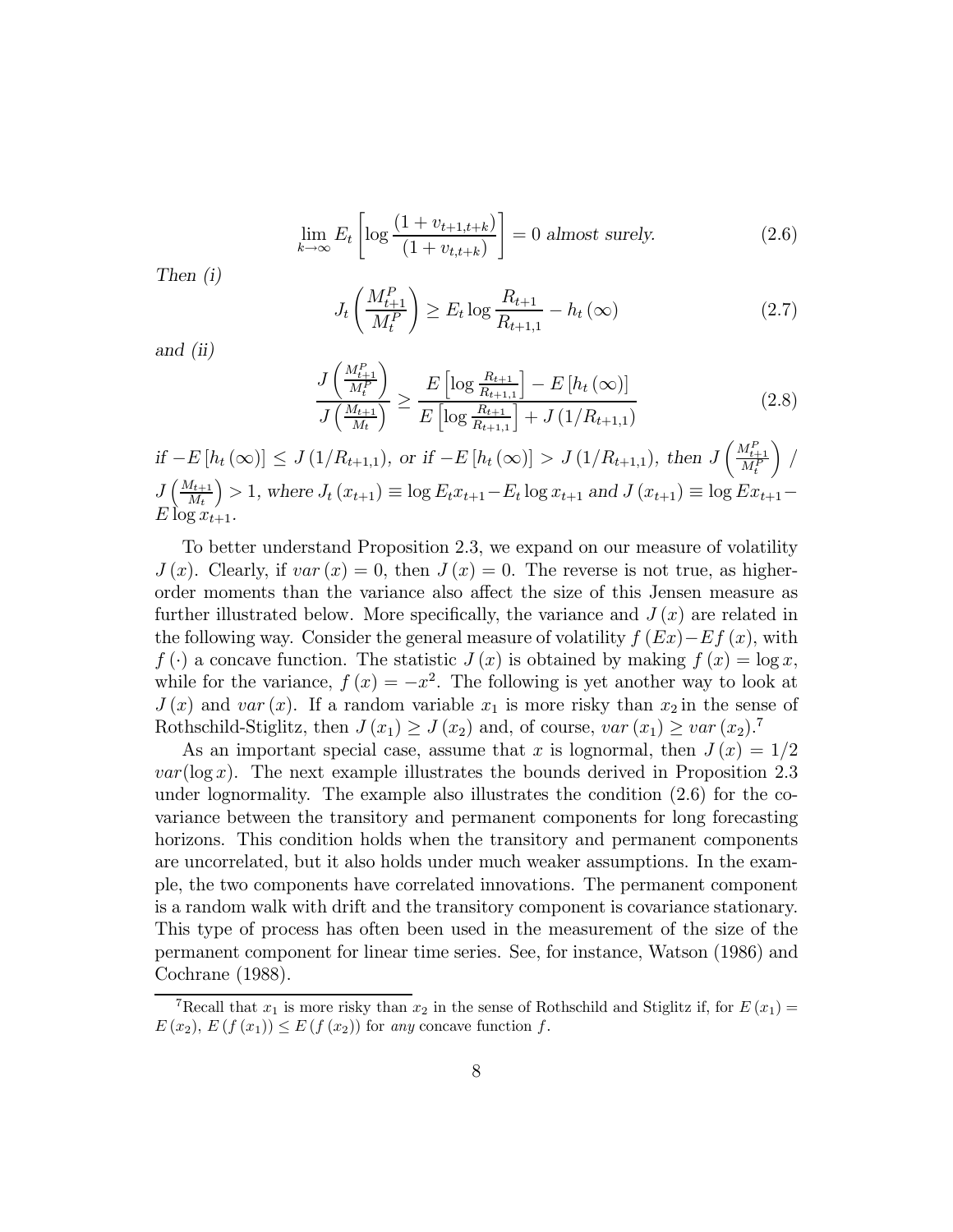Example 2.4. Assume that

$$
\log M_{t+1}^P = \log M_t^P - \frac{1}{2}\sigma_P^2 + \varepsilon_{t+1}^P,
$$
  

$$
\log M_{t+1}^T = \sum_{i=0}^{\infty} \alpha_i \varepsilon_{t+1-i}^T + (t+1) \log \beta,
$$

where  $\alpha$  is a square summable sequence and  $\varepsilon_{t+1}^P$  and  $\varepsilon_{t+1}^T$  are i.i.d. normal with variance  $\sigma_P^2$  and  $\sigma_T^2$  respectively and with covariance  $\sigma_{TP}$ . Direct computation gives

$$
\log \frac{(1 + v_{t+1,t+k})}{(1 + v_{t,t+k})} = -\alpha_{k-1}\sigma_{TP},
$$

hence, (2.3) is satisfied, since  $\lim_{k\to\infty} \alpha_{k-1} = 0$  because  $\alpha$  is square summable. Furthermore,

$$
J_t\left(\frac{M_{t+1}^P}{M_t^P}\right) = \frac{1}{2}\sigma_P^2 \ge E_t \log \frac{R_{t+1}}{R_{t+1,1}} - h_t(\infty)
$$

and

$$
\frac{J\left(\frac{M_{t+1}^P}{M_t^P}\right)}{J\left(\frac{M_{t+1}}{M_t}\right)} = \frac{\sigma_p^2}{\sigma_{\Delta \log M}^2} \ge \frac{E\left[\log \frac{R_{t+1}}{R_{t+1,1}}\right] - E\left[h_t\left(\infty\right)\right]}{E\left[\log \frac{R_{t+1}}{R_{t+1,1}}\right] + \frac{1}{2}\sigma_{\log R_{t+1,1}}^2},
$$

where  $\sigma_{\Delta \log M}^2$  and  $\sigma_{\log R_{t+1,1}}^2$  denote the variances of the logs of the discount factor and the one-period interest rate respectively.

Thus, in this case, the ratio of the Jensen's effects is just the ratio of the innovation variance of the permanent component to the unconditional variance of the stochastic discount factor. On the right-hand side of the inequality, we have used the fact that, given lognormality of the stochastic discount factor, the interest rate is lognormal itself. Beveridge and Nelson (1981) show that it is always possible to decompose a linear homoscedastic difference stationary process into a random walk component and a component that is covariance stationary. The example here falls into this category. Cochrane (1988) focuses on the ratio of the innovation variance of the random walk component to the variance of the growth rate of the time series as a measure of the permanent component in GDP.<sup>8</sup>

<sup>8</sup>See Quah (1992) about specifying the permanent component as a random walk.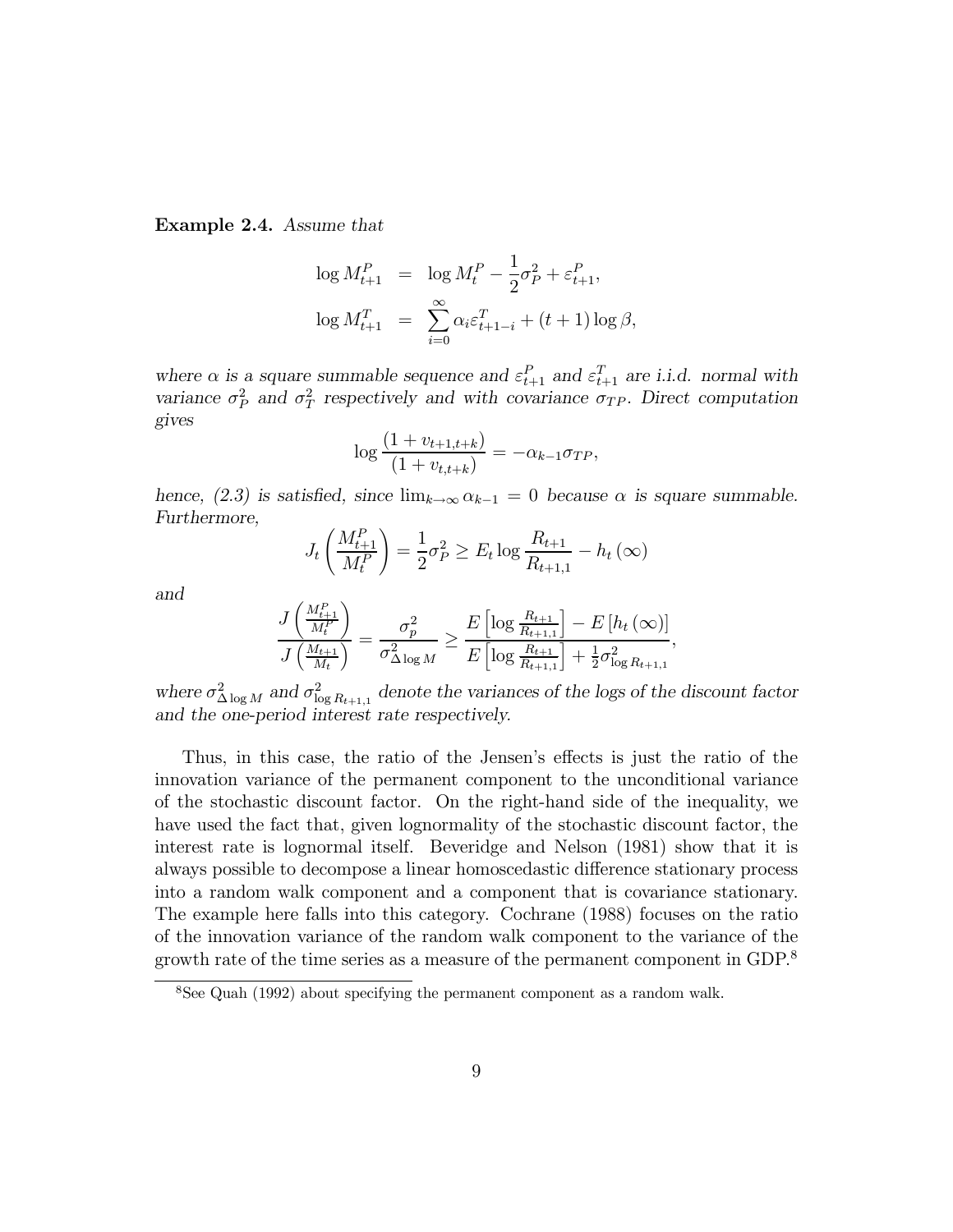The following proposition states a set of assumptions that guarantee the existence of a decomposition of the pricing kernel into a temporary and a permanent component with the permanent component being a martingale.

Define  $\phi(t, k)$  as

$$
E_t\left(M_{t+k}/M_t\right) = V_t\left(k\right) = \beta^k \phi\left(t, k\right)
$$

and assume (1) that  $0 < \lim_{k\to\infty} \phi(t,k) < \infty$  for all t. Assume (2) that for each  $t+1$ 

$$
\left(M_{t+1}/\beta^{t+1}\right)V_{t+1}(k)/\beta^{k} = \left(M_{t+1}/\beta^{t+1}\right)\phi(t+1,k) \leq x_{t+1},
$$

with  $E_t x_{t+1}$  finite for all k. Assume (3) that

$$
\lim_{s \to \infty} \beta^s / V_t(s) = \lim_{s \to \infty} (1/\phi(t, s))
$$

has no permanent innovations.

**Proposition 2.5.** Under assumptions (1), (2) and (3), a decomposition  $M_t =$  $M_t^T M_t^P$ , with  $E_t M_{t+1}^P = M_t^P$  and  $M_t^T$  having no permanent innovations exist, with

$$
M_t^P = \lim_{k \to \infty} E_t M_{t+k} / \beta^{t+k}.
$$

Assumption (1) and (2) can be considered as regularity conditions. Assumption (3) is a condition that, roughly speaking, requires interest rates to be stationary. This condition has a significance similar to the assumption in a Beveridge-Nelson decomposition that requires the time-series to be difference stationary.

#### 2.1.1. Yields and forward rates: Alternative measures of term spreads

For empirical implementation, we want to be able to extract as much information from long-term bond data as possible. For that reason, we show here that for asymptotic zero-coupon bonds, the unconditional expectations of the yields and the forward rates are equal to the unconditional expectations of the holding returns.

Consider forward rates. The k-period forward rate differential is defined as the rate for a one-period deposit maturing k periods from now relative to a one-period deposit now:

$$
f_t(k) \equiv -\log \left( \frac{V_t(1_{t+k})}{V_t(1_{t+k-1})} \right) - \log \frac{1}{V_{t,1}}.
$$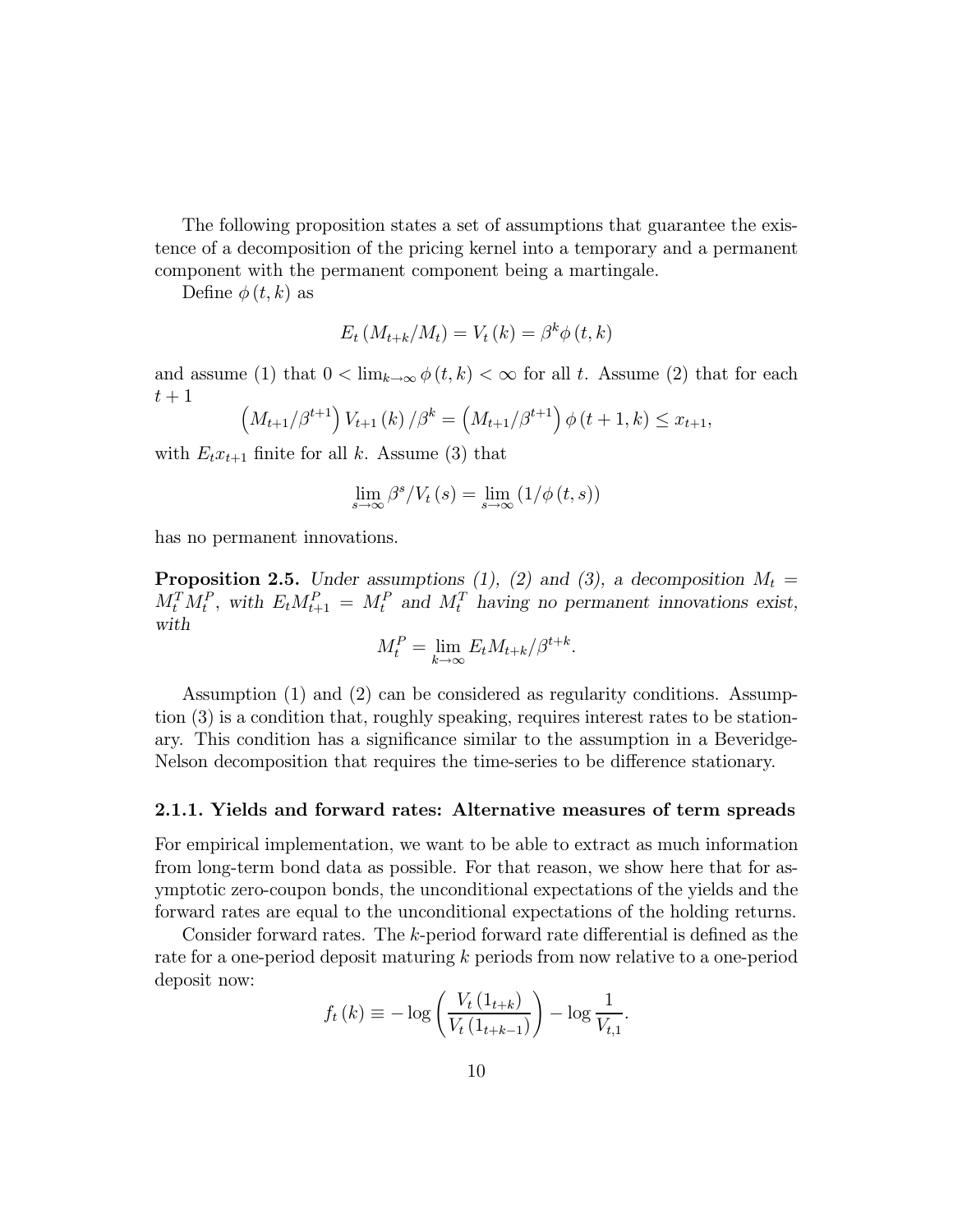Forward rates and expected holding returns are also closely related. They both compare prices of bonds with a one-period maturity difference, the forward rate does it for a given t, while the holding return considers two periods in a row.

**Proposition 2.6.** Assume that bond prices have means that are independent of calendar time, so that  $E(V_{t,k}) = E(V_{\tau,k})$  for every t and k. Then

$$
E\left[h_t(k)\right] = E\left[f_t(k)\right].
$$

We define the continuously compounded *yield differential* between a k-period discount bond and a one-period risk-free bond as

$$
y_t(k) \equiv \log \left( \frac{V_t [1_{t+1}]}{(V_t [1_{t+k}])^{1/k}} \right)
$$

and the limiting yield differential as

$$
y_t(\infty) \equiv \lim_{k \to \infty} \log \left( \frac{V_t \left[ 1_{t+1} \right]}{\left( V_t \left[ 1_{t+k} \right] \right)^{1/k}} \right).
$$

The next proposition shows that under regularity conditions, the three measures of the term spreads are equal for the limiting zero-coupon bonds.

**Proposition 2.7.** If the limits  $h_t(\infty)$ ,  $f_t(\infty)$ , and  $y_t(\infty)$  exist, the unconditional expectations of holding returns are independent of calendar time; that is,

$$
E[\log R_{t+1,k}] = E[\log R_{\tau+1,k}] \text{ for all } t, \tau, k
$$

and holding returns and yields are dominated by an integrable function, then

$$
E[h_t(\infty)] = E[f_t(\infty)] = E[y_t(\infty)].
$$

In practice, these three measures may not be equally convenient to estimate for two reasons. One is that the term premium is defined in terms of the conditional expectation of the holding returns. But this will have to be estimated from ex post realized holding returns, which are very volatile. Forward rates and yields are, according to the theory, conditional expectations of bond prices. While forward rates and yields are more serially correlated than realized holding returns, they are substantially less volatile. Overall, they should be more precisely estimated.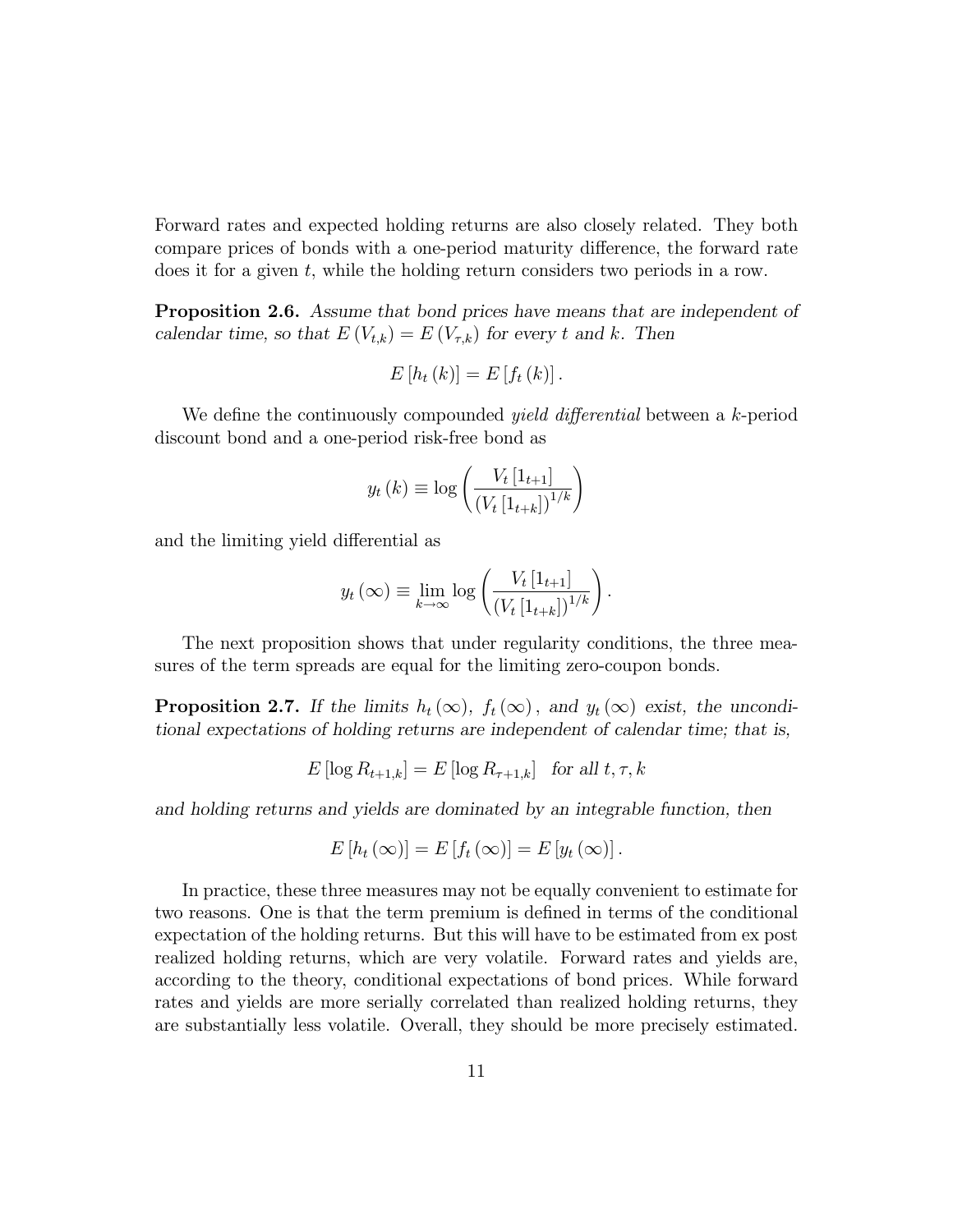The other reason is that, while results are derived for the limiting maturity, data is available only for finite maturities. All the previous results could have been derived for a finite  $k$  by assuming that limiting properties are reached at maturity k, except Proposition 2.7. In these cases, yields are equal to averages of forward rates (or holding returns), and the average only equals the last element in the limit. For this reason, yield differentials, y, might be slightly less informative for k finite than the term spreads estimated from forward rates and holding returns.

#### 2.2. Consumption

In many models used in the literature, the pricing kernel is a function of current or lagged consumption. Thus, the stochastic process for consumption is a determinant of the process of the pricing kernel. In this section, we present sufficient conditions on consumption and the function mapping consumption into the pricing kernel so that pricing kernels have no permanent innovations. We are able to define a large class of stochastic processes for consumption that, combined with standard preference specifications, will result in counterfactual asset pricing implications. We also present an example of a utility function in which the resulting pricing kernels have permanent innovations because of the persistence introduced through the utility functions.<sup>9</sup>

As a starting point, we present sufficient conditions for kernels that follow Markov processes to have no permanent innovations. We then consider consumption within this class of processes. Assume that

$$
M_{t}=\beta\left( t\right) f\left( s_{t}\right) ,
$$

where f is a positive function and that  $s_t \in S$  is Markov with transition function Q which has the interpretation  $Pr(s_{t+1} \in A | s_t = s) = Q(s, A)$ .

We assume that Q has an invariant distribution  $\lambda^*$  and that the process  $\{s_t\}$  is drawn at time  $t = 0$  from  $\lambda^*$ . In this case,  $s_t$  is strictly stationary, and the unconditional expectations are taken with respect to  $\lambda^*$ . We use the standard notation,

$$
\left(T^{k}f\right)\left(s\right)\equiv\int_{S}f\left(s^{\prime}\right)Q^{k}\left(s,ds^{\prime}\right),
$$

where  $Q^k$  is the k-step ahead transition constructed from  $Q$ .

 $^{9}$ In Section 3.3, we present evidence that the permanent components of asset pricing kernels are mainly real, as opposed to nominal (meaning driven by uncertainty in the aggregate price level). For this reason, we omit nominal risk in this section.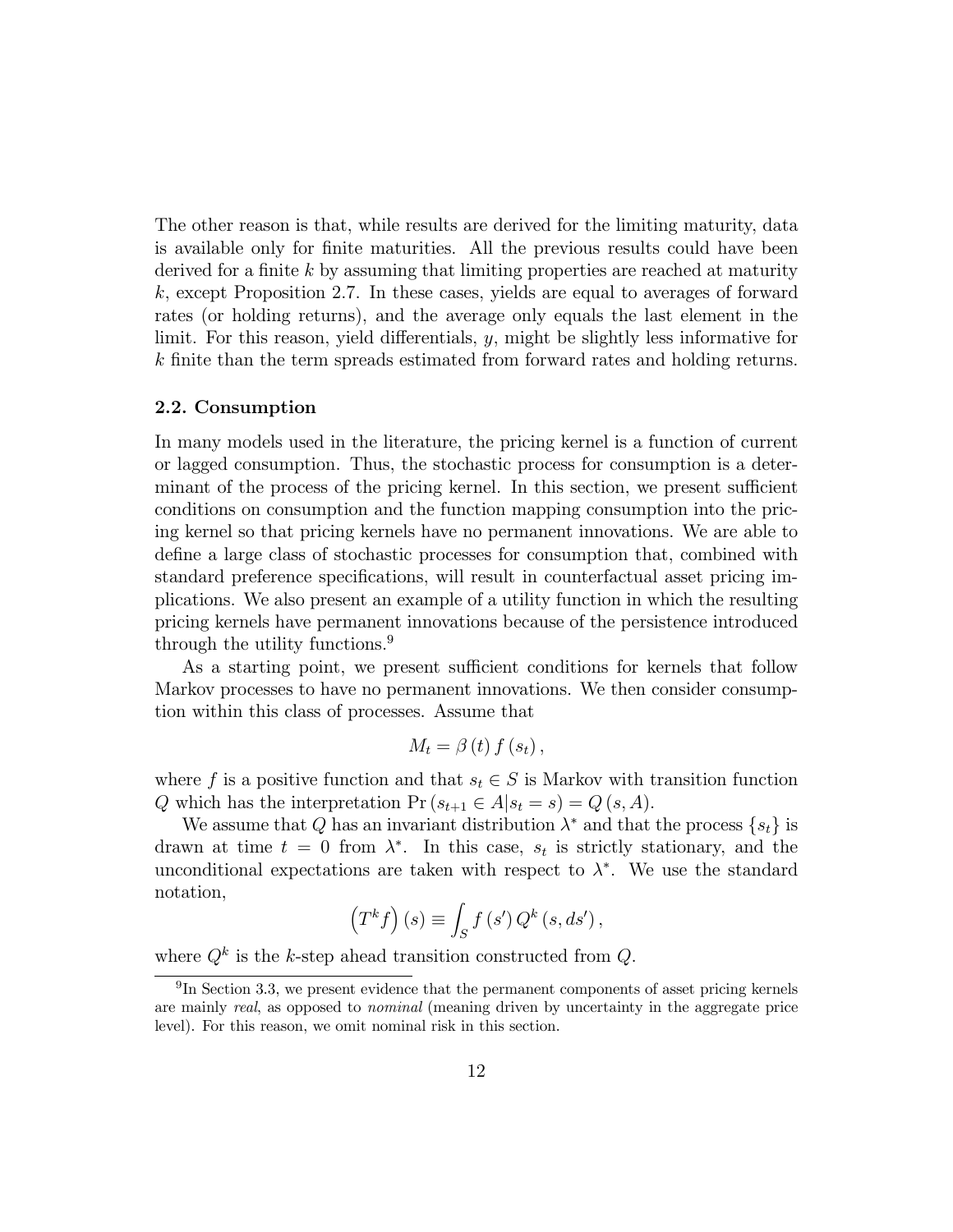**Proposition 2.8.** Assume that there is a unique invariant measure,  $\lambda^*$ , and that

$$
\frac{\left(T^{k-1}f\right)(s')}{\left(T^k f\right)(s)} \ge l > 0 \text{ for all } k.
$$

In addition, if either (i)

$$
\lim_{k \to \infty} \left( T^k f \right)(s) = \int f d\lambda^* > 0
$$

or, in case  $\lim_{k\to\infty} (T^k f)(s)$  is not finite, if (ii)

$$
\lim_{k \to \infty} \left[ \left( T^{k-1} f \right) (s') - \left( T^k f \right) (s) \right] \le A \left( s \right)
$$

for each  $s$  and  $s'$ , then

$$
\lim_{k \to \infty} E_t \log \frac{E_{t+1} [M_{t+k}]}{E_t [M_{t+k}]} = 0.
$$

**Remark 1.** The uniform lower bound, l, is stronger than the strict positivity implied by no-arbitrage. This bound is needed to pass the limit through the conditional expectation operator.

We are now ready to consider consumption explicitly. Assume that

$$
C_t = \tau(t) c_t = \tau(t) g(s_t),
$$

where g is a positive function,  $s_t \in S$  is Markov with transition function  $Q$ , and  $\tau(t)$  represents a deterministic trend. We assume (a) that a unique invariant measure  $\lambda^*$  exists. Furthermore, assume (b) that

$$
\lim_{k \to \infty} \left( T^k h \right)(s) = \int h d\lambda^*
$$

for all  $h(.)$  bounded and continuous.

**Proposition 2.9.** Assume that  $M_t = \beta(t) f(c_t, x_t)$ , with  $f(\cdot)$  positive, bounded and continuous, and that  $(c_t, x_t) \equiv s_t$  satisfies properties (a) and (b) with  $f(\cdot) > 0$ with positive probability. Then  $M_t$  has no permanent innovations.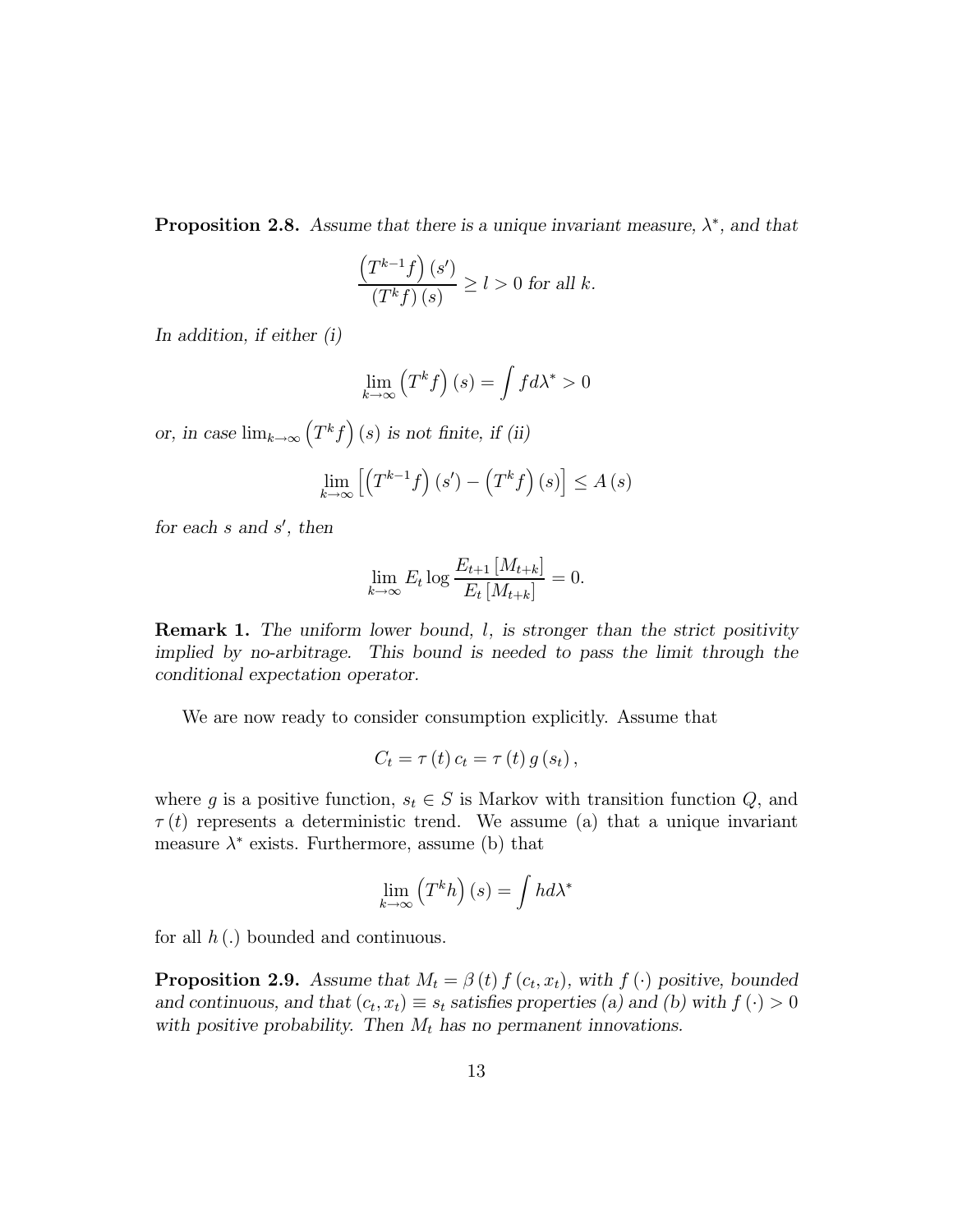An example covered by this proposition is CRRA utility,  $\frac{1}{1-\gamma}c_t^{1-\gamma}$  with relative risk aversion  $\gamma$ , where  $f(c_t) = c_t^{-\gamma}$ , with  $\overline{c} \geq c_t \geq \varepsilon > 0$ . If consumption would have a unit root, then properties (a) and (b) would not be satisfied.

For the CRRA case, even with consumption satisfying properties (a) and (b), Proposition (2.9) could fail to be satisfied because  $c_t^{-\gamma}$  is unbounded if  $c_t$  gets arbitrarily close to zero with large enough probability. It is possible to construct examples where this is the case, for instance, along the lines of the model in Aiyagari (1994). This outcome is driven by the Inada condition  $u'(0) = \infty$ . Note also, the bound might not be necessary. For instance, if  $\log c_t = \rho \log c_{t-1} + \varepsilon_t$ , with  $\varepsilon \sim N(0, \sigma^2)$  and  $|\rho| < 1$ , then,  $\log f(c_t) = -\gamma \log c_t$ , and direct calculations show that condition (2.3) defining the property of no permanent innovations is satisfied.

#### 2.2.1. Examples with additional state variables

There are many examples in the literature for which marginal utility is a function of additional state variables, and for which it is straightforward to apply Proposition 2.9, very much like for the CRRA utility shown above. For instance, the utility functions displaying various forms of habits such as those used by Ferson and Constantinides (1991), Abel (1999) and Campbell and Cochrane (1999). On the other hand, there are cases where Proposition 2.9 does not apply. For instance, as we show below, for the Epstein-Zin-Weil utility function. In this case, even with consumption satisfying the conditions required for Proposition 2.9, the additional state variable does not have an invariant distributions. Thus, innovations to pricing kernels have always permanent effects.

Assume the representative agent has preferences represented by nonexpected utility of the following recursive form:

$$
U_t = \phi(c_t, E_t U_{t+1}),
$$

where  $U_t$  is the utility starting at time t and  $\phi$  is an increasing concave function. For this utility function, risk aversion does not need to equal the reciprocal of the intertemporal elasticity of substitution. Epstein and Zin (1989) and Weil (1990) develop a parametric case in which the risk aversion coefficient,  $\gamma$ , and the reciprocal of the elasticity of intertemporal substitution,  $\rho$ , are constant. They also characterize the stochastic discount factor  $M_{t+1}/M_t$  for a representative agent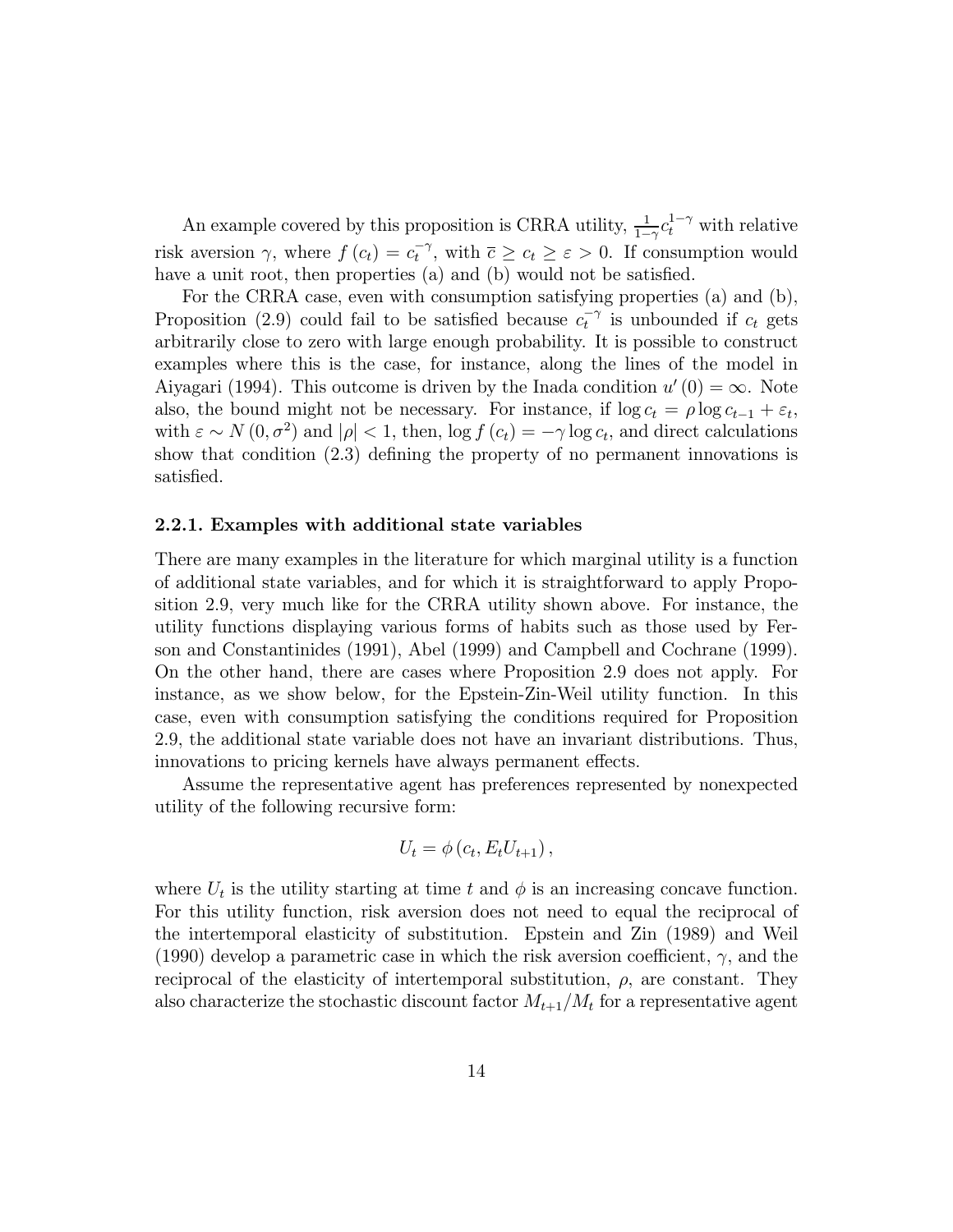economy with an arbitrary consumption process  $\{C_t\}$  as

$$
\frac{M_{t+1}}{M_t} = \left[\beta \left(\frac{C_{t+1}}{C_t}\right)^{-\rho}\right]^{\theta} \left[\frac{1}{R_{t+1}^c}\right]^{(1-\theta)}\tag{2.9}
$$

with  $\theta = (1 - \gamma) / (1 - \rho)$  where  $\beta$  is the time discount factor and  $R_{t+1}^c$  the gross return on the consumption equity, that is the gross return on an asset that pays a stream of dividends equal to consumption  $\{C_t\}.$ 

Inspection of (2.9) reveals that a pricing kernel  $M_{t+1}$  for this model is

$$
M_{t+1} = \beta^{\theta(t+1)} Y_{t+1}^{\theta-1} C_{t+1}^{-\rho\theta}, \text{ where } Y_{t+1} = R_{t+1}^c \cdot Y_t \tag{2.10}
$$

and  $Y_0 = 1$ .

The next proposition shows that the nonseparabilities that characterize these preferences for  $\theta \neq 1$  are such that, even if consumption is iid, the pricing kernel has permanent innovations. More precisely, assume that consumption satisfies

$$
C_t = \tau^t c_t,\tag{2.11}
$$

where  $c_t \in [\underline{c}, \overline{c}]$  is iid with cdf F. Let  $V_t^c$  be the price of the consumption equity, so that  $R_{t+1}^c = (V_{t+1}^c + C_{t+1})/V_t^c$ . We assume that agents discount the future enough so as to have a well-defined price-dividend ratio. Specifically, we assume that

$$
\max_{c \in [\underline{c}, \overline{c}]} \beta \tau^{1-\rho} \left\{ \int \left( \frac{c'}{c} \right)^{1-\gamma} dF\left(c'\right) \right\}^{1/\theta} < 1. \tag{2.12}
$$

Proposition 2.10. Let the pricing kernel be given by  $(2.10)$ , let the detrended consumption be iid as in  $(2.11)$ , and assume that  $(2.12)$  holds. Then the pricedividend ratio for the consumption equity is given by  $V_t^c/C_t = \psi c_t^{\gamma-1}$  for some constant  $\psi > 0$ ; hence,  $V_t^c / C_t$  is iid. Moreover,

$$
x_{t+1,k} \equiv \frac{E_{t+1}M_{t+k}}{E_tM_{t+k}} = \frac{\left(1 + \frac{1}{\psi}c_{t+1}^{(1-\gamma)}\right)^{\theta-1}}{E_t\left\{\left(1 + \frac{1}{\psi}c_{t+1}^{(1-\gamma)}\right)^{\theta-1}\right\}};
$$
\n(2.13)

thus the pricing kernel has permanent innovations, that is  $E_t \log x_{t+1,k} < 0$ , iff  $\theta \neq 1, \gamma \neq 1$ , and  $c_t$  has strictly positive variance.

Note that  $\theta = 1$  corresponds to the case in which preferences are given by time separable expected discounted utility; and hence, with iid consumption, the pricing kernel has only temporary innovations. Expression (2.13) also makes clear that for values of  $\theta$  close to one, the size of the permanent component is small.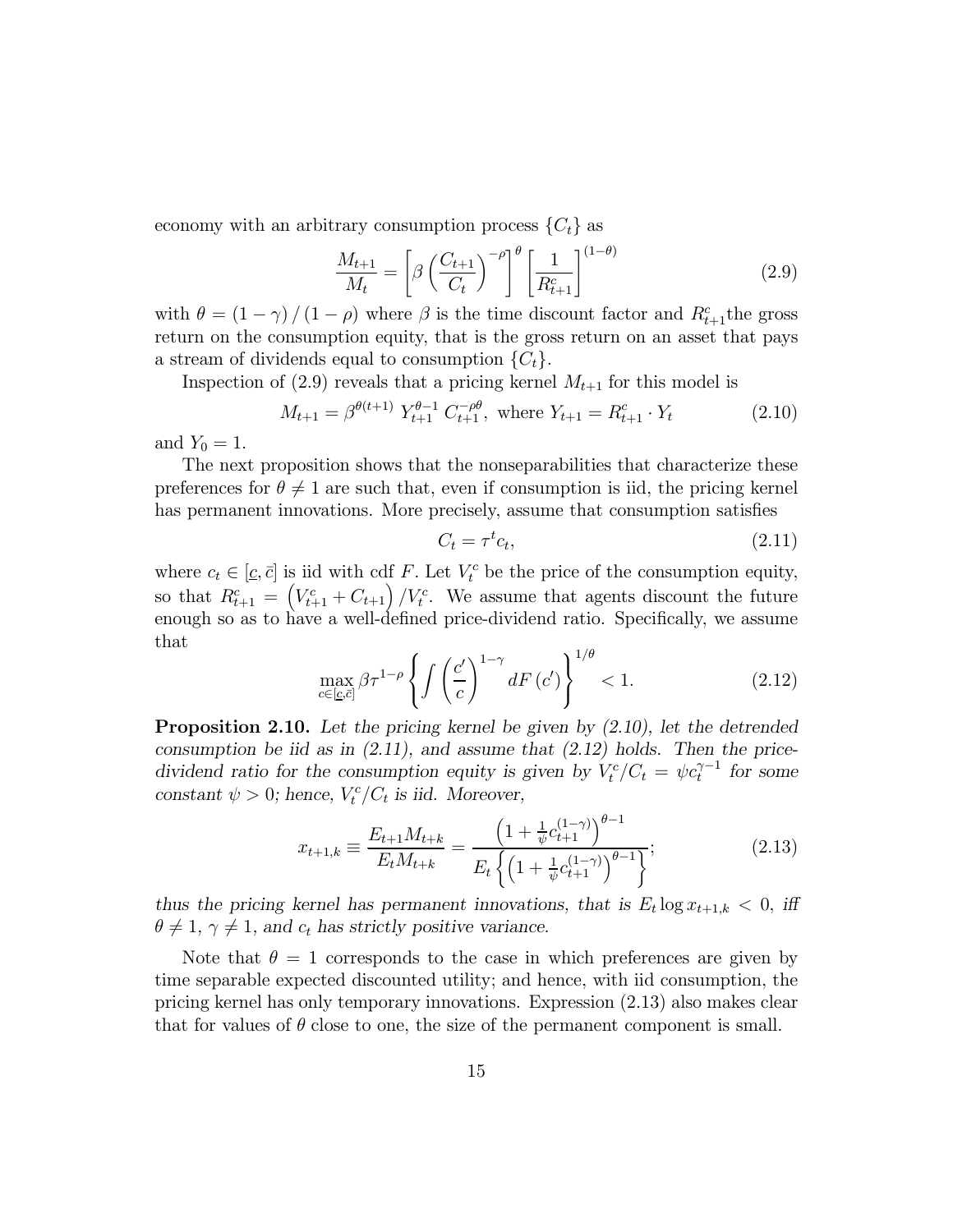### 3. Empirical Evidence

The main objective of this section is to present our estimates for the size of the permanent component of pricing kernels. We use several data sets, notably U.S. zero-coupon bonds and coupon bonds, and U.K. coupon bonds. Additional results are presented. First, to illustrate our findings, we present a simple example of processes for pricing kernels. Second, we show that the permanent component from inflation is small, suggesting that most of the permanent effects in pricing kernels are real. Third, we measure the size of the permanent component of consumption directly from consumption data.

#### 3.1. The size of the permanent component

We estimate here the lower bound of the size of the permanent component of pricing kernels that was derived in Proposition 2.3:

$$
\frac{J\left(\frac{M_{t+1}^P}{M_t^P}\right)}{J\left(\frac{M_{t+1}}{M_t}\right)} \ge \frac{E\left[\log \frac{R_{t+1}}{R_{t+1,1}}\right] - E\left[h_t\left(\infty\right)\right]}{E\left[\log \frac{R_{t+1}}{R_{t+1,1}}\right] + J\left(1/R_{t+1,1}\right)}.\tag{3.1}
$$

Tables 1, 2, and 3 contain the estimates of the right-hand side of (3.1) obtained by replacing each expected value with its sample analog for different data sets.

In Table 1, we present estimates using zero-coupon bonds for various maturities, k, of 25 and 29 years, and for various term spread measures. We find that the size of the permanent component is usually about 100%; none of our estimates are below 75%. For each maturity k, we present four panels, A, B, C, and D, where we use forward rates, holding returns, and yields to estimate  $E[h_t(\infty)]$ , since, as we have shown above, under regularity conditions,  $E[f_t(k)]$  and  $E[y_t(k)]$  converge to  $E[h_t(\infty)]$  for large k. The data set is monthly, covering the period 1946:12 to 1999:12. In panels A, B, and C the holding period for the aggregate equity portfolio is one year, so the returns used in the estimation overlap. In panel A, forward rates are computed for a yearly period, that is, by combining the prices of zero-coupon bonds with a difference in maturity of one year. In panel B, the holding period returns on bonds are calculated using a yearly holding period. In panel D, the holding period is one month, so the returns do not overlap. Standard errors of the estimated quantities are presented in parentheses; for the size of the permanent component, we use the delta method. The variance-covariance of the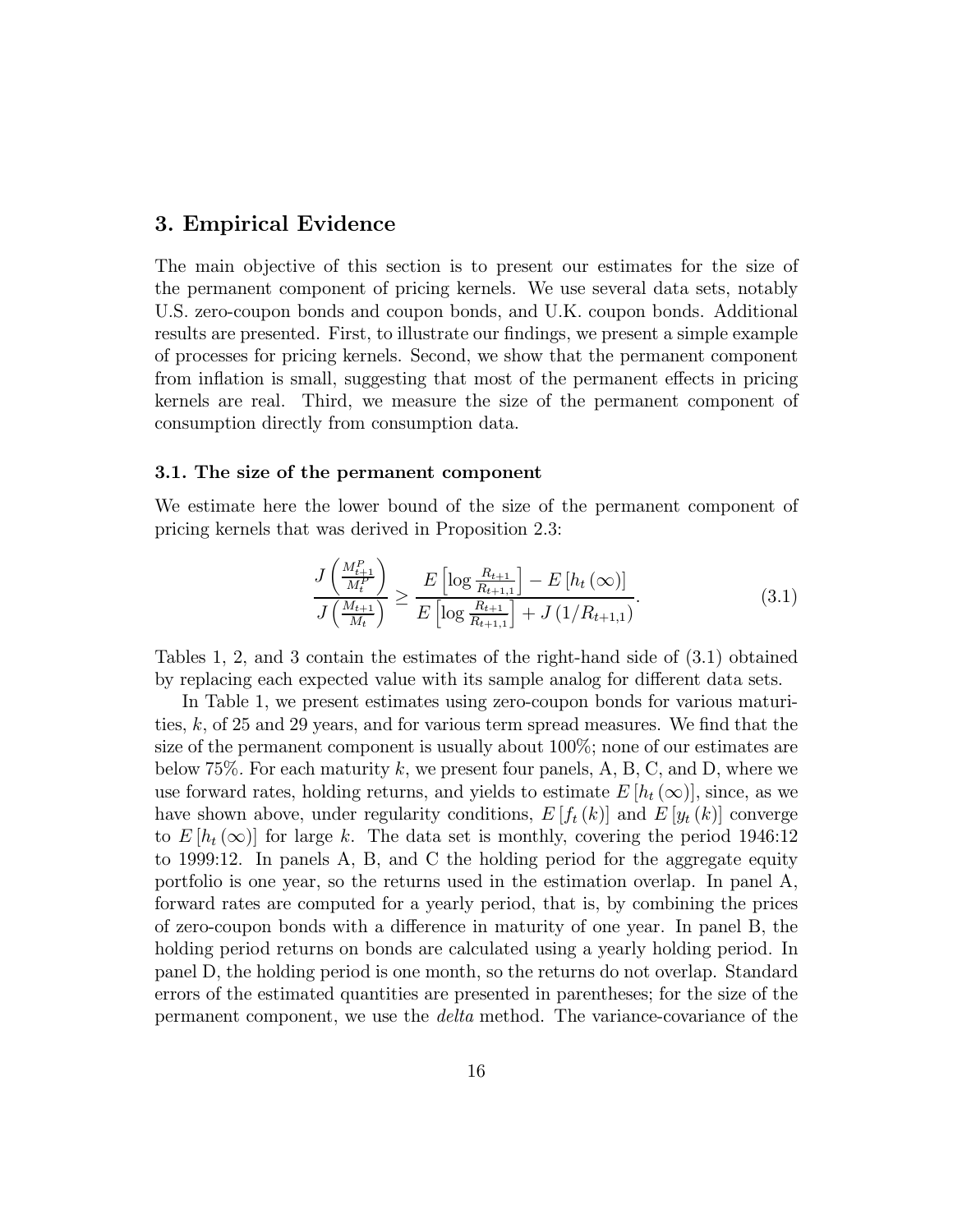estimates is computed by using a Newey and West (1987) window with 36 lags to account for the overlap in returns and the persistence of the different measures of the spreads.<sup>10</sup> When yields and forward rates are used to measure the term spreads, our estimates of the size of the permanent component are all close to 100%, with standard errors of 10% and lower. One factor that affects our estimates is the choice of the risk-free rate. When we use a holding period of one year, as in panels A, B, and C, we use an annual rate (the yield on a zero-coupon bond maturing in one year) as the risk-free return. For comparison, panel D presents results with monthly rates. Since monthly rates are about 1% below the annual rates, all excess returns increase by approximately that same amount, leading to a slight reduction in the estimate of the size of the permanent component.<sup>11</sup> Note that by estimating the right-hand side of equation (3.1) as the ratio of sample means, our estimate is consistent but biased in small samples because the denominator has nonzero variance. In Appendix C, we present estimates of this bias. They are quantitatively negligible, on the order of about 1% in absolute value terms. Finally, column 6 of Table 1 contains the asymptotic probability that the term spread is larger than the log equity premium. This would be consistent with a pricing kernel with no permanent innovations. The probability is very small, in most cases well below 1%.

In Table 2, we attempt to take into account that equation (3.1) holds with equality if  $R_{t+1}$  is the *growth optimal* return. In particular, we select portfolios to maximize  $E\left[\log \frac{R_{t+1}}{R_{t+1,1}}\right]$ . All the results in this table are for maturity  $k$  equal to 25 years. As a benchmark case, panel A reproduces the results of Table 1 using an aggregate equity portfolio to measure  $R_{t+1}$ . Panels B and C use different equity portfolios to measure  $R_{t+1}$ . In panel B, we present results for the return  $R_{t+1}$  on a portfolio that combines aggregate equity with the risk-free asset. Depending on the choice of the risk-free rate,  $E\left[\log \frac{R_{t+1}}{R_{t+1,1}}\right]$ i is up to 9% larger than the un-

 $10$ For maturities longer than 15 years, we do not have a complete data set for zero-coupon bonds. In particular, long-term bonds have not been consistently issued during this period. For instance, for zero- coupon bonds maturing in 29 years, we have data for slightly more than half of the sample period, with data missing at the beginning and in the middle of our sample. The estimates of the various expected values on the right-hand side of (3.1) are based on different numbers of observations. We take this into account when computing the variance-covariance of our estimators. Our procedure gives consistent estimates as long as the periods with missing bond data are not systematically related to the magnitudes of the returns.

 $11$ Our data set does not contain the information necessary to present results for monthly holding periods for forwards rates and holding returns.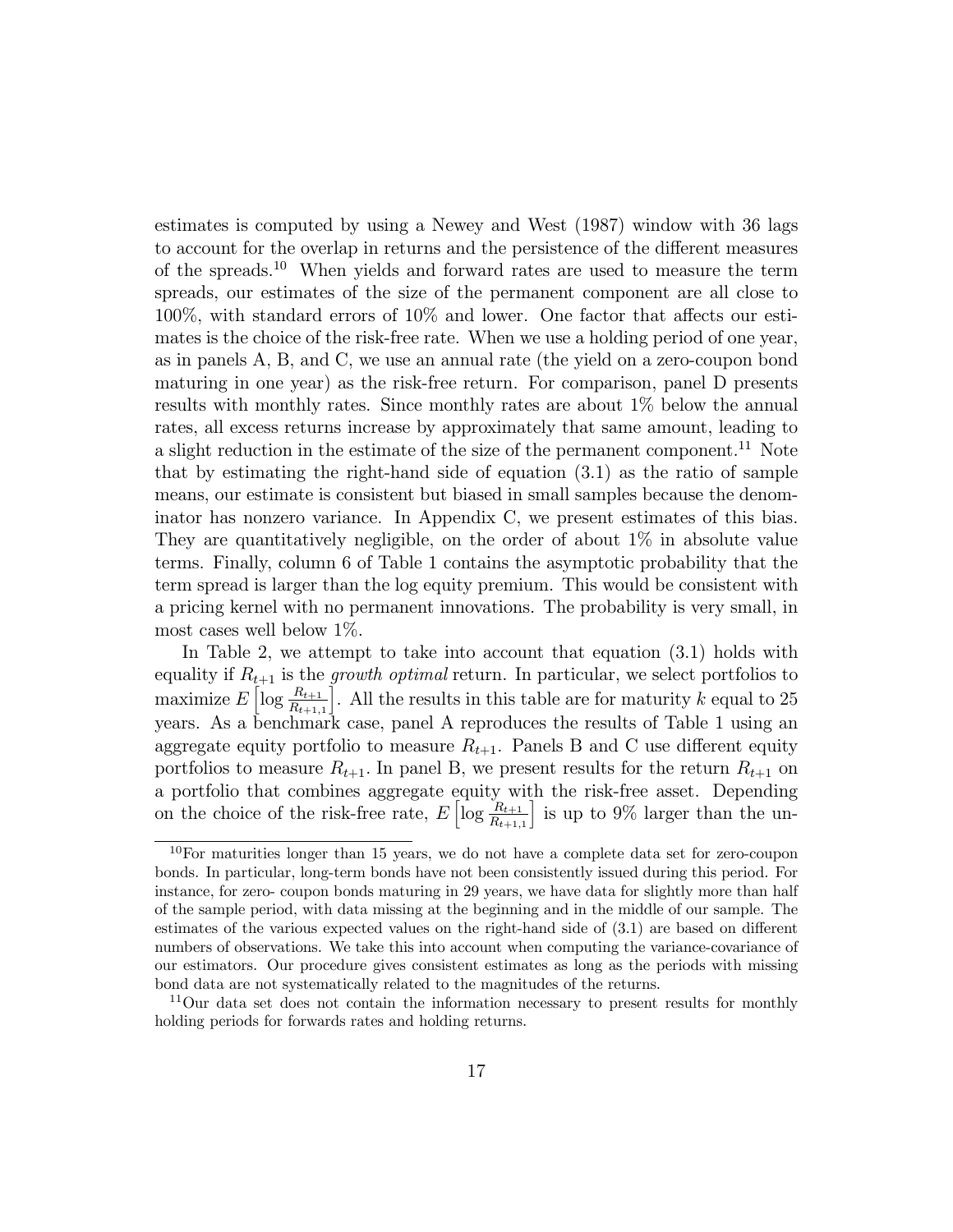leveraged log equity premium presented in panel A. Here, we choose the constant amount of the aggregate market portfolio to maximize the log excess return. The share of equity is typically larger than 1, either 2.14 or 3.47 depending on whether the holding period is yearly or monthly. As a first-order effect, this leverage increases the mean return, but given that the log is a concave function, the ensuing increased volatility contributes negatively to the log excess return. In panel C, we choose a constant portfolio from the menu of the 10 CRSP size decile portfolios. This leads to a log excess return of up to 22.5%.

Table 3 extends the sample period to over 100 years and adds an additional country, the United Kingdom. For the United States, given data availability, we use coupon bonds with about 20 years of maturity. For the United Kingdom, we use consols. For the United States, we estimate the size of the permanent component between 78% and 93%, depending on the time period and whether we consider the term premium or the yield differential. Estimated values for the United Kingdom are similar to those for the U.S..

A natural concern is whether 25- or 29-year bonds allow for good approximations of the limiting term spread,  $E[h_t(\infty)]$ . From Figure 1, which plots term structures for three definitions of term spreads, we take that the long end of the term structure is not increasing. This suggests, if anything, that our estimates of the size of the permanent component presented in Tables 1 and 2 are on the low side. In this figure, the standard error bands are wider for longer maturities, which is due to two effects. One is that spreads on long-term bonds are more volatile, especially for holding excess returns. The other is that for longer maturities, as discussed before, our data set is shorter.

Note that for the bound in Equation (3.1) to be well defined, specifically  $J(1/R_{t+1,1}),$  we have assumed that interest rates are stationary.<sup>12</sup> While the assumption of stationary interest rates is confirmed by many studies (for instance, Ait Sahalia (1996)), others report the inability to reject unit roots (for instance, Hall, Anderson, and Granger (1992)). To some extent, if interest rates were nonstationary, this would seem to further support the idea that the pricing kernel itself is nonstationary. Also, consistent with the idea that interest rates are stationary and therefore  $J(1/R_{t+1,1})$  finite, Table 3 shows lower estimates for the very long samples than for the postwar period.

 $12E$ quation (2.7), which defines a bound for the size of the permanent component in absolute terms, does not require this assumption.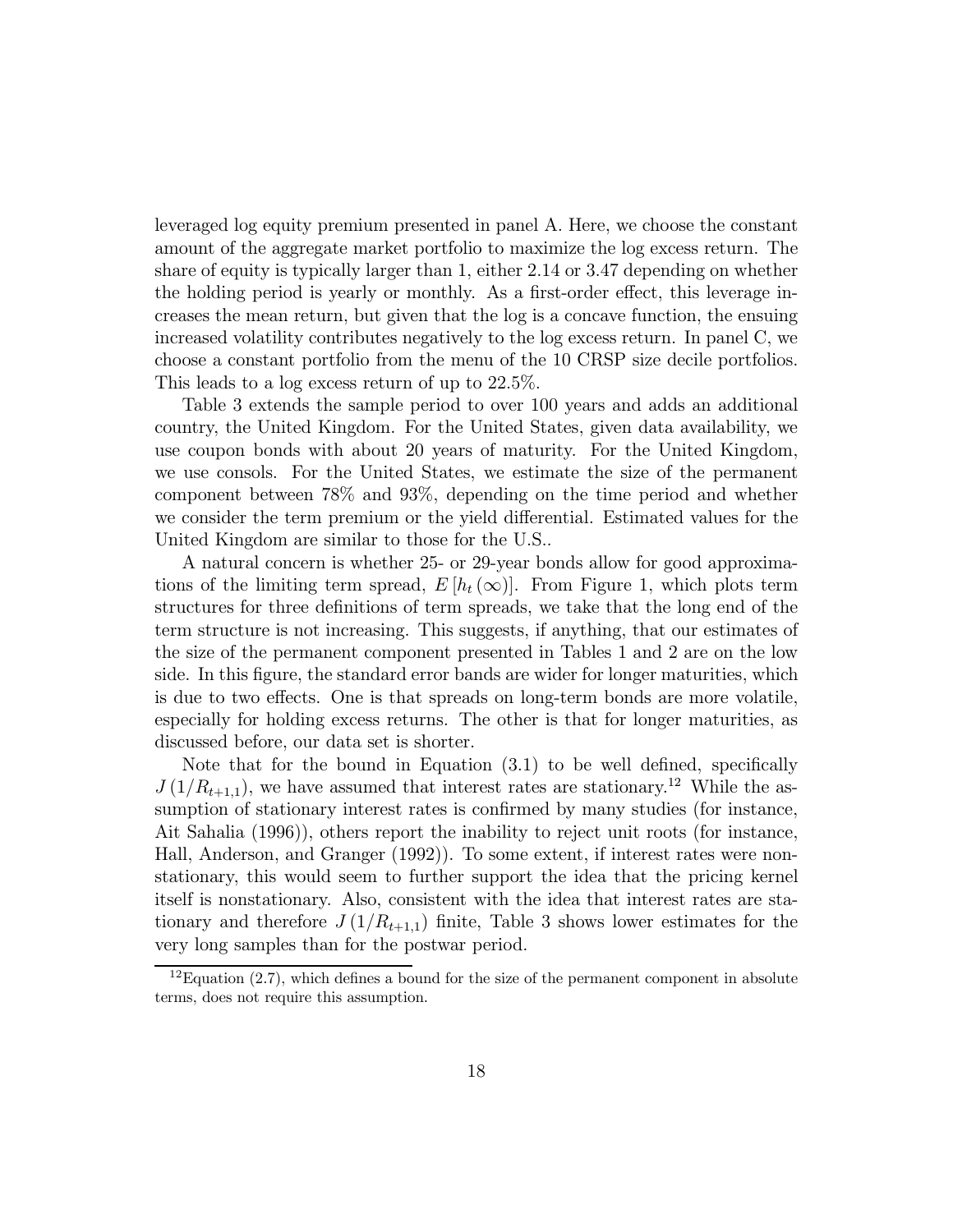#### 3.2. An example of a pricing kernel

We present here an example that illustrates the power of bond data to distinguish between similar levels of persistence. In particular, the example shows that even for bonds with maturities between 10 and 30 years, one can obtain strong implications for the degree of persistence. Alternatively, the example shows that, in order to explain the low observed term premia for long-term bonds at finite maturities with a stationary pricing kernel, the largest root has to be extremely close to 1.

Assume that

$$
\log M_{t+1} = \log \beta + \rho \log M_t + \varepsilon_{t+1}
$$

with  $\varepsilon_{t+1} \sim N(0, \sigma_{\varepsilon}^2)$ . Simple algebra shows that

$$
h_t(k) = \frac{\sigma_{\varepsilon}^2}{2} \left( 1 - \rho^{2(k-1)} \right). \tag{3.2}
$$

This expression suggests that if the volatility of the innovation of the pricing kernel,  $\sigma_{\varepsilon}^2$ , is large, then values of  $\rho$  only slightly below 1 may have a significant quantitative effect on the term spread. In Table 4, we calculate the level of persistence,  $\rho$ , required to explain various levels of term spreads for discount bonds with maturities of 10, 20, and 30 years. As is clear from Table 4,  $\rho$  has to be extremely close to 1.

For this experiment we have set  $\sigma_{\varepsilon}^2 = 0.4$ , for the following reasons. Based on Proposition 2.3, we get

$$
J\left(\frac{M_{t+1}}{M_t}\right) \ge E \log \frac{R_{t+1}}{R_{t+1,1}} + J\left(\frac{1}{R_{t+1,1}}\right),
$$

where  $R_{t+1}$  can be any risky return. Thus, with lognormality,

$$
var\left(\log \frac{M_{t+1}}{M_t}\right) \geq 2 \cdot E \log \frac{R_{t+1}}{R_{t+1,1}} + var\left(\log R_{t+1,1}\right).
$$

Based on our estimates in Table 2, the growth optimal excess return should be at least 20%, so that  $var\left(\log \frac{M_{t+1}}{M_t}\right)$  $\left( \frac{1}{2} \right) \geq 0.4$ . Finally, for  $\rho$  close to 1 we can write

$$
var\left(\log \frac{M_{t+1}}{M_t}\right) = \frac{2}{1+\rho} \sigma_{\varepsilon}^2 \simeq \sigma_{\varepsilon}^2.
$$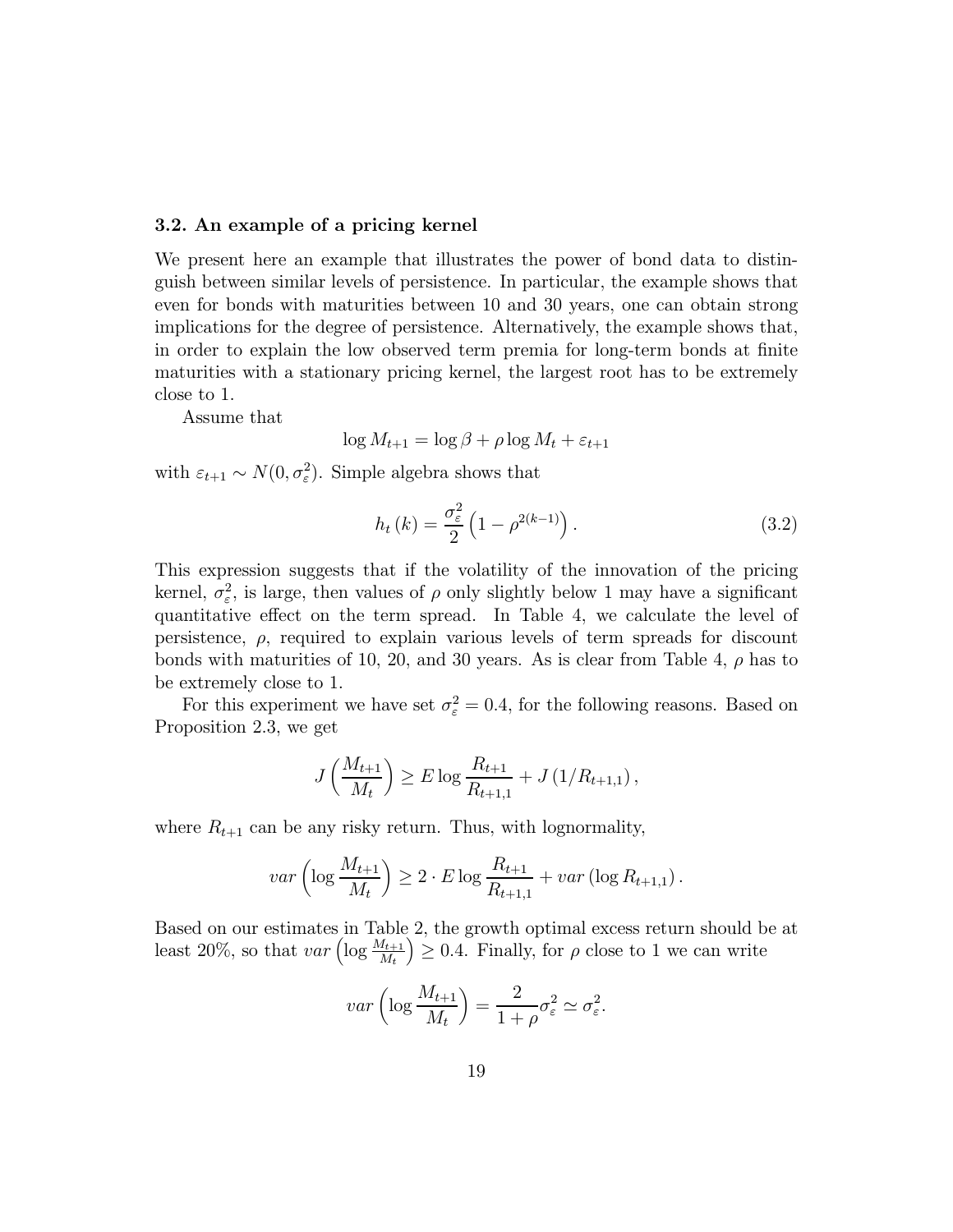#### 3.3. Nominal versus real pricing kernels

Because we have so far used bond data from nominal bonds, we have implicitly measured the size of the permanent component of nominal pricing kernels, that is, the processes that price future dollar amounts. We present now two sets of evidence showing that the permanent component is to a large extent real, so that we have a direct link between the size of the permanent component of pricing kernels and real economic fundamentals.

First, assume, for the sake of this argument, that all of the permanent movements in the (nominal) pricing kernel come from the aggregate price level. Specifically, assume that  $M_t = \left(\frac{1}{P_t}\right)$  $M_t^T$ , where  $P_t$  is the aggregate price level. Thus  $\frac{1}{P_t}$ converts nominal payouts into real payouts and  $M_t^T$  prices real payouts. Because,  $P<sub>t</sub>$  is directly observable, we can measure the size of its permanent component directly and then compare it to the estimated size of the permanent component of pricing kernels reported in Tables 1, 2, and 3. It turns out that the size of the permanent component in  $P_t$  is estimated at up to 100 times smaller than the size of the permanent component in pricing kernels. This suggests that movements in the aggregate price level have a minor importance in the permanent component of pricing kernels, and thus, permanent components in pricing kernels are primarily real.

The next proposition shows how to estimate the size of the permanent component based on the  $J(.)$  measure.

**Proposition 3.1.** Assume that the process  $X_t$  can be decomposed into a permanent component  $X_t^P > 0$  and a transitory component  $X_t^T > 0$ , so that (i)

$$
X_t = X_t^P X_t^T
$$

(ii) the permanent component is a martingale, that is,

$$
E_t\left[X_{t+1}^P\right] = X_t^P
$$
 for all  $t$ ,

(iii) the process  $X_t^T$  has no permanent innovations, that is,

$$
\lim_{k \to \infty} E_t \left[ \log \frac{E_{t+1} X_{t+k}^T}{E_t X_{t+k}^T} \right] = 0.
$$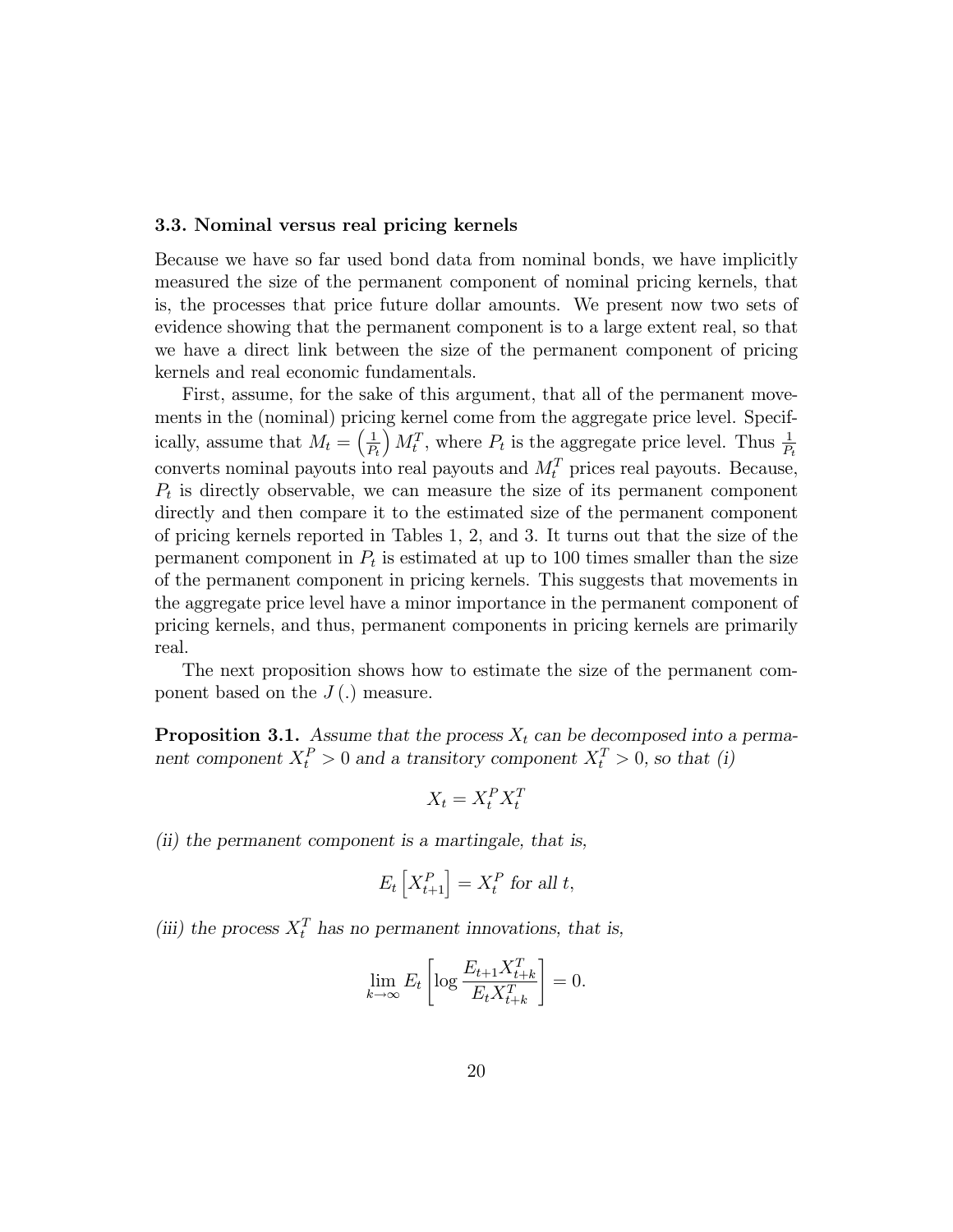Additionally, assume the following regularity conditions: (a) the covariance between  $X_t^T$  and  $X_t^P$  stabilizes, that is,

$$
\lim_{k \to \infty} E_t \left[ \log \frac{(1 + v_{t+1,t+k})}{(1 + v_{t,t+k})} \right] = 0 \text{ almost surely}
$$

with  $v_{t,t+k}$  defined as

$$
v_{t,t+k} \equiv \frac{cov_t \left[ X_{t+k}^T, X_{t+k}^P \right]}{E_t \left[ X_{t+k}^T \right] E_t \left[ X_{t+k}^P \right]},
$$

(b)  $\frac{X_{t+1}}{X_t}$  is strictly stationary, (c) that the following limit exists:

$$
\lim_{k \to \infty} E\left[\log E_t\left[\frac{X_{t+k}}{X_t}\right] - \log E_t\left[\frac{X_{t+k-1}}{X_t}\right]\right],
$$

and (d)  $\lim_{k\to\infty} \frac{1}{k} J\left(\frac{E_t X_{t+k}}{X_t}\right)$  $X_t$  $= 0$ . Then

$$
J\left(\frac{X_{t+1}^P}{X_t^P}\right) = \lim_{k \to \infty} \frac{1}{k} J\left(\frac{X_{t+k}}{X_t}\right). \tag{3.3}
$$

The usefulness of this proposition is that  $J(X_{t+1}^P/X_t^F)$ ) is a natural measure for the size of the permanent component. However, it cannot directly be estimated if only  $X_t$  is observable, but  $X^P$  and  $X^T$  are not observable separately. The quantity  $\lim_{k\to\infty}\frac{1}{k}J(X_{t+k}/X_t)$  can be estimated with knowledge of only  $X_t$ . This result is analogous to Cochrane (1988), with the difference that he uses the variance as a measure of volatility.

Cochrane (1988) proposes a simple method for correcting for small sample bias and for computing standard errors when using the variance as a measure of volatility. Thus, we will focus our presentation of the results on the variance, having established first that, without adjusting for small sample bias, the variance equals approximately one-half of the  $J(.)$  estimates, which would suggest that departures from normality are second-order. Overall, we estimate the size of the permanent component of inflation to be below 0.5% based on data for 1947—99 and below 0.8% based on data for 1870—1999. This compares to the lower bound of the (absolute) size of the permanent component of the pricing kernel,

$$
J\left(\frac{M_{t+1}^P}{M_t^P}\right) \ge E\left[\log \frac{R_{t+1}}{R_{t+1,1}} - h_t(\infty)\right],\tag{3.4}
$$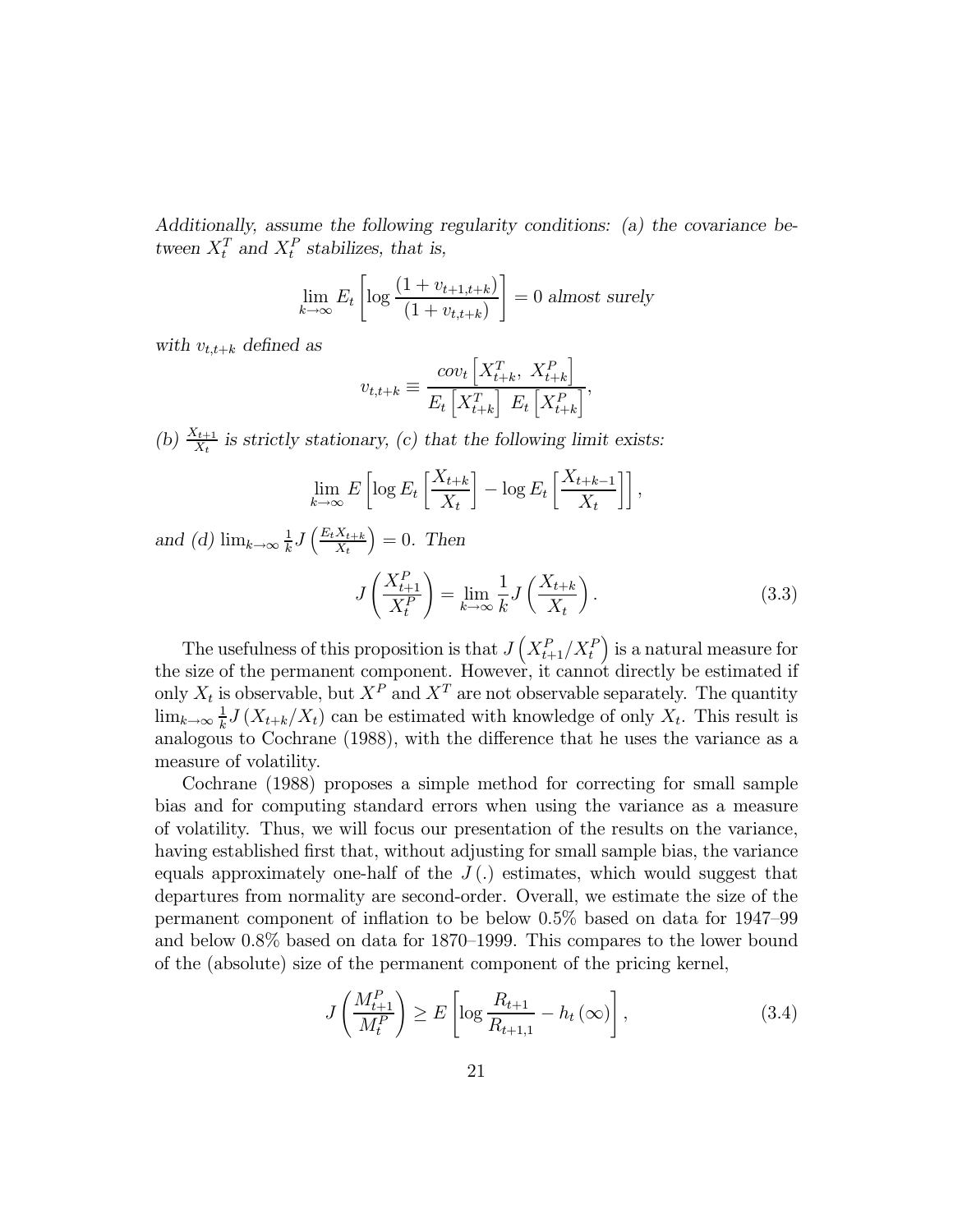that we have estimated to be up to about 20% as reported in column 5 in Tables 1, 2, and 3.

Table 5 contains our estimates of the permanent component of inflation. The first two rows display results based on estimating an AR1 or AR2 for inflation and then computing the size of the permanent component as one-half of the (population) spectral density at frequency zero. For the postwar sample, 1947—99, we find 0.21% and 0.15% for the AR1 and AR2, respectively. The third row presents the results using Cochrane's (1988) method that estimates  $var\left( \log X_{t+1}^P / X_t^P \right)$ ) using  $\lim_{k\to\infty} (1/k) \nu \text{ar} (\log X_{t+k}/X_t)$ . For the postwar period, the size of the permanent component is 0.43% or 0.30%, depending on whether  $k = 20$  or 30.<sup>13</sup> The table also shows that  $J(X_{t+k}/X_t)$  /var (log  $X_{t+k}/X_t$ ) is approximately 0.5. Note that the roots of the process for inflation reported in Table 5 are not close to one, supporting our implicit assumption that inflation rates are stationary.

A second view about the size of the permanent component can be obtained from inflation-indexed bonds. Such bonds have been traded in the United Kingdom since 1982. Considering that an inflation-indexed bond represents a claim to a fixed number of units of goods, its price provides direct evidence about the real pricing kernel. However, because of the 8-month indexation lag for U.K. inflation-indexed bonds, it is not possible to obtain much information about the short end of the real term structure. Specifically, an inflation-indexed bond with outstanding maturity of less than eight months is effectively a nominal bond. For our estimates, this implies that we will not be able to obtain direct evidence of  $E(\log R_{t+1,1})$  and  $J(1/R_{t+1,1})$  in the definition of the size of the permanent component as given in equation (2.8). Because of this, we focus on the bound for the absolute size of the pricing kernel as given in equation (3.4). For the nominal kernel, we use average nominal equity returns for E log  $R_{t+1}$ , and for E log  $R_{t+1,\infty}$ , we use forward rates and yields for 20 and 25 years, from the Bank of England's estimates of the zero-coupon term structures, to obtain an estimate of the right-hand side of

$$
J\left(\frac{M_{t+1}^P}{M_t^P}\right) \ge E\left[\log R_{t+1} - \log R_{t+1,\infty}\right].
$$

For the real kernel, we take the average nominal equity return minus the average

<sup>&</sup>lt;sup>13</sup>Cochrane's (1988) estimator is defined as  $\hat{\sigma}_k^2 = \frac{1}{k} \left( \frac{1}{T-k} \right)$  $\frac{2}{k}$  =  $\frac{1}{k} \left( \frac{1}{T-k} \right) \left( \frac{T}{T-k+1} \right)$  $\cdot \sum_{j=k}^{T} [x_j - x_{j-k} - \frac{k}{T} (x_T - x_0)]^2$ , with T the sample size,  $x = \log X$ , and standard errors given by  $\left(\frac{4}{3}\frac{k}{T}\right)^{0.5}\hat{\sigma}_k^2$ .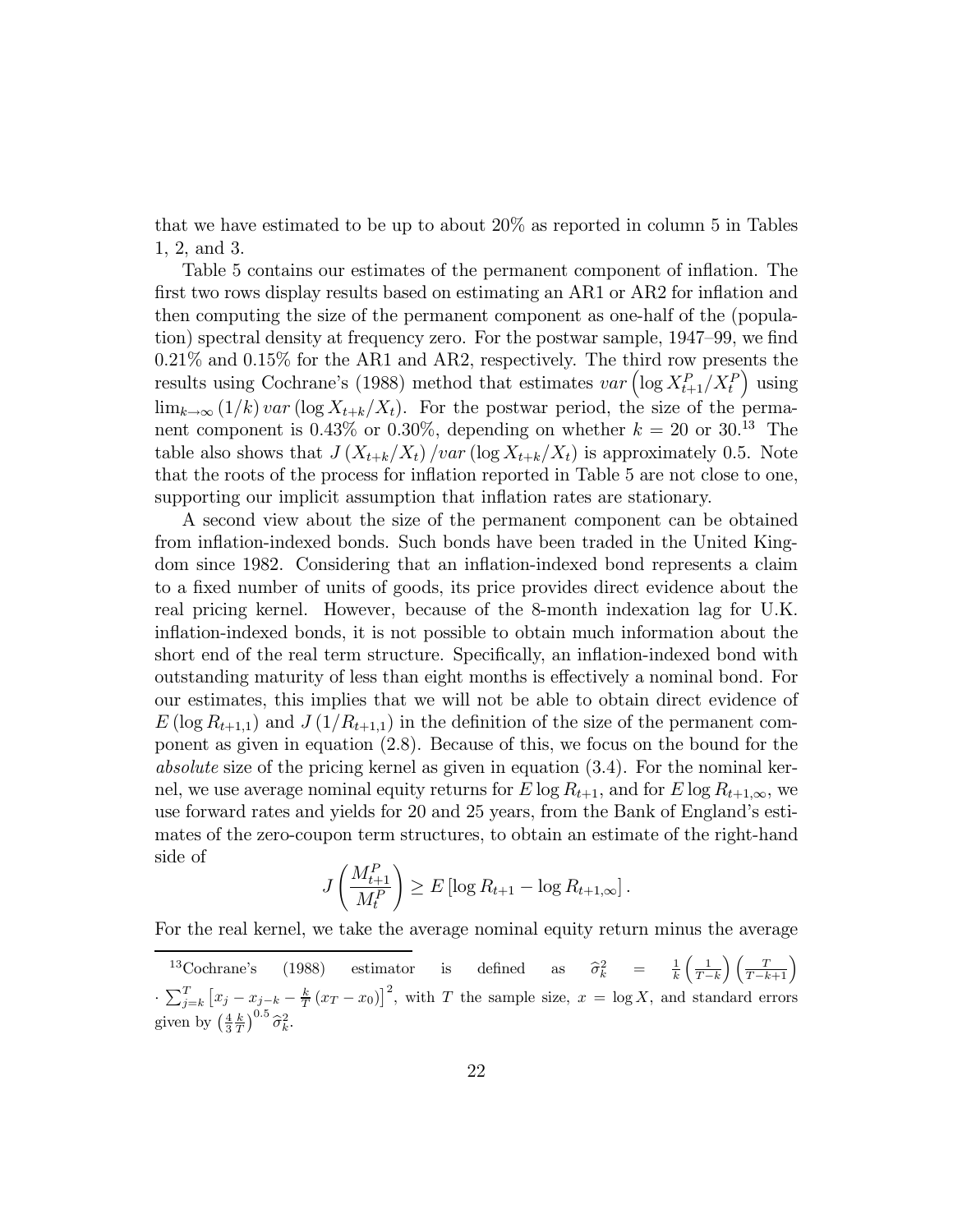inflation rate to get  $E \log R_{t+1}$ ; for  $E \log R_{t+1,\infty}$ , we use real forwards rates and yields from a zero-coupon term structure of inflation-indexed bonds. Thus, the differences in size between nominal and real permanent components are given by the differences between, on one side, the average nominal rate, and on the other side, the average real rate plus average inflation. To the extent that there is a positive risk premium compensating investors for inflation risk in long-term nominal bonds, the size of the permanent component in real kernels will be larger than for nominal kernels.

Table 6 reports estimates for nominal and real kernels. The data are further described in Appendix B. Consistent with our finding that the size of the permanent component of inflation is very small, the differences in size of the permanent components for nominal and real kernels are very small. Comparing columns (3) and (6), for three out of the four point estimates, the size of the permanent component of real kernels is larger than the estimate for the corresponding nominal kernels; for the fourth case, they are basically identical. The corresponding standard errors are always larger than the differences between the results for nominal and real kernels.

#### 3.4. The size of the permanent component in consumption

Following our analyses in Section 2.2 of how various utility functions relate the pricing kernel to consumption, we present here estimates of the size of the permanent component of consumption, obtained directly from consumption data. We end up drawing two conclusions. One is that the size of the permanent component in consumption is about half the size of the overall volatility of the growth rate, which is lower than our estimates of the size of the permanent component of pricing kernels. This suggests that, within a representative agent asset pricing framework, preferences should be such as to magnify the size of the permanent component in consumption. The other conclusion, as noted in Cochrane (1988) for the random walk component in GDP, is that standard errors are large.

As in subsection 3.3 for inflation,  $J(X_{t+k}/X_t)$  /  $var(\log X_{t+k}/X_t)$  is close to 0.5. Specifically, for  $k$  up to 35, it lies between 0.47 and 0.49. Consequently, we use Cochrane's method based on the variance. Our estimates for  $(1/k)$  var  $(\log X_{t+k}/X_t)$  / var  $(\log X_{t+1}/X_t)$ , with associated standard error bands, are presented in Figures 2 and 3 for the periods 1889—1997 and 1946—97, respectively. For the period 1889—1997, shown in Figure 2, the estimates stabilize at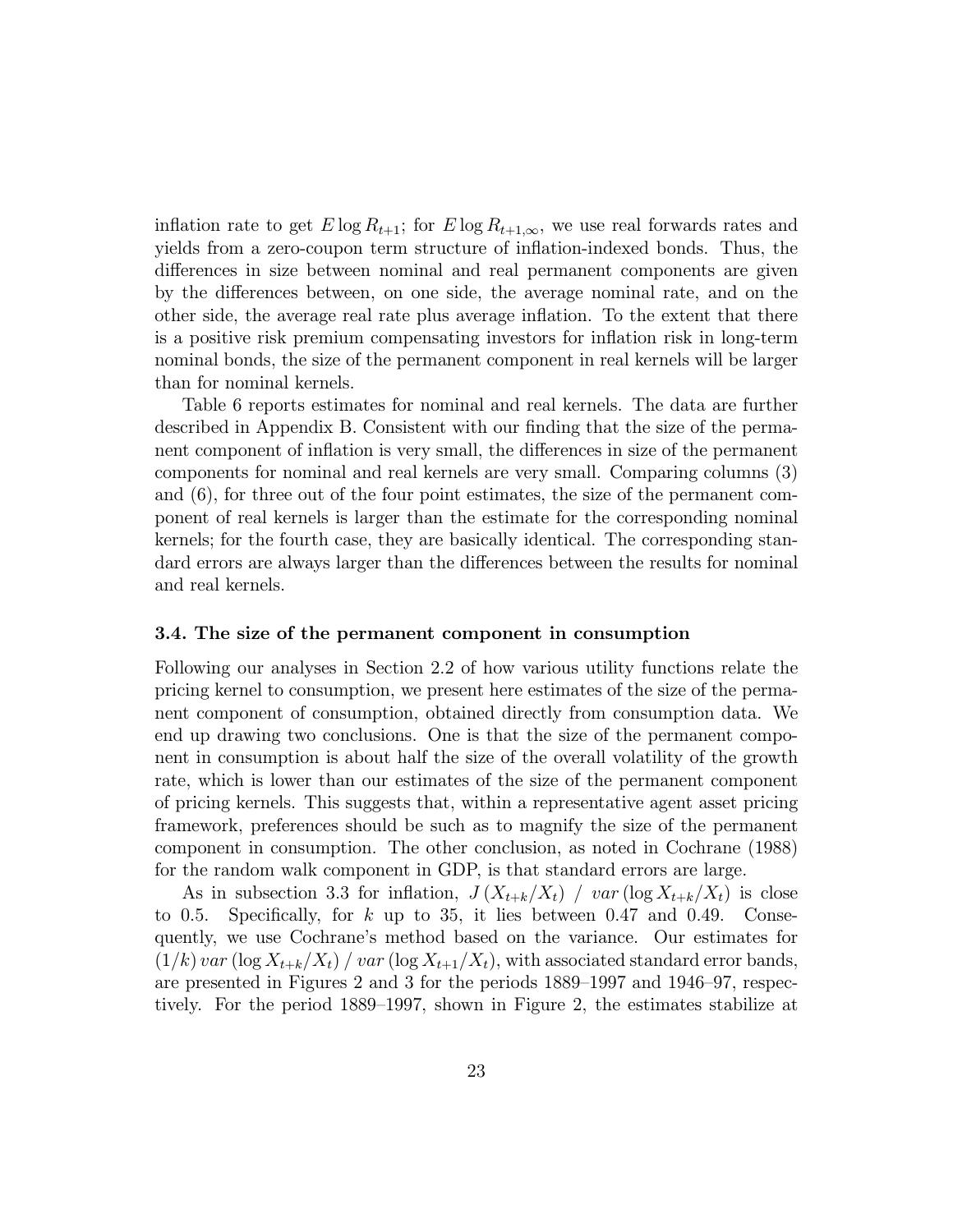around 0.5 and 0.6 for k larger than 15. For the postwar period, shown in Figure 3, standard error bands accommodate any possibly reasonable number.

### 4. Conclusions

The main contribution of this paper is to derive and estimate a lower bound for the size of the permanent component of asset pricing kernels. We find that the permanent component amounts to about 100% of the total volatility of the stochastic discount factor–standard error bands are tight. This result is driven by the historically low yields on long-term bonds. These yields contain the market's forecasts for the growth rate of the marginal utility of wealth over the period corresponding to the maturity of the bond. We also relate the persistence of pricing kernels to the persistence of their determinants in standard models, notably consumption. We present sufficient conditions for consumption and preference specifications to imply a pricing kernel with no permanent innovations. We present evidence that the permanent component of pricing kernels is determined, to a large extent, by real as opposed to nominal factors. Finally, we present some evidence that the size of the permanent component in consumption is smaller than the permanent component in pricing kernels. Within a representative agent framework, this evidence points toward utility functions that magnify the size of the permanent component.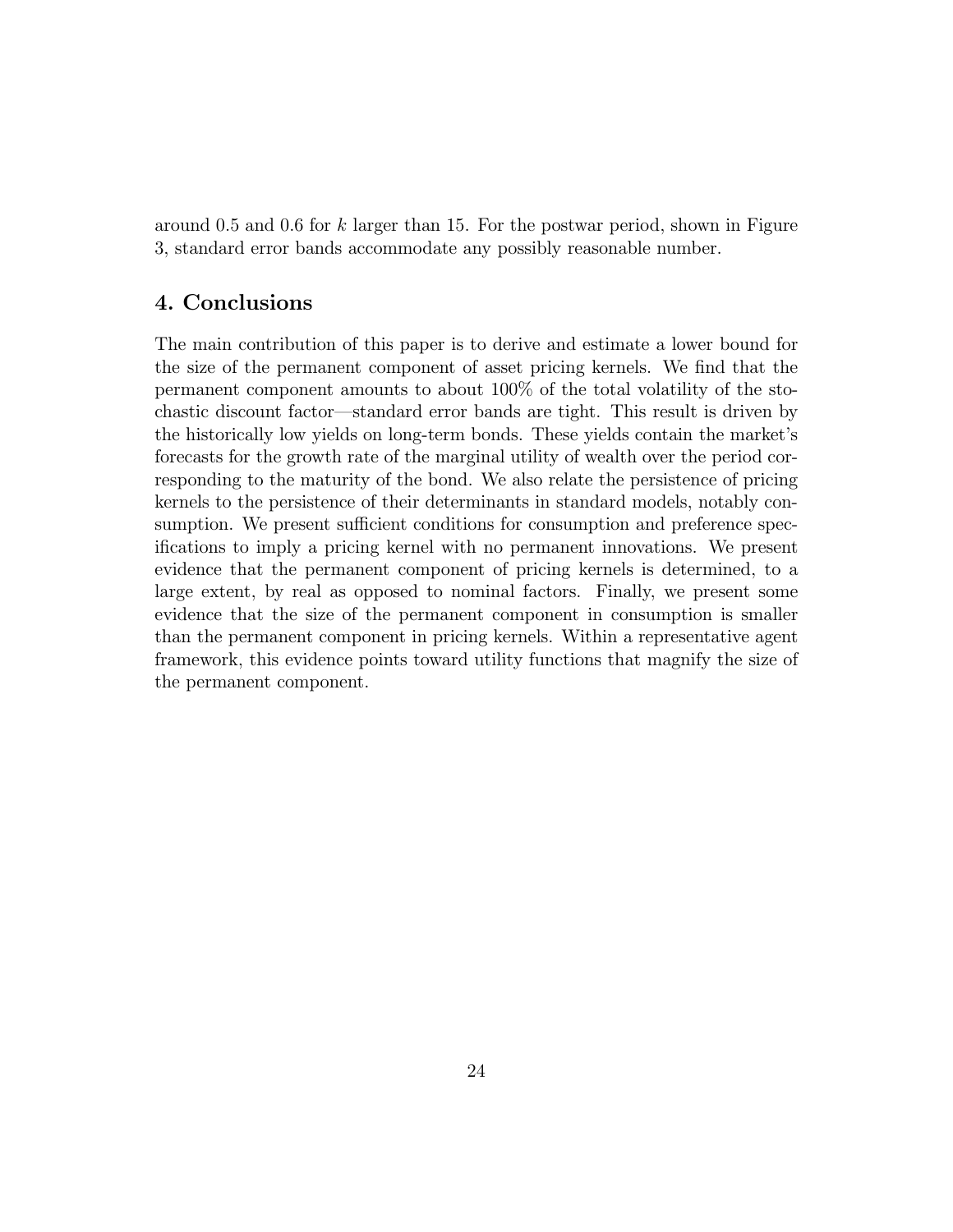#### References

- Abel, Andrew B., 1999, Risk Premia and Term Premia in General Equilibrium, Journal of Monetary Economics 43(1): 3—33.
- Ait-Sahalia, Yacine, 1996, Nonparametric Pricing of Interest Rate Derivative Securities, *Econometrica* 64(3): 527–60.
- Aiyagari, Rao S., 1994, Uninsured Idioyncratic Risk and Aggregate Saving, Quarterly Journal of Economics, Vol. 109, Issue 3, 659-684.
- Alvarez, Fernando, and Jermann, Urban J., 2000a, Using Asset Prices to Measure the Cost of Business Cycles, available at http://finance.wharton.upenn. edu/˜jermann/research.html.
- Alvarez, Fernando, and Jermann, Urban J., 2000b, Efficiency, Equilibrium, and Asset Pricing with Risk of Default, Econometrica 68(4): 775—97.
- Alvarez, Fernando, and Jermann, Urban J., 2001, The Size of the Permanent Component of Asset Pricing Kernels, NBER working paper 8360.
- Anderson, Nicole, and Sleath, John, 1999, New Estimates of the UK Real and Nominal Yield Curves, Quarterly Bulletin, Bank of England, November.
- Bansal, Ravi, and Lehmann, Bruce N., 1997, Growth-Optimal Portfolio Restrictions on Asset Pricing Models, Macroeconomic Dynamics 1(2): 333—54.
- Baxter, Marianne, and Crucini, Mario, 1995, Business Cycles and the Asset Structure of Foreign Trade, International Economic Review 36(4): 821—54.
- Beveridge, Stephen, and Nelson, Charles R., 1981, A New Approach to Decomposition of Economic Time Series into Permanent and Transitory Components with Particular Attention to Measurement of the "Business Cycle," Journal of Monetary Economics 7(2): 151—74.
- Bliss, Robert R., 1997, Testing Term Structure Estimation Methods, in Advances in Futures and Options Research, Vol. 9, Boyle, Phelim; Pennachi, George; and Ritchken, Peter, eds. Greenwich, Conn.: JAI Press, pp. 197—231.
- Campbell, John Y., 1996, Understanding Risk and Return, Journal of Political Economy 104(2): 298—345.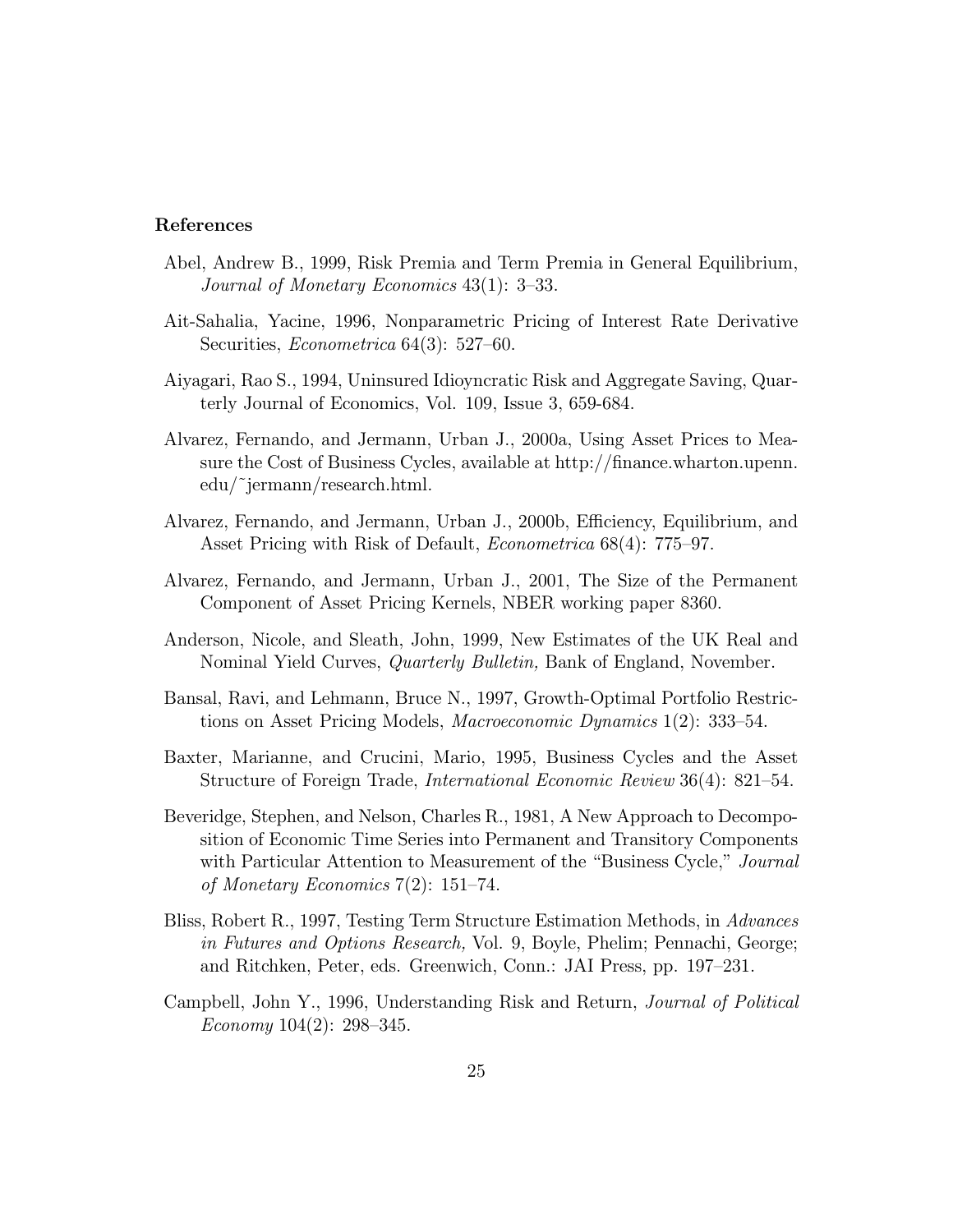- Campbell, John Y., and Cochrane, John H., 1999, By Force of Habit: A Consumption-Based Explanation of Aggregate Stock Market Behavior, Journal of Political Economy  $107(2)$ :  $205-51$ .
- Campbell, Cynthia J.; Kazemi, Hossein B.; and Nanisetty, Prasad, 1999, Time-Varying Risk and Return in the Bond Market: A test of a New Equilibrium Pricing Model, Review of Financial Studies 12(3): 631—42.
- Cochrane, John H., 1988, How Big Is the Random Walk in GNP? Journal of Political Economy 96(5): 893—920.
- Daniel, Kent D., and Marshall, David A., 2001, Consumption and Asset Returns at Short- and Long-Horizons, manuscript, Northwestern University, Evanston IL.
- Dolmas, Jim, 1998, Risk Preferences and the Welfare Cost of Business Cycles, Review of Economic Dynamics 1(3): 646—76.
- Duffie, Darrell, 1996, Dynamic Asset Pricing Theory, Princeton, N.J.: Princeton University Press.
- Epstein, Larry G., and Zin, Stanley E., 1989, Substitution, Risk Aversion, and the Temporal Behavior of Consumption and Asset Returns: A Theoretical Framework, Econometrica 57(4): 937—69.
- Evans, Martin D. D., 1998, Real Rates, Expected Inflation, and Inflation Risk Premia, *Journal of Finance* 53(1): 187–218.
- Ferson, Wayne E., and Constantinides, George M., 1991, Habit Persistence and Durability in Aggregate Consumption: Empirical Tests, Journal of Financial Economics 29(2): 199—240.
- Hall, Anthony D.; Anderson, Heather M.; and Granger, Clive W. J., 1992, A Cointegration Analysis of Treasury Bill Yields, Review of Economics and Statistics 74(1): 116—26.
- Hamilton, James D., 1994, Time Series Analysis, Princeton, N.J.: Princeton University Press.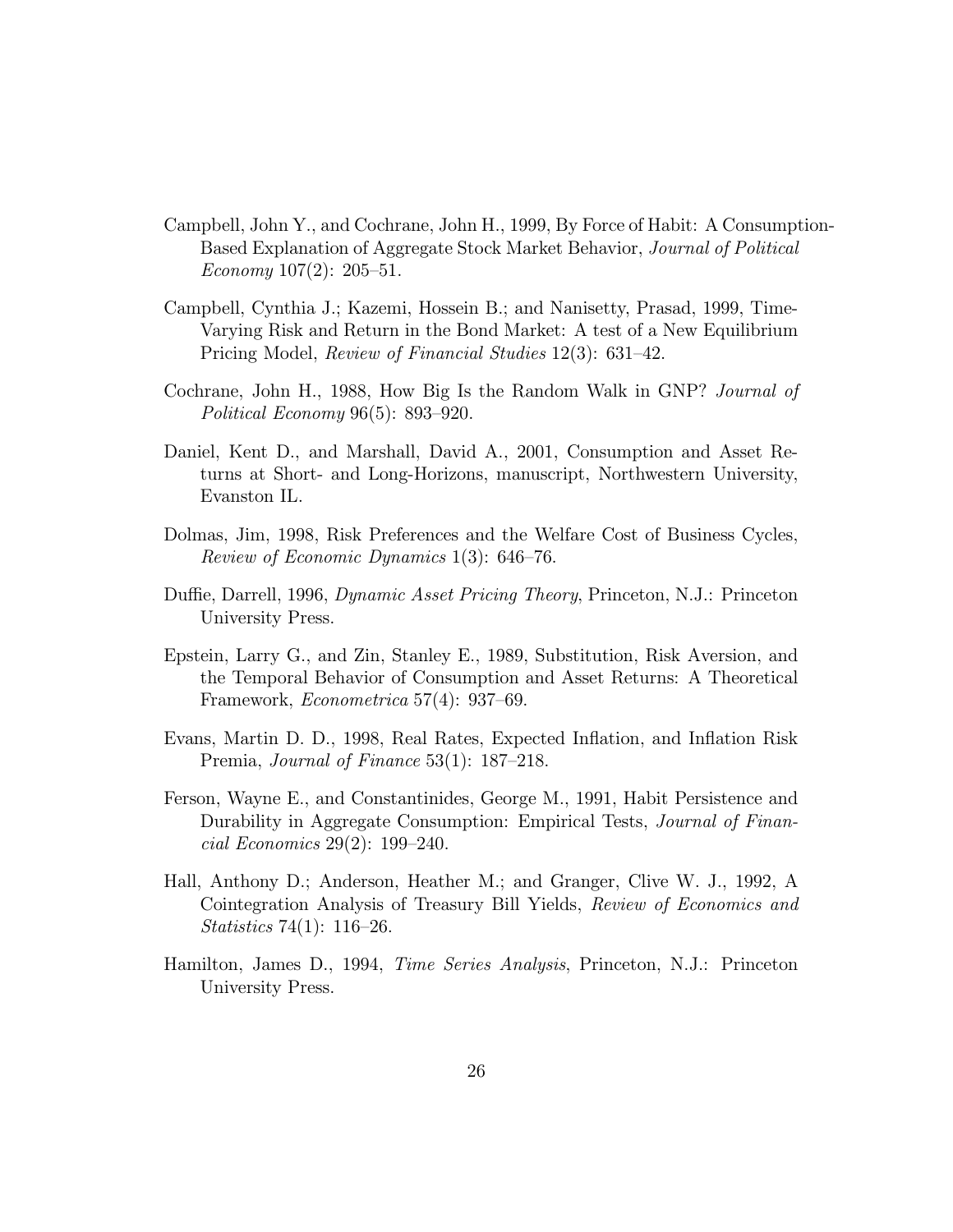- Hansen, Gary D., 1997, Technical Progress and Aggregate Fluctuations, Journal of Economic Dynamics and Control 21(6): 1005—23.
- Hansen, Lars Peter, and Jagannathan, Ravi, 1991, Implications of Security Market Data for Models of Dynamic Economies, Journal of Political Economy 99(2): 225—62.
- Ibbotson Associates, 2000, Stocks, Bonds, Bills, and Inflation–1998 Yearbook, Chicago: Ibbotson Associates, Inc.
- Kazemi, Hossein B., 1992, An Intertemporal Model of Asset Prices in a Markov Economy with a Limiting Stationary Distribution, Review of Financial Studies  $5(1)$ : 85–104.
- Lettau, Martin and Ludvigson, Syndey, 2001, Understanding Trend and Cycle in Asset Values: Bull, Bears, and the Wealth Effect on Consumption, manuscript, Federal Reserve Bank of New York.
- Luttmer, Erzo G. J., 1996, Asset Pricing in Economies with Frictions, Econometrica 64(6): 1439—67.
- McCulloch, J. Huston, 1990, The Term Structure of Interest Rates: Appendix B: U.S. Term Structure Data, 1946–87, in: Handbook of Monetary Economics, Vol. 1, Handbooks in Economics, no. 8, Friedman, Benjamin M., and Hahn, Frank H., eds. Amsterdam: North-Holland, pp. 672—715.
- McCulloch, J. Huston, and Kwon, Heon-Chul, 1993, U.S. Term Structure Data, 1947—1991, Working Paper 93-6, Ohio State University.
- Nelson, Charles R., and Plosser, Charles I., 1982, Trend and Random Walks in Macroeconomic Time-Series: Some Evidence and Implications, Journal of Monetary Economics, 10(2): 139-62.
- Newey, Whitney K., and West, Kenneth D., 1987, A Simple, Positive Semidefinite, Heteroskedasticity and Autocorrelation Consistent Covariance Matrix, Econometrica 55(3): 703—8.
- Quah, Danny, 1992, The Relative Importance of Permanent and Transitory Components: Identification and some Theoretical Bounds, Econometrica 60(1): 107—18.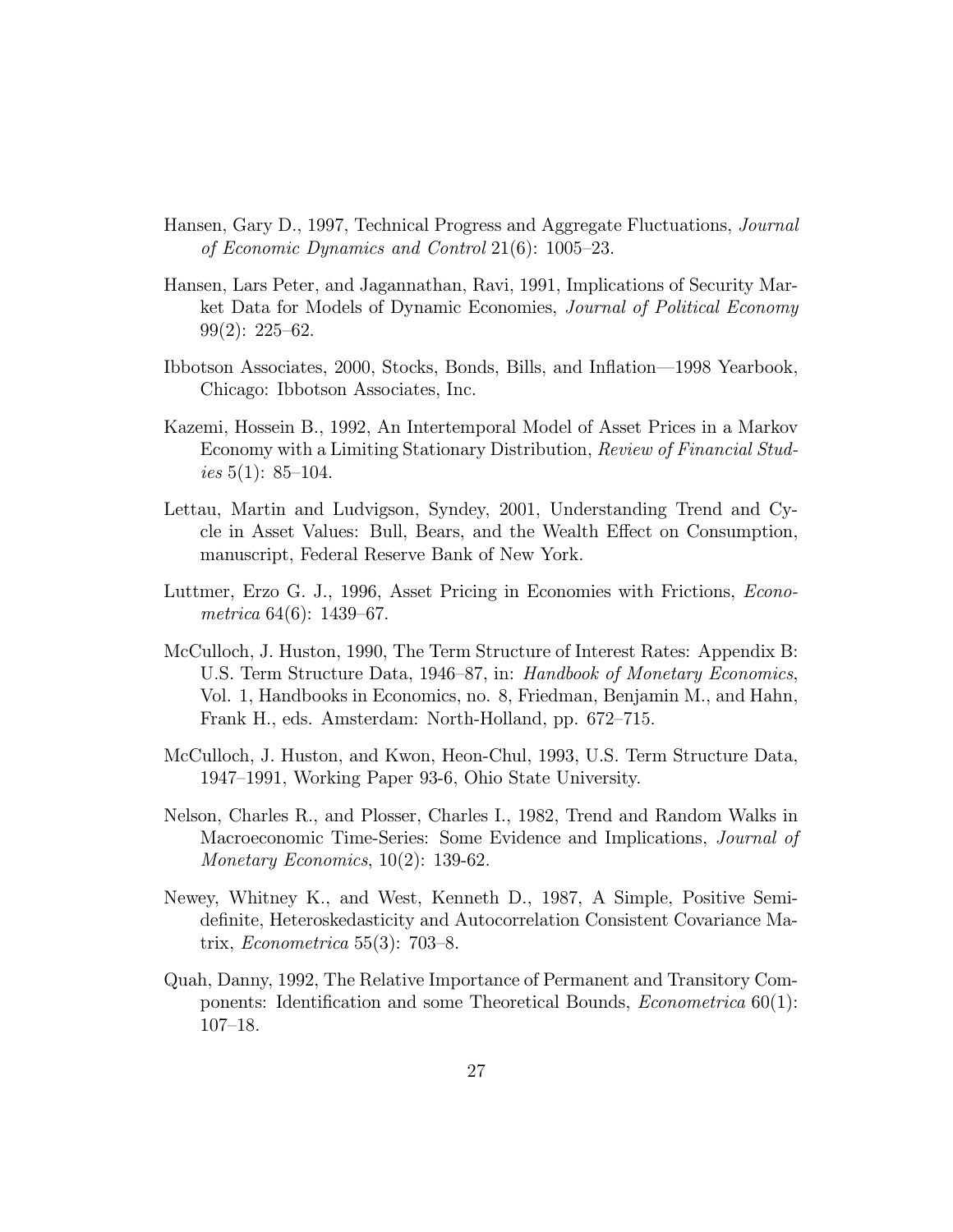- Shiller, Robert, 1998, Annual Data on US Stock Market Prices, Dividends, Earnings, 1871-present with Associated Interest Rate, Price Level and Consumption Data, http://www.econ.yale.edu/˜shiller/data/chapt26.html.
- Snow, Karl N., 1991, Diagnosing Asset Pricing Models Using the Distribution of Asset Returns, *Journal of Finance* 46(3): 955–83.
- Watson, Mark W., 1986, Univariate Detrending Methods with Stochastic Trends, Journal of Monetary Economics 18(1): 49—75.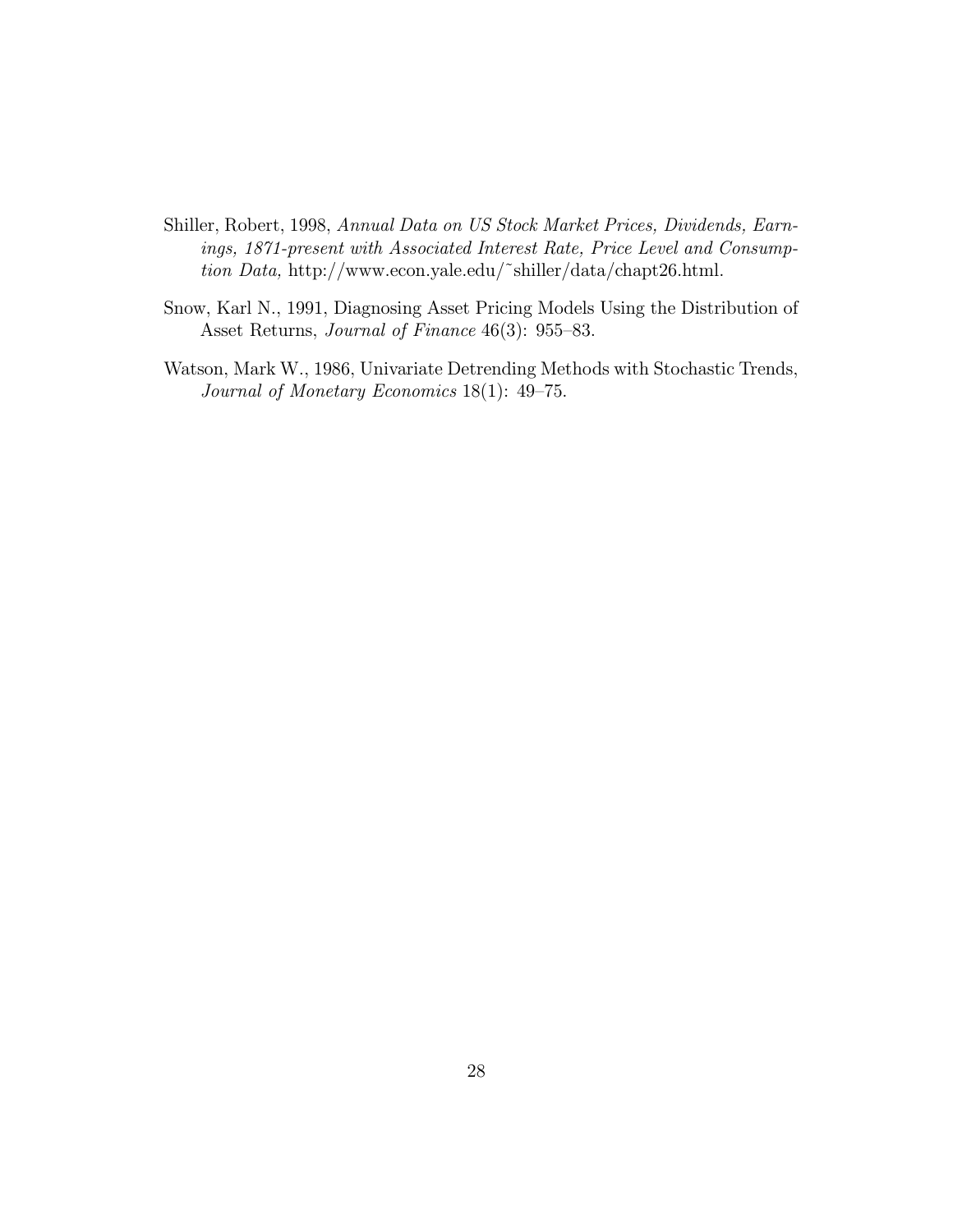# Appendix A: Proofs Proposition 2.2. By definition,

$$
h_t(\infty) = \lim_{k \to \infty} \left\{ E_t \left( \log \left[ \frac{R_{t+1,k}}{R_{t+1,1}} \right] \right) \right\} = \lim_{k \to \infty} \left\{ E_t \log \left[ \left( \frac{\frac{E_{t+1}[M_{t+k}]}{M_{t+1}} E_t [M_{t+1}]}{\frac{E_t [M_{t+k}]}{M_t}} \right) \right] \right\}
$$
  
=  $\log E_t [M_{t+1}] - E_t \log M_{t+1} + \lim_{k \to \infty} \left\{ E_t \log E_{t+1} [M_{t+k}] - \log E_t [M_{t+k}] \right\}.$ 

Without permanent innovations, we have,

$$
h_t(\infty) = \log E_t \left[ \frac{M_{t+1}}{M_t} \right] - E_t \log \frac{M_{t+1}}{M_t} = -\log R_{t+1,1} - E_t \log \frac{M_{t+1}}{M_t}.
$$
 (4.1)

For any risky gross asset return  $R_{t+1}$ , we have that  $1 = E_t \left[ R_{t+1} \frac{M_{t+1}}{M_t} \right]$  $M_t$  $\big]$ , so that by taking logs on both sides and using Jensen's inequality

$$
-E_t\left[\log\left(\frac{M_{t+1}}{M_t}\right)\right] \geq E_t\left[\log\left(R_{t+1}\right)\right].
$$

Combining this expression with equation (A.1), we obtain the desired result. Proposition 2.3. First note that

$$
E_{t+1}[M_{t+k}] = E_{t+1}[M_{t+k}^T] E_{t+1}[M_{t+k}^P] \left(1 + \frac{cov_{t+1}[M_{t+k}^T, M_{t+k}^P]}{E_{t+1}[M_{t+k}^T] E_{t+1}[M_{t+k}^P]}\right)
$$
  
=  $E_{t+1}[M_{t+k}^T] E_{t+1}[M_{t+k}^P] (1 + v_{t+1,t+k})$ 

and likewise

$$
E_t\left[M_{t+k}\right] = E_t\left[M_{t+k}^T\right]E_t\left[M_{t+k}^P\right]\left(1 + v_{t,t+k}\right).
$$

Hence,

$$
\log \frac{E_{t+1}\left[M_{t+k}\right]}{E_t\left[M_{t+k}\right]} = \log \frac{E_{t+1}\left[M_{t+k}^T\right]}{E_t\left[M_{t+k}^T\right]} + \log \frac{E_{t+1}\left[M_{t+k}^P\right]}{E_t\left[M_{t+k}^P\right]} + \log \frac{\left(1 + v_{t+1,t+k}\right)}{\left(1 + v_{t,t+k}\right)}.
$$

Finally, given our hypothesis about  $v_{t,t+k}$  we have that

$$
h_t(\infty) = E_t [\log E_t [M_{t+1}] - E_t \log M_{t+1}] + \lim_{k \to \infty} \left\{ E_t \log \frac{E_{t+1} [M_{t+k}]}{E_t [M_{t+k}]} \right\}
$$
  
= 
$$
E_t [\log E_t [M_{t+1}] - E_t \log M_{t+1}] + \lim_{k \to \infty} \left\{ E_t \log \frac{E_{t+1} [M_{t+k}^P]}{E_t [M_{t+k}^P]} \right\}.
$$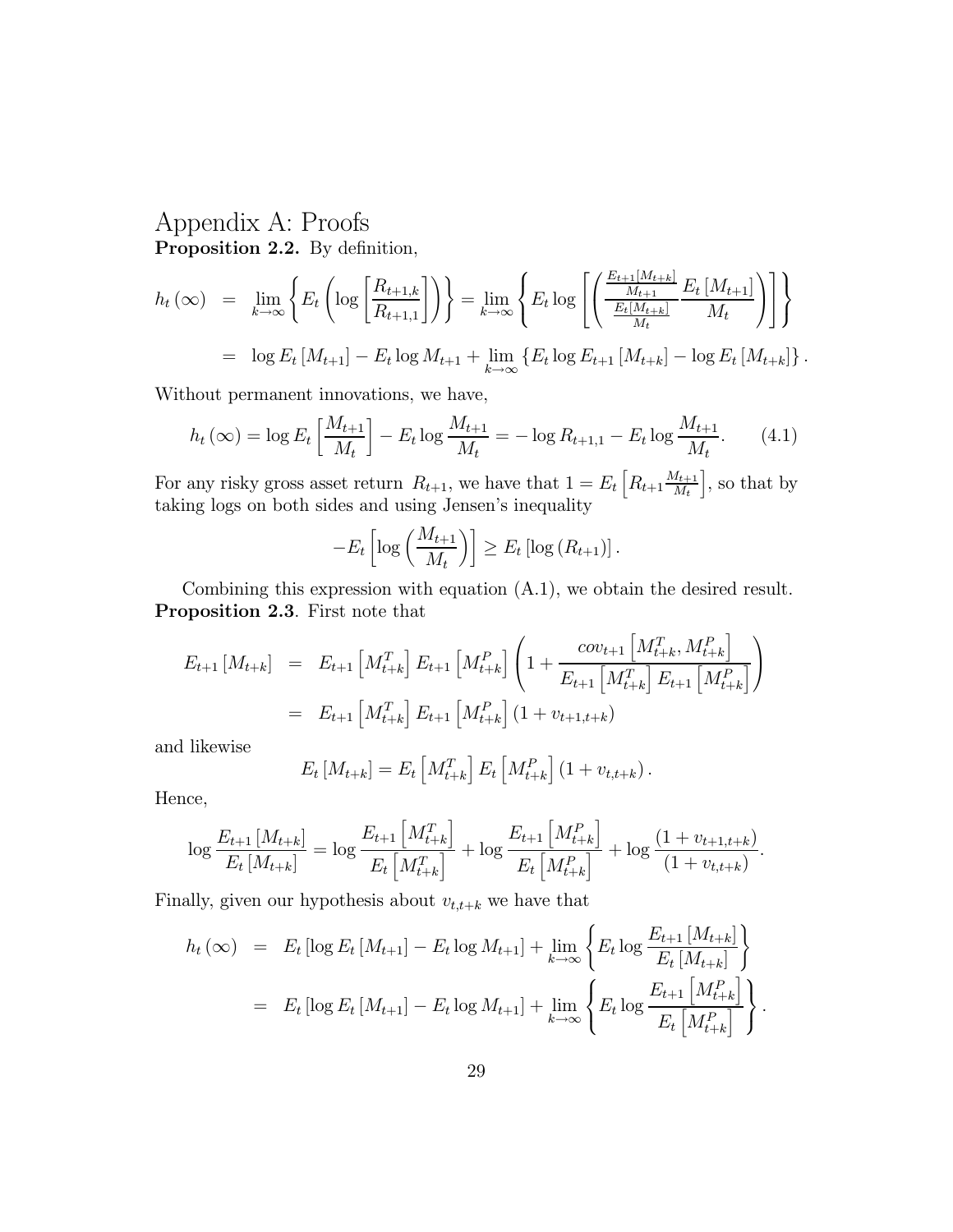Then using Proposition 2.2 and the fact that  $M<sup>P</sup>$  is a martingale equation (2.7) follows directly. We then use the result that

$$
J(x_{t+1}) = E J_t(x_{t+1}) + J_t(E_t x_{t+1}),
$$

which can be derived through straightforward algebra. Equation  $(2.8)$  follows. The direction of the inequality is obtained by differentiating with respect to the term representing the growth-optimal return.

**Proposition 2.5.** A(1) guarantees that  $0 < M_t^P < \infty$ . A(2) allows for the application of the Lebesque Dominated Convergence theorem, which yields that  $E_t M_{t+1}^P = M_t^P$ . Finally, A(3) guarantees that  $M_t^T$  has no permanent innovations. Proposition 2.6. By definition,

$$
E(h_t(k) - f_t(k)) = E\left\{\begin{array}{l l} (\log V_{t+1,k-1} - \log V_{t,k} + \log V_{t,1}) - \\ (\log V_{t,k-1} - \log V_{t,k} + \log V_{t,1}) \\ = E\left\{\log V_{t+1,k-1} - \log V_{t,k-1}\right\} = 0,\end{array}\right\}
$$

where the last line follows from the assumption of stationarity.

Proposition 2.7. By definition,

$$
h_t(\infty) - y_t(\infty) = \lim_{k \to \infty} E_t \log R_{t+1,k} - \lim_{k \to \infty} (1/k) \sum_{j=1}^k \log R_{t+j,k-(j-1)}.
$$

Taking unconditional expectations on both sides, we have that

$$
E\left\{h_t(\infty) - y_t(\infty)\right\} = E\lim_{k \to \infty} E_t \log R_{t+1,k} - E\lim_{k \to \infty} (1/k) \sum_{j=1}^k \log R_{t+j,k-(j-1)}.
$$

Since by assumption expected holding returns and yields,  $E_t \log R_{t+1,k}$  and  $(1/k)\sum_{j=1}^{k} \log R_{t+j,k-(j-1)}$ , are dominated by an integrable random variable and the limit of the right-hand side exists, then by the Lebesgue dominated convergence theorem,

$$
E \lim_{k \to \infty} E_t \log R_{t+1,k} = \lim_{k \to \infty} E \log R_{t+1,k},
$$
  

$$
E \lim_{k \to \infty} (1/k) \sum_{j=1}^k \log R_{t+j,k-(j-1)} = \lim_{k \to \infty} (1/k) \sum_{j=1}^k E \log R_{t+j,k-(j-1)}.
$$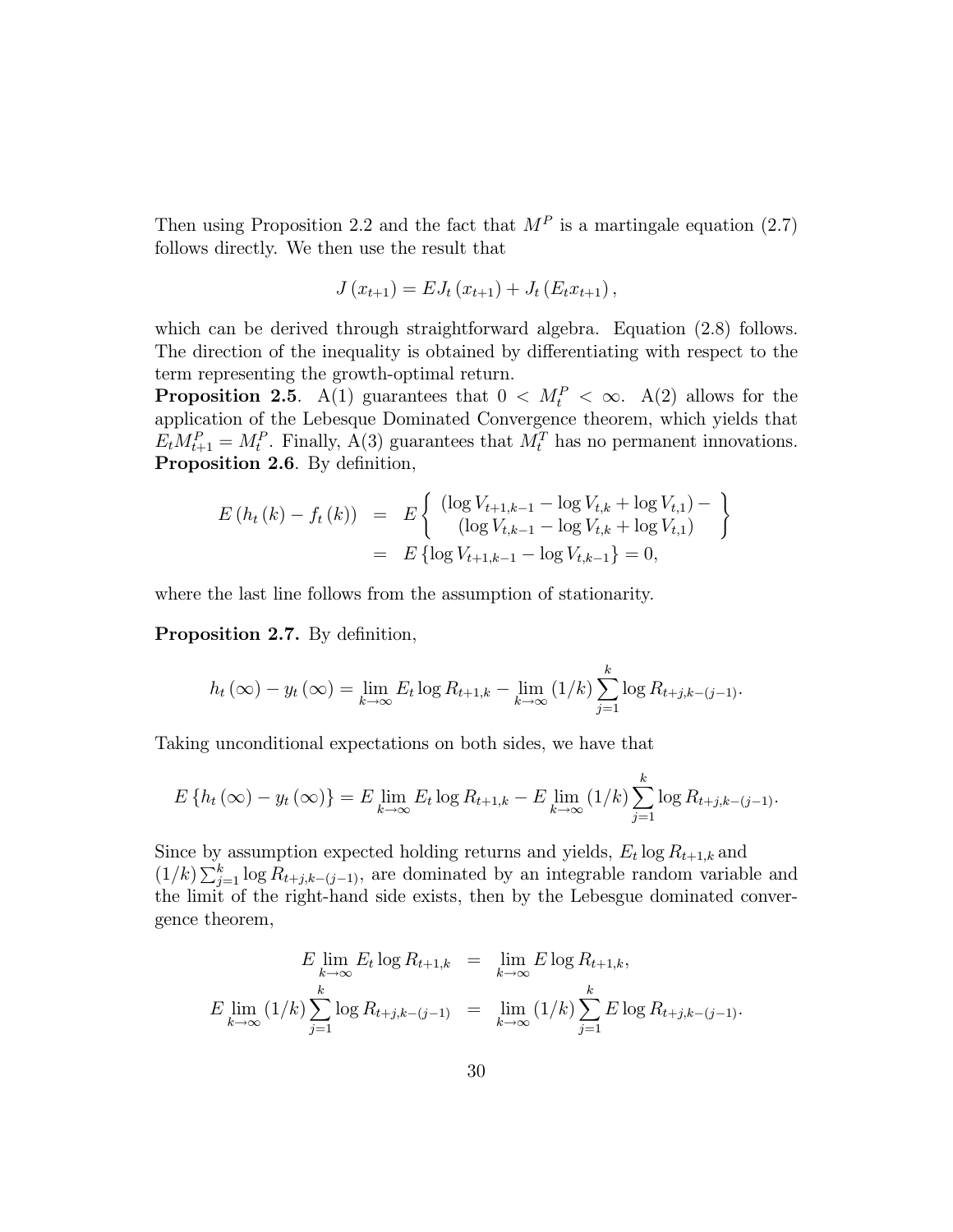Denote the limit

$$
\lim_{k \to \infty} E \log R_{t+1,k} = r,\tag{A.2}
$$

which we assume to be finite. Since, by hypothesis,

$$
E \log R_{t+j,k-(j-1)} = E \log R_{t+1,k-(j-1)}
$$

for all  $j$ , then

$$
\lim_{k \to \infty} (1/k) \sum_{j=1}^{k} E \log R_{t+j,k-(j-1)} = \lim_{k \to \infty} (1/k) \sum_{j=1}^{k} E \log R_{t+1,k-(j-1)} = r
$$

where the second inequality follows from (A.2). Thus, we have that

$$
E\left\{h_t(\infty) - y_t(\infty)\right\} = \lim_{k \to \infty} E\log R_{t+1,k} - \lim_{k \to \infty} (1/k) \sum_{j=1}^k E\log R_{t+j,k-(j-1)} = r-r = 0.
$$

**Proposition 2.8**. Define  $x_{t+1,k} = \frac{E_{t+1}M_{t+k}}{E_tM_{t+k}}$ . Given that  $\Lambda_t$  is Markov, under the stated assumptions, we can write

$$
\lim_{k \to \infty} E_t \log x_{t+1,k} = \lim_{k \to \infty} \int [\log x_k (s', s)] Q(s, ds'),
$$

where

$$
x_{t+1,k} = x_k(s',s) = \frac{\left(T^{k-1}f\right)(s')}{\int \left(T^{k-1}\right)f\left(s\right)Q\left(s,d\hat{s}\right)}.
$$

By Jensen's inequality,

$$
\int \left[ \log x_k \left( s', s \right) \right] Q \left( s, ds' \right) \leq 0
$$

since

$$
\int x_k(s',s) Q(ds',s) = \frac{\int (T^{k-1}f)(s') Q(s,ds')}{\int (T^{k-1}) f(\hat{s}) Q(s,d\hat{s})} = 1.
$$

By our assumption,  $x_k(s, s') \ge l > 0$ ; hence, for all  $k, s, s'$ ,

$$
-\infty < \log l \le \log \left( \min \left\{ x_k \left( s', s \right), 1 + \varepsilon \right\} \right) \le \log \left( 1 + \varepsilon \right) < \infty
$$

for any arbitrary  $\varepsilon > 0$ . Because  $\log \left( \min \left\{ x_k \left( s', s \right), 1 + \varepsilon \right\} \right)$  is uniformly bounded, Lebesgue dominated convergence applies. Note that we impose an artificial upper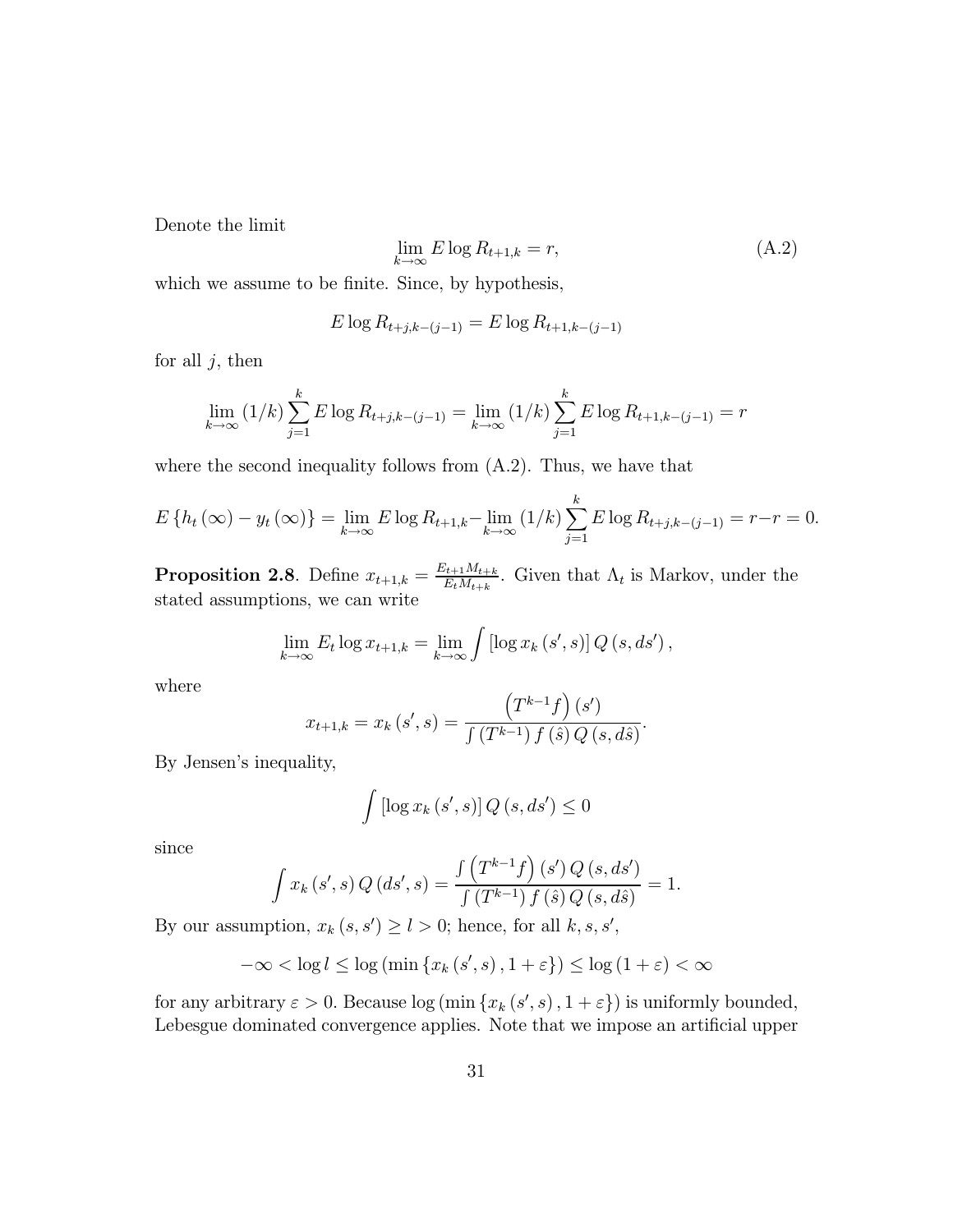bound,  $\log(1+\varepsilon)$  to get dominated convergence. With this bound, the integral can only get smaller. Thus, if we find that the integral equals zero, its upper bound, the artificial bound could not have mattered. Thus,

$$
\int \lim_{k \to \infty} \log \left( \min \left\{ x_k \left( s', s \right), 1 + \varepsilon \right\} \right) Q \left( s, ds' \right)
$$

$$
= \lim_{k \to \infty} \int \log \left( \min \left\{ x_k \left( s', s \right), 1 + \varepsilon \right\} \right) Q \left( s, ds' \right)
$$

$$
\leq \lim_{k \to \infty} \int \log \left( x_k \left( s', s \right) \right) Q \left( s, ds' \right) \leq 0.
$$

Hence, it suffices to show that

$$
\int \lim_{k \to \infty} \log \left( \min \left\{ x_k \left( s', s \right), 1 + \varepsilon \right\} \right) Q \left( s, ds' \right) = 0.
$$

Under  $(i)$  or  $(ii)$ ,

$$
\lim_{k \to \infty} x_k(s', s) = \frac{\lim_{k \to \infty} (T^{k-1}f)(s')}{\lim_{k \to \infty} \int (T^{k-1}) f(s) Q(s, d\hat{s})} = \frac{\lim_{k \to \infty} (T^{k-1}f)(s')}{\lim_{k \to \infty} (T^k f)(s)}
$$
\n
$$
= 1.
$$

Thus, because  $log (min \{x_k(s', s), 1 + \varepsilon\})$  is bounded from below,

$$
\lim_{k \to \infty} \log \left( \min \left\{ x_k \left( s', s \right), 1 + \varepsilon \right\} \right) = \log \lim_{k \to \infty} \left( \min \left\{ x_k \left( s', s \right), 1 + \varepsilon \right\} \right)
$$
\n
$$
= \log \left( \min \left\{ \lim_{k \to \infty} x_k \left( s', s \right), 1 + \varepsilon \right\} \right) = 0.
$$

Proposition 2.9. Properties (a) and (b) define setwise convergence, and with  $f(.)$  bounded, expected values converge.

Proposition 2.10. First, we show a lemma that consumption equity prices and consumption equity dividend-price ratios are iid. Then we use the lemma to show that the kernel has permanent innovations.

**Lemma A.1.** Assume that  $c_t$  is iid with cdf F and that  $\eta < 1$ , where

$$
\eta \equiv \max_{c \in [c,\bar{c}]} \beta \tau^{1-\rho} \left\{ \int \left( \frac{c'}{c} \right)^{1-\gamma} dF\left(c'\right) \right\}^{1/\theta}.
$$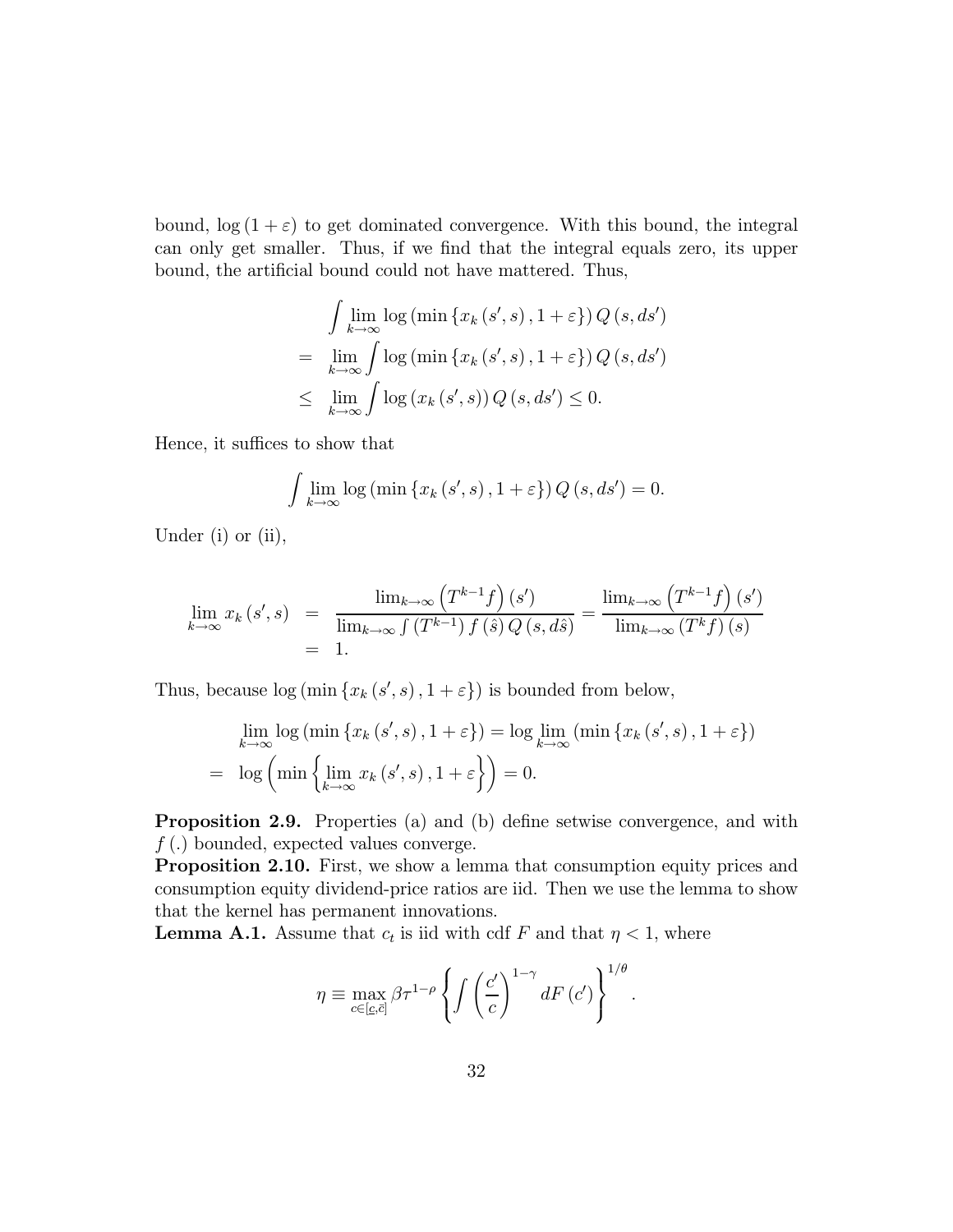Then the price of consumption equity,  $V_t^c/C_t = f^*(c_t)$ , where the function  $f^*$  is the unique solution to

$$
T^*f^* = f^*, \ f^*(c) = \psi \ c^{\gamma - 1}
$$

for some constant  $\psi > 0$  and the operator T is defined as

$$
(Tf)(c) = \beta \tau^{1-\rho} \left\{ \int \left(\frac{c'}{c}\right)^{1-\gamma} \left[f(c') + 1\right]^{\theta} dF(c') \right\}^{1/\theta}.
$$

Moreover,  $V_t^c = \tau^t v(c_t) \equiv f(c_t) \cdot C_t$ .

Proof. Using the pricing kernel  $(2.10)$ , we obtain that consumption equity must satisfy

$$
\left[V_t^c\right]^\theta = E_t \left[ \left[\beta \left(\frac{\tau c_{t+1}}{c_t}\right)^{-\rho}\right]^\theta \left[V_{t+1}^c + \tau^{t+1} c_{t+1}\right]^\theta \right].
$$

Guessing that  $V_t^c = v_t \tau^t$ , we obtain

$$
v_t = \left\{ E_t \left[ \left[ \tau \beta \left( \frac{\tau c_{t+1}}{c_t} \right)^{-\rho} \right]^\theta \left[ v_{t+1} + c_{t+1} \right]^\theta \right] \right\}^{1/\theta},
$$

and dividing by  $c_t$  on both sides, we can write

$$
\left[Tf\right](c) = \beta \tau^{1-\rho} \left\{ \int \left(\frac{c'}{c}\right)^{(1-\gamma)} \left[f\left(c'\right) + 1\right]^{\theta} dF\left(c'\right) \right\}^{1/\theta},\,
$$

where f is the price-dividend ratio of the consumption equity:  $f(c) = v(c)/c$ . The operator  $T$  can be shown to be a contraction: hence, it has a unique fixed point. Moreover,  $\psi$  is given by

$$
\Psi = \beta \tau^{1-\rho} \left\{ \int c^{\prime(1-\gamma)} \left[ f^*(c') + 1 \right]^{\theta} dF(c') \right\}^{1/\theta},
$$

where  $f^*$  satisfies  $T f^* = f^*$ .

Using Lemma A.1, we can write the return on the consumption equity as

$$
R_{t+1}^{c} = \tau \frac{v(c_{t+1}) + c_{t+1}}{v(c_t)}
$$
\n(A.3)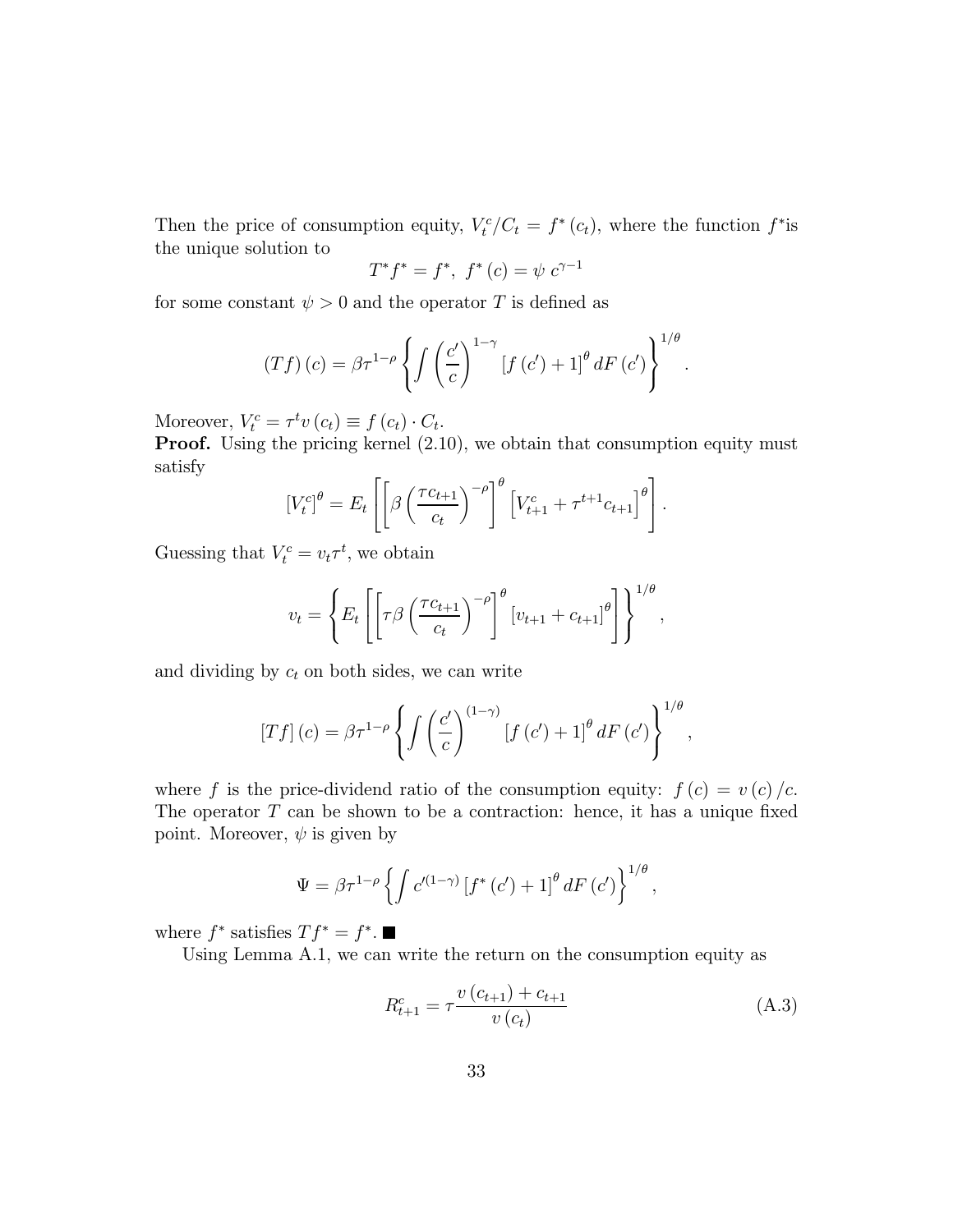Then using (2.10), (2.13), and through some algebra, we get

$$
x_{t+1,k} = \frac{E_{t+1}M_{t+k}}{E_tM_{t+k}} = \frac{E_{t+1}\left[\beta^{\theta(t+1)} C_{t+1}^{-\rho\theta} Y_{t+1}^{\theta-1}\right]}{E_t\left[\beta^{\theta(t+1)} C_{t+1}^{-\rho\theta} Y_{t+1}^{\theta-1}\right]}
$$

$$
= \left(1 + \frac{1}{\psi} c_{t+1}^{\gamma-1}\right)^{\theta-1} / E_t\left[\left(1 + \frac{1}{\psi} c_{t+1}^{\gamma-1}\right)^{\theta-1}\right].
$$

**Proposition 3.1.** Define  $h_t(k)$  and  $y_t(k)$  as

$$
h_t(k) \equiv E_t \left\{ \log E_{t+1} \left[ \frac{X_{t+k}}{X_{t+1}} \right] - \log E_t \frac{X_{t+k}}{X_t} \right\} + \log E_t \frac{X_{t+1}}{X_t}
$$
  

$$
y_t(k) \equiv -\left(\frac{1}{k}\right) \log E_t \left[ \frac{X_{t+k}}{X_t} \right] + \log E_t \left[ \frac{X_{t+1}}{X_t} \right].
$$

Our proof goes through 3 steps. Step 1. Using the definitions of  $J$  and  $J_t$  and assumptions (i), (ii), (iii) and (a) we obtain

$$
J\left(\frac{X_{t+1}^P}{X_t^P}\right) = E\left[\log E_t\left[\frac{X_{t+1}}{X_t}\right] - E_t\left[\log \frac{X_{t+1}}{X_t}\right]\right] - \lim_{k \to \infty} E\left[h_t\left(k\right)\right].
$$

Step 2. Using assumption (b) and taking limits we obtain

$$
\lim_{k \to \infty} \left(\frac{1}{k}\right) J\left(\frac{M_{t+k}}{M_t}\right) = E\left[\log E_t \left[\frac{X_{t+1}}{X_t}\right] - E_t \left[\log \left(\frac{X_{t+1}}{X_t}\right)\right]\right] - \lim_{k \to \infty} E\left[y_t(k)\right] + \lim_{k \to \infty} \left(\frac{1}{k}\right) J\left(E_t \left[\frac{X_{t+k}}{X_t}\right]\right).
$$

Step 3. Using assumptions (c) and (d) we obtain

$$
\lim_{k\to\infty} E\left[h_t(k)\right] = \lim_{k\to\infty} E\left[y_t(k)\right].
$$

Thus, using (d), we conclude the proof. More details are provided in the working paper version Alvarez and Jemann (2001).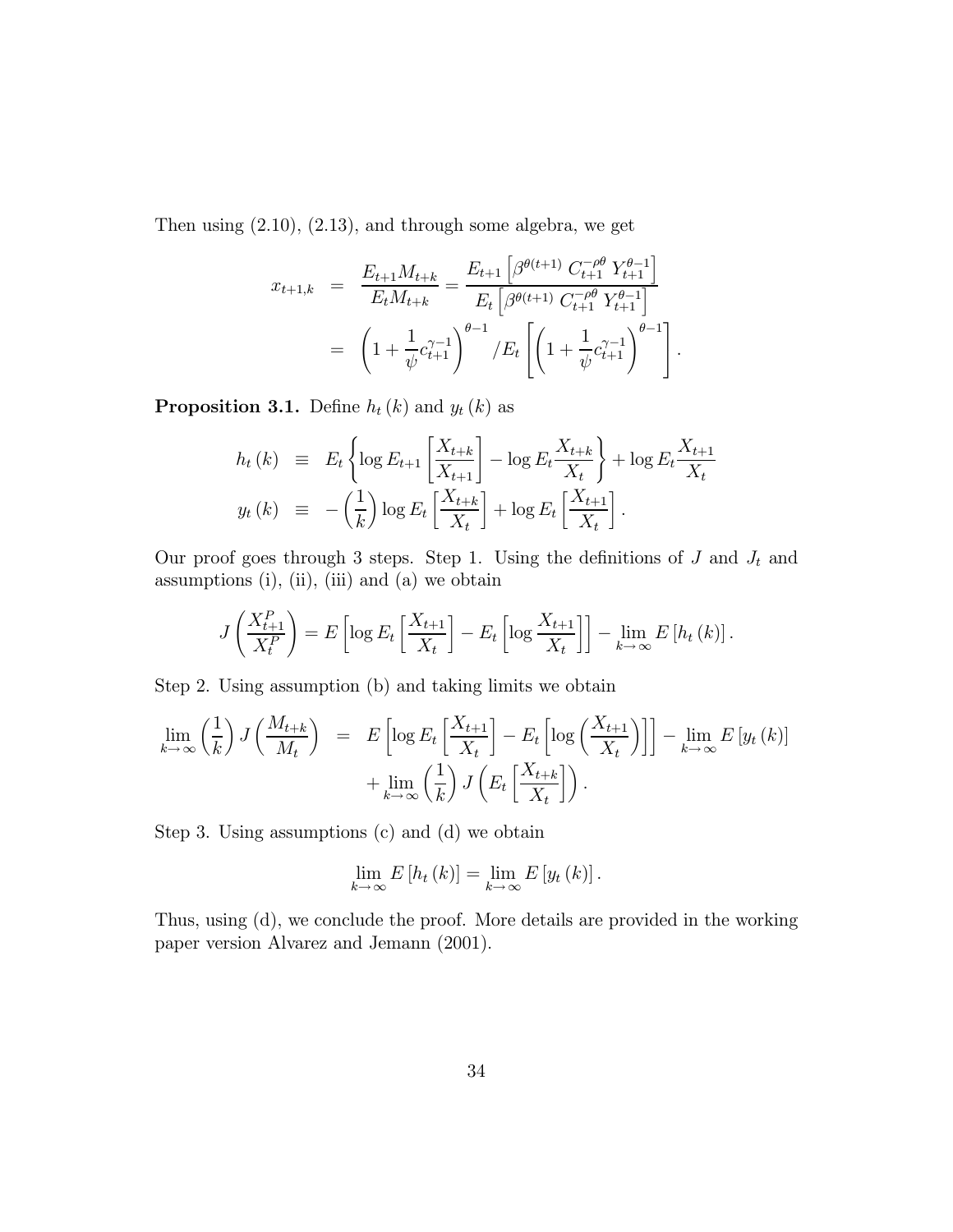### Appendix B: Data

For Table 1, the data on monthly yields of zero-coupon bonds from 1946:12 to 1985:12 comes from McCulloch and Kwon (1990, 1993), who use a cubic spline to approximate the discount function of zero-coupon bonds using the price of coupon bonds. They make some adjustments based on tax effects and for the callable feature of some of the long-term bonds. The data for 1986:1 to 1999:12 are from Bliss (1997). From the four methods available, we use the method proposed by McCulloch and Kwon (1990, 1993). The second part of the sample does not use callable bonds and does not adjust for tax effects. Forward rates and holding periods returns are calculated from the yields of zero-coupon bonds. The one-month short rate is the yield on a one-month zero coupon bond. Yields are available for bonds of maturities going from 1 to 30 years, although for longer maturities, yields are not available for all years.

For Table 3, for the United States, equity returns are from Shiller (1998); short-term rates are from Shiller (1998) before 1926, and from Ibbotson Associates (2000) after 1926; and long-term rates are from Campbell (1996) before 1926, from Ibbotson Associates (2000) after 1926.

Ibbotson Associates' (2000) short-term rate is based on the total monthly holding return for the shortest bill not having less than one month maturity. Shiller (1998), for equity returns, used the Standard and Poor Composite Stock Price Index. The short-term rate is the total return to investing for six months at 4-6 month prime commercial paper rates. To adjust for a default premium, we subtract 0.92% from this rate. This is the average difference between T-Bills from Ibbotson Associates (2000) and Shiller's (1998) commercial paper rates for 1926—98.

The data for the United Kingdom is from the Global Financial Data-base. Specifically, the bill index uses the three-month yield on commercial bills from 1800 through 1899 and the yield on treasury bills from 1900 on. The stock index uses Bank of England shares exclusively through 1917. The stock price index uses the Banker's Index from 1917 until 1932 and the Actuaries General/All-Share Index from 1932 on. To adjust for a default premium, we have subtracted 0.037% from the short rate for 1801—99. This is the average difference between the rates on commercial bills and treasury bills for 1900—98.

For Table 5, the inflation rates are computed using a price index from January to December of each year. Until 1926, the price index is the PPI; afterwards, the CPI index from Ibbotson Associates (2000).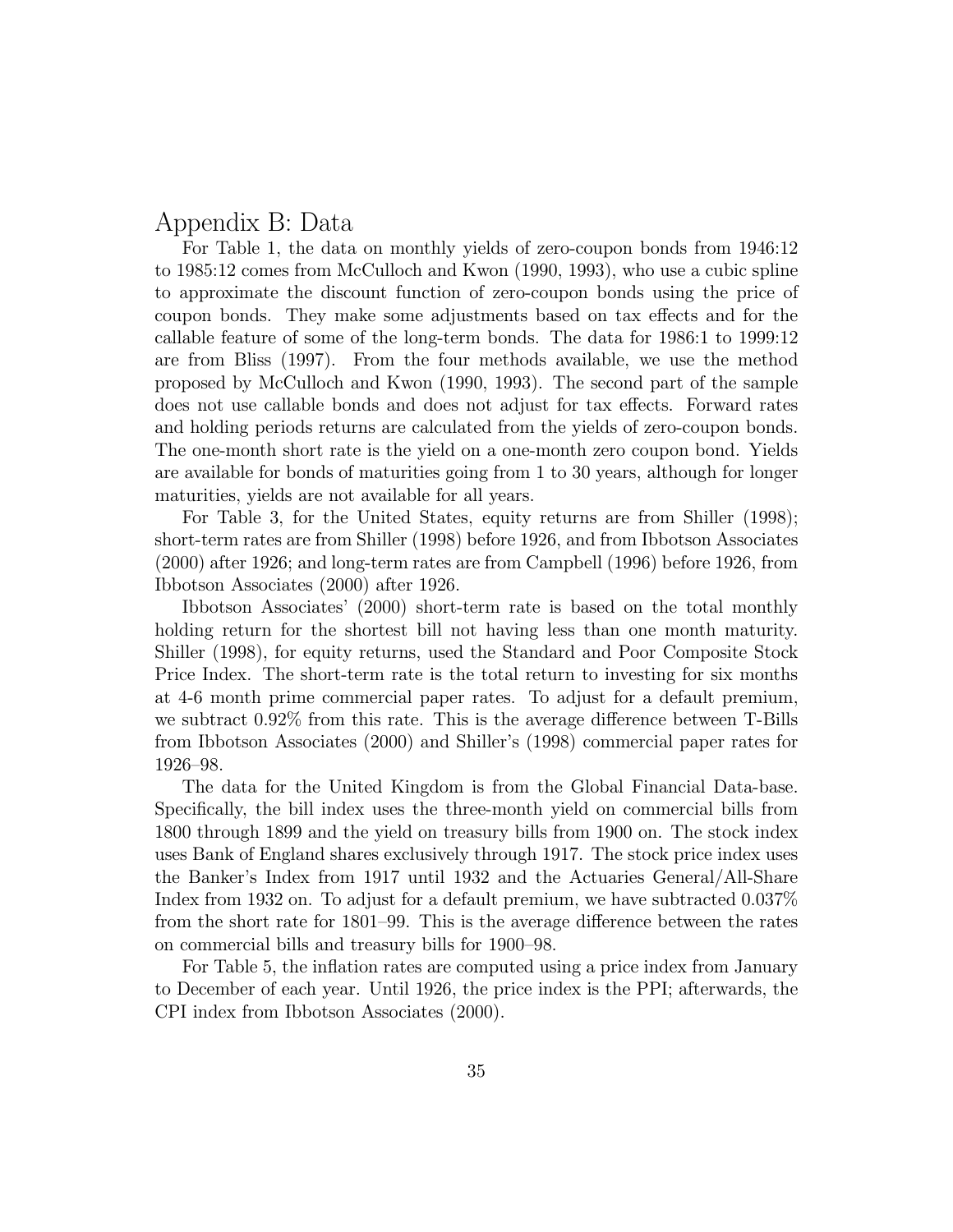For Table 6, the aggregate equity index is from Global Financial Data, further described above. Inflation is based on the CPI, given by Global Financial Data. The Bank of England publishes estimates of nominal and real term structures for forward rates and yields. We use the series corresponding to the Svensson method, because these are available for the whole sample period, 1982—2000. See, http://www.bankofengland.co.uk/ and Anderson and Sleath (1999) for details.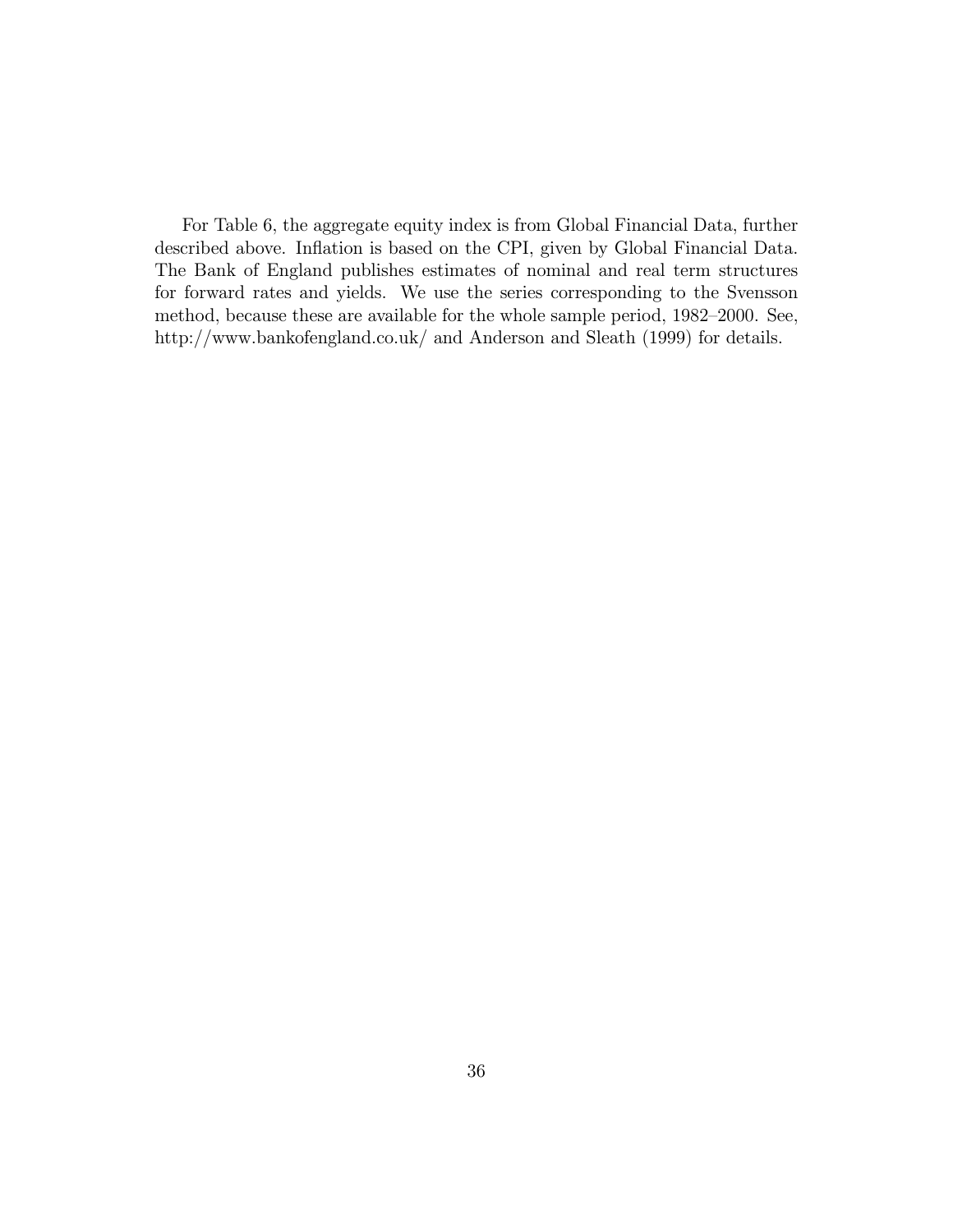## Appendix C: Small Sample Bias

We derive here an estimate of the size of the small sample bias in our estimates in Table 1. For notational convenience, define

$$
\frac{a}{b} \equiv \frac{E\left[\log \frac{R_{t+1}}{R_{t+1,1}}\right] - E\left[h_t\left(\infty\right)\right]}{E\left[\log \frac{R_{t+1}}{R_{t+1,1}}\right] + J\left(1/R_{t+1,1}\right)}.
$$

In Table 1, we estimate this ratio as the ratio of the estimates  $\hat{a}/\hat{b} \equiv f(\hat{a}, \hat{b})$ . Using a second-order Taylor series approximation around the true values and considering that  $\hat{a}$  is an unbiased estimator of a, we can write

$$
E\left[\frac{\hat{a}}{\hat{b}}\right] \simeq \frac{a}{b} + \left[\left(\frac{1}{b^2}\right)\left(\frac{a}{b}var\left(\hat{b}\right) - cov\left(\hat{a}, \hat{b}\right)\right)\right] + \left[-\frac{a}{b^2}E\left(\hat{b} - b\right)\right]
$$
  

$$
\simeq \frac{a}{b} + bias_1 + bias_2.
$$

We estimate  $bias_1$  directly from the point estimates and the variance-covariance matrix of the underlying sample means. We estimate  $bias_2$  by  $\frac{1}{2}$  $\frac{\hat{a}}{\hat{b}^2} \frac{1}{\hat{c}^2} Var\left(\hat{c}\right)$ , with  $\hat{c}$  the sample mean of  $1/R_{t,t+1}$ . For forward rates, we estimate the size of the overall bias,  $bias_1 + bias_2$ , as  $[-0.004, 0.0073, -0.0012]$  for the three maturities in panel A of Table 1, where a negative number means that our estimate should be increased by that amount. Corresponding values for Panel B,C, and D are [0.006, 0.0132, 0.0484], [−0.0072, −0.0079, −0.0115], and [−0.0132, −0.0163, −0.0207].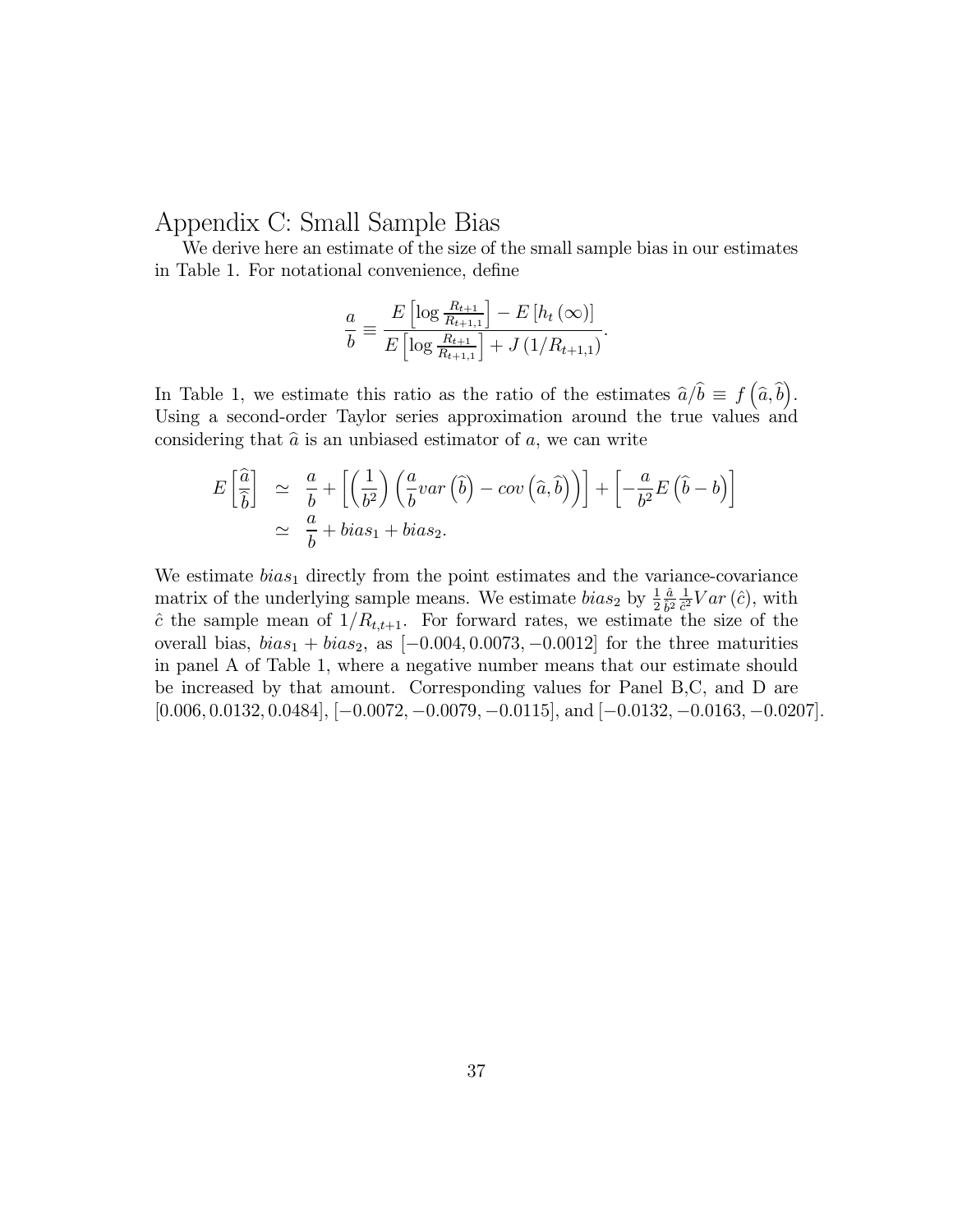| Maturity                  | (1)<br>Equity<br>Premium<br>E[log(R/R <sub>1</sub> )] | (2)<br>Term<br>Premium<br>$E[log(R_k/R_1)]$ | (3)<br>J(1/R1)<br>Adjustment<br>for volatility<br>of short rate | (4)<br>Size of<br>Permanent<br>Component<br>J(P)/J | (5)<br>$(1)$ ~ $(2)$<br>E[log(R/R <sub>1</sub> )]<br>-E[ $log(R_k/R_1)$ ] | (6)<br>P[(5) < 0] |
|---------------------------|-------------------------------------------------------|---------------------------------------------|-----------------------------------------------------------------|----------------------------------------------------|---------------------------------------------------------------------------|-------------------|
|                           |                                                       |                                             |                                                                 |                                                    |                                                                           |                   |
| A. Forward Rates          |                                                       | E[f(k)]                                     | Holding Period is 1 Year                                        |                                                    |                                                                           |                   |
| 25 years                  | 0.0664<br>(0.0182)                                    | $-0.0004$<br>(0.0049)                       | 0.0005<br>(0.0002)                                              | 0.9996<br>(0.0710)                                 | 0.0669<br>(0.0195)                                                        | 0.0003            |
| 29 years                  |                                                       | $-0.0040$<br>(0.0070)                       |                                                                 | 1.0520<br>(0.1053)                                 | 0.0704<br>(0.0259)                                                        | 0.0033            |
| <b>B. Holding Returns</b> |                                                       | E[h(k)]                                     | Holding Period is 1 Year                                        |                                                    |                                                                           |                   |
| 25 years                  | 0.0664<br>(0.0182)                                    | $-0.0083$<br>(0.0257)                       | 0.0005<br>(0.0002)                                              | 1.1164<br>(0.3928)                                 | 0.0747<br>(0.0332)                                                        | 0.0124            |
| 29 years                  |                                                       | $-0.0199$<br>(0.0353)                       |                                                                 | 1.2899<br>(0.5611)                                 | 0.0863<br>(0.0423)                                                        | 0.0206            |
| C. Yields                 |                                                       | E[y(k)]                                     | Holding Period is 1 Year                                        |                                                    |                                                                           |                   |
| 25 years                  | 0.0664<br>(0.0182)                                    | 0.0082<br>(0.0033)                          | 0.0005<br>(0.0002)                                              | 0.8701<br>(0.0541)                                 | 0.0582<br>(0.0199)                                                        | 0.0017            |
| 29 years                  |                                                       | 0.0082<br>(0.0036)                          |                                                                 | 0.8706<br>(0.0610)                                 | 0.0582<br>(0.0229)                                                        | 0.0055            |
| D. Yields                 |                                                       | E[y(k)]                                     | Holding Period is 1 Month                                       |                                                    |                                                                           |                   |
| 25 years                  | 0.0763<br>(0.0190)                                    | 0.0174<br>(0.0031)                          | 0.0004<br>(0.0001)                                              | 0.7673<br>(0.0717)                                 | 0.0588<br>(0.0212)                                                        | 0.0028            |
| 29 years                  |                                                       | 0.0168<br>(0.0033)                          |                                                                 | 0.7755<br>(0.0796)                                 | 0.0595<br>(0.0240)                                                        | 0.0066            |

**Table 1 Size of Permanent Component Based on Aggregate Equity and Zero-Coupon Bonds**

For A., term premia (2) are given by one-year forward rates for each maturity minus one-year yields for each month. For B., term premia (2) are given by overlapping holding returns minus one-year yields for each month. For C., term premia (2) are given by yields for each maturity minus one-year yields for each month. For A., B., and C., equity excess returns are overlapping total returns on NYSE, Amex, and Nasdaq minus one year yields for each month. For D., short rates are monthly rates. Newey-West asymptotic standard errors using 36 lags are shown in parentheses. P values in (6) are based on asymptotic distributions. The data are monthly from 1946:12 to 1999:12. See Appendix B for more details.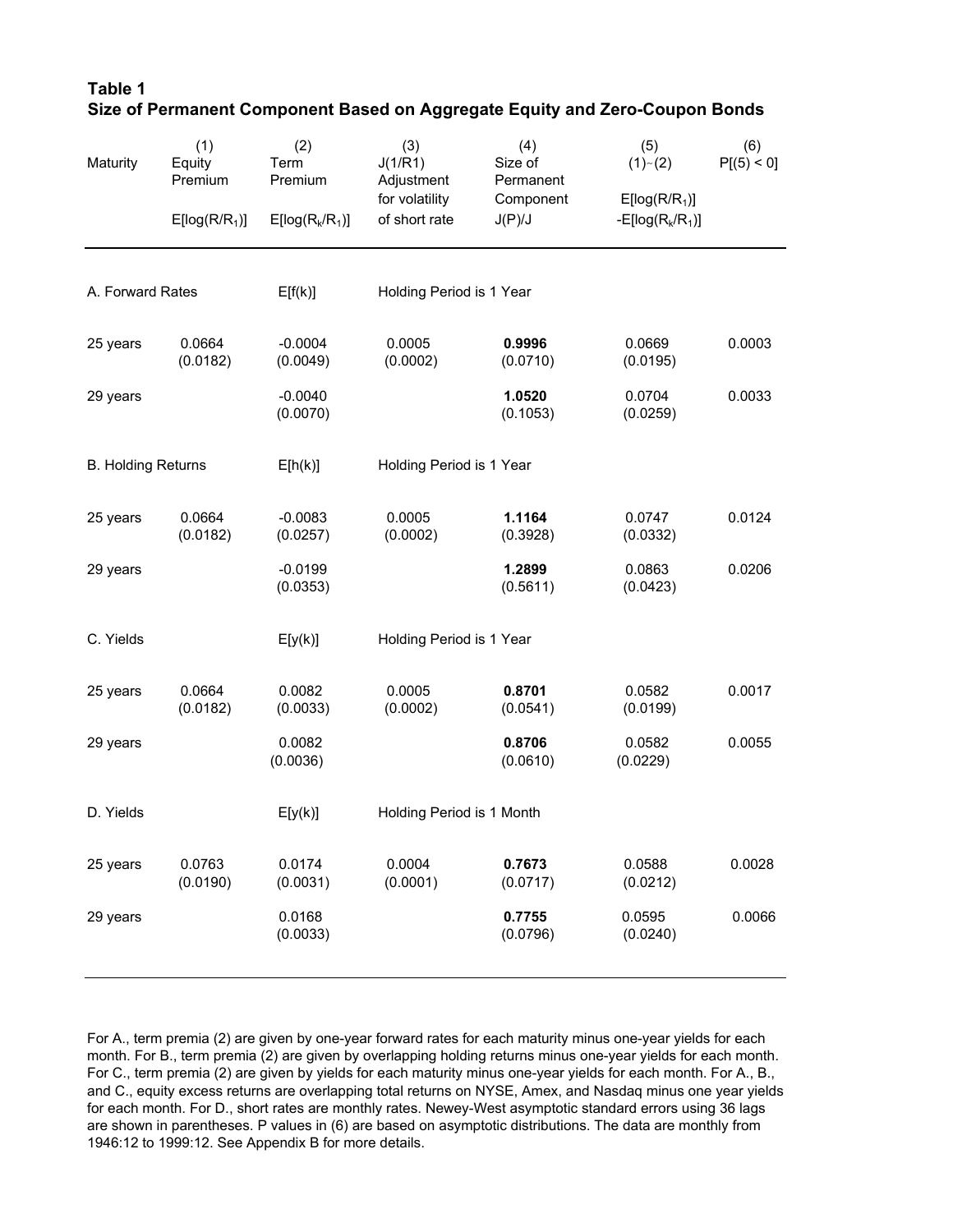### **Table 2 Size of Permanent Component Based on Growth-Optimal Portfolios and 25-Year Zero-Coupon Bonds**

|                          | (1)<br>Growth<br>Optimal<br>E[log(R/R <sub>1</sub> )] | (2)<br>Term<br>Premium<br>$E[log(R_k/R_1)]$ | (3)<br>J(1/R1)<br>Adjustment<br>for volatility<br>of short rate | (4)<br>Size of<br>Permanent<br>Component<br>J(P)/J | (5)<br>$(1)-(2)$<br>$E[log(R/R_1)]$<br>$-E[log(R_{k}/R_{1})]$ | (6)<br>P[(5) < 0] |
|--------------------------|-------------------------------------------------------|---------------------------------------------|-----------------------------------------------------------------|----------------------------------------------------|---------------------------------------------------------------|-------------------|
|                          |                                                       |                                             |                                                                 |                                                    |                                                               |                   |
| A. Market Portfolio      |                                                       |                                             |                                                                 |                                                    |                                                               |                   |
| One-year holding period  |                                                       |                                             |                                                                 |                                                    |                                                               |                   |
| Forward rates            | 0.0664<br>(0.0182)                                    | $-0.0004$<br>(0.0049)                       | 0.0005<br>(0.0002)                                              | 0.9996<br>(0.0710)                                 | 0.0681<br>(0.0195)                                            | 0.0003            |
| Holding return           |                                                       | $-0.0083$<br>(0.0257)                       |                                                                 | 1.1164<br>(0.3928)                                 | 0.0759<br>(0.0326)                                            | 0.0124            |
| Yields                   |                                                       | 0.0082<br>(0.0033)                          |                                                                 | 0.8701<br>(0.0541)                                 | 0.0595<br>(0.0198)                                            | 0.0017            |
| One-month holding period |                                                       |                                             |                                                                 |                                                    |                                                               |                   |
| Yields                   | 0.0763<br>(0.0190)                                    | 0.0174<br>(0.0031)                          | 0.0004<br>(0.0001)                                              | 0.7673<br>(0.0717)                                 | 0.0601<br>(0.0212)                                            | 0.0028            |

B. Growth-Optimal Leveraged Market Portfolio, (Portfolio weight: 3.47 for monthly holding period, 2.14 for yearly)

| One-year holding period  |          |           |          |          |          |        |
|--------------------------|----------|-----------|----------|----------|----------|--------|
| Forward rates            | 0.1095   | $-0.0004$ | 0.0005   | 0.9998   | 0.11     | 0.01   |
|                          | (0.0486) | (0.0049)  | (0.0002) | (0.0431) | (0.0473) |        |
| Holding return           |          | $-0.0083$ |          | 1.0708   | 0.1178   | 0.0163 |
|                          |          | (0.0257)  |          | (0.2435) | (0.0551) |        |
| Yields                   |          | 0.0082    |          | 0.9210   | 0.1013   | 0.0169 |
|                          |          | (0.0033)  |          | (0.0386) | (0.0477) |        |
| One-month holding period |          |           |          |          |          |        |
| Yields                   | 0.1689   | 0.0174    | 0.0004   | 0.8946   | 0.1515   | 0.0315 |
|                          | (0.0818) | (0.0031)  | (0.0002) | (0.0518) | (0.0814) |        |

#### C. Growth-Optimal Portfolio Based on the 10 CRSP Size-Decile Portfolios

| One-year holding period  |                    |                    |                    |                    |                    |        |
|--------------------------|--------------------|--------------------|--------------------|--------------------|--------------------|--------|
| Forward rates            | 0.1692             | $-0.0004$          | 0.0005             | 0.9999             | 0.1697             | 0.0006 |
|                          | (0.0528)           | (0.0049)           | (0.0002)           | (0.028)            | (0.0525)           |        |
| Holding return           |                    | $-0.0083$          |                    | 1.0459             | 0.1775             | 0.0021 |
|                          |                    | (0.0257)           |                    | (0.1551)           | (0.0621)           |        |
| Yields                   |                    | 0.0082             |                    | 0.9488             | 0.161              | 0.0009 |
|                          |                    | (0.0033)           |                    | (0.0202)           | (0.0518)           |        |
| One-month holding period |                    |                    |                    |                    |                    |        |
| Yields                   | 0.2251<br>(0.0876) | 0.0174<br>(0.0031) | 0.0004<br>(0.0002) | 0.9209<br>(0.0318) | 0.2076<br>(0.0872) | 0.0086 |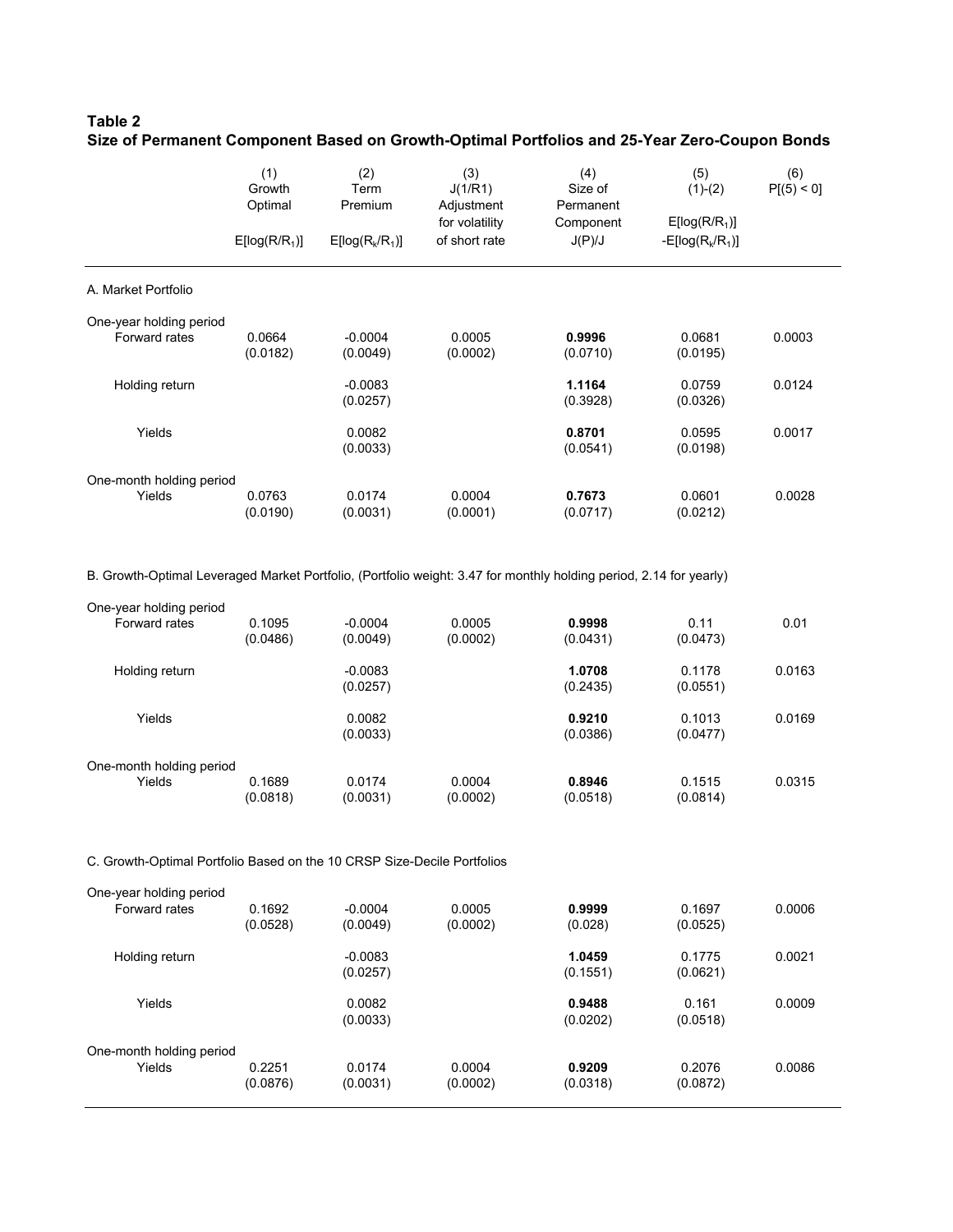### **Table 3 Size of Permanent Component Based on Aggregate Equity and Coupon Bonds**

|    |           | (1)<br>$E[logR/R_1]$<br>Equity<br>Premium | (2)<br>E[y]<br>Term<br>Premium | E[h]               | (3)<br>$J(1/R_1)$<br>Adjustment | (4)<br>J(P)/J<br>Size of Permanent<br>Component | (5)<br>$(1)-(2)$   | P[(5) < 0] |
|----|-----------|-------------------------------------------|--------------------------------|--------------------|---------------------------------|-------------------------------------------------|--------------------|------------|
| US | 1872-1999 | 0.0494<br>(0.0142)                        | 0.0034<br>(0.0028)             |                    | 0.0003<br>(0.0001)              | 0.9265<br>(0.054)                               | 0.0461<br>(0.0136) | 0.0003     |
|    |           |                                           |                                | 0.0043<br>(0.0064) |                                 | 0.9077<br>(0.1235)                              | 0.0452<br>(0.0139) | 0.0006     |
|    | 1926-99   | 0.0652<br>(0.0202)                        | 0.014<br>(0.0023)              |                    | 0.0005<br>(0.0001)              | 0.7792<br>(0.0691)                              | 0.0511<br>(0.0198) | 0.0049     |
|    |           |                                           |                                | 0.0136<br>(0.0101) |                                 | 0.7855<br>(0.1544)                              | 0.0516<br>(0.0206) | 0.0061     |
|    | 1946-99   | 0.0715<br>(0.0193)                        | 0.0122<br>(0.0025)             |                    | 0.0004<br>(0.0001)              | 0.8245<br>(0.0462)                              | 0.0593<br>(0.0185) | 0.0007     |
|    |           |                                           |                                | 0.006<br>(0.0129)  |                                 | 0.9113<br>(0.1728)                              | 0.0656<br>(0.0196) | 0.0004     |
|    |           | (1)<br>$E[logR/R_1]$<br>Equity<br>Premium | (2)<br>E[y]<br>Term<br>Premium | E[h]               | (3)<br>$J(1/R_1)$<br>Adjustment | (4)<br>J(P)/J<br>Size of Permanent<br>Component | (5)<br>$(1)-(2)$   | P[(5) < 0] |
| UK | 1801-1998 | 0.0239<br>(0.0083)                        | 0.0002<br>(0.0020)             |                    | 0.0003<br>(0.0001)              | 0.9781<br>(0.0808)                              | 0.0237<br>(0.0079) | 0.0014     |
|    |           |                                           |                                | 0.0036<br>(0.0058) |                                 | 0.8361<br>(0.2228)                              | 0.0202<br>(0.0079) | 0.0053     |
|    | 1926-98   | 0.0550<br>(0.0173)                        | 0.0111<br>0.0031               |                    | 0.0008<br>(0.0002)              | 0.7870<br>(0.0899)                              | 0.0439<br>(0.0179) | 0.0070     |
|    |           |                                           |                                | 0.0131<br>0.0130   |                                 | 0.7516<br>(0.2189)                              | 0.0419<br>(0.0177) | 0.0091     |
|    | 1946-98   | 0.0604<br>(0.0198)                        | 0.0092<br>(0.0038)             |                    | 0.0007<br>(0.0002)              | 0.8370<br>(0.0904)                              | 0.0511<br>(0.0210) | 0.0074     |
|    |           |                                           |                                | 0.0018<br>(0.0143) |                                 | 0.9583<br>(0.2289)                              | 0.0585<br>(0.0181) | 0.0006     |

(1) Average annual log return on equity minus average short rate for the year.

(2) Average yield on long-term government coupon bond minus average short rate for the year.

(3) Average annual holding period return on long-term government coupon bond minus average short rate for the year.

Newey-West asymptotic standard errors with 5 lags are shown in parentheses. See Appendix B for more details.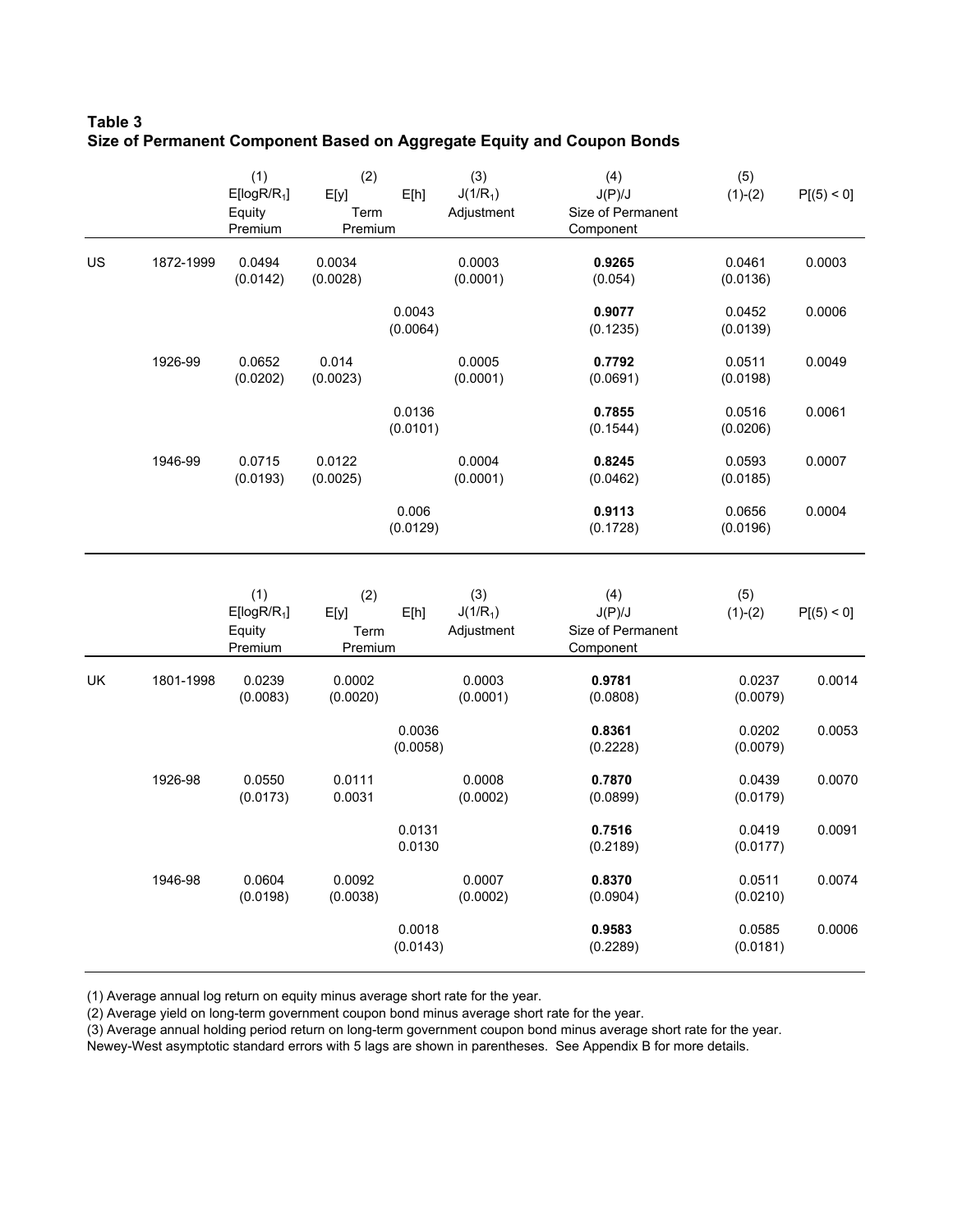| Table 4                                                      |  |
|--------------------------------------------------------------|--|
| <b>Required Persistence for Bonds with Finite Maturities</b> |  |

| Maturity |        | Term spread |        |        |  |  |  |  |  |
|----------|--------|-------------|--------|--------|--|--|--|--|--|
| (years)  |        | 0.50%       | $1\%$  | 1.50%  |  |  |  |  |  |
| 10       | 1.0000 | 0.9986      | 0.9972 | 0.9957 |  |  |  |  |  |
| 20       | 1.0000 | 0.9993      | 0.9987 | 0.9980 |  |  |  |  |  |
| 30       | 1.0000 | 0.9996      | 0.9991 | 0.9987 |  |  |  |  |  |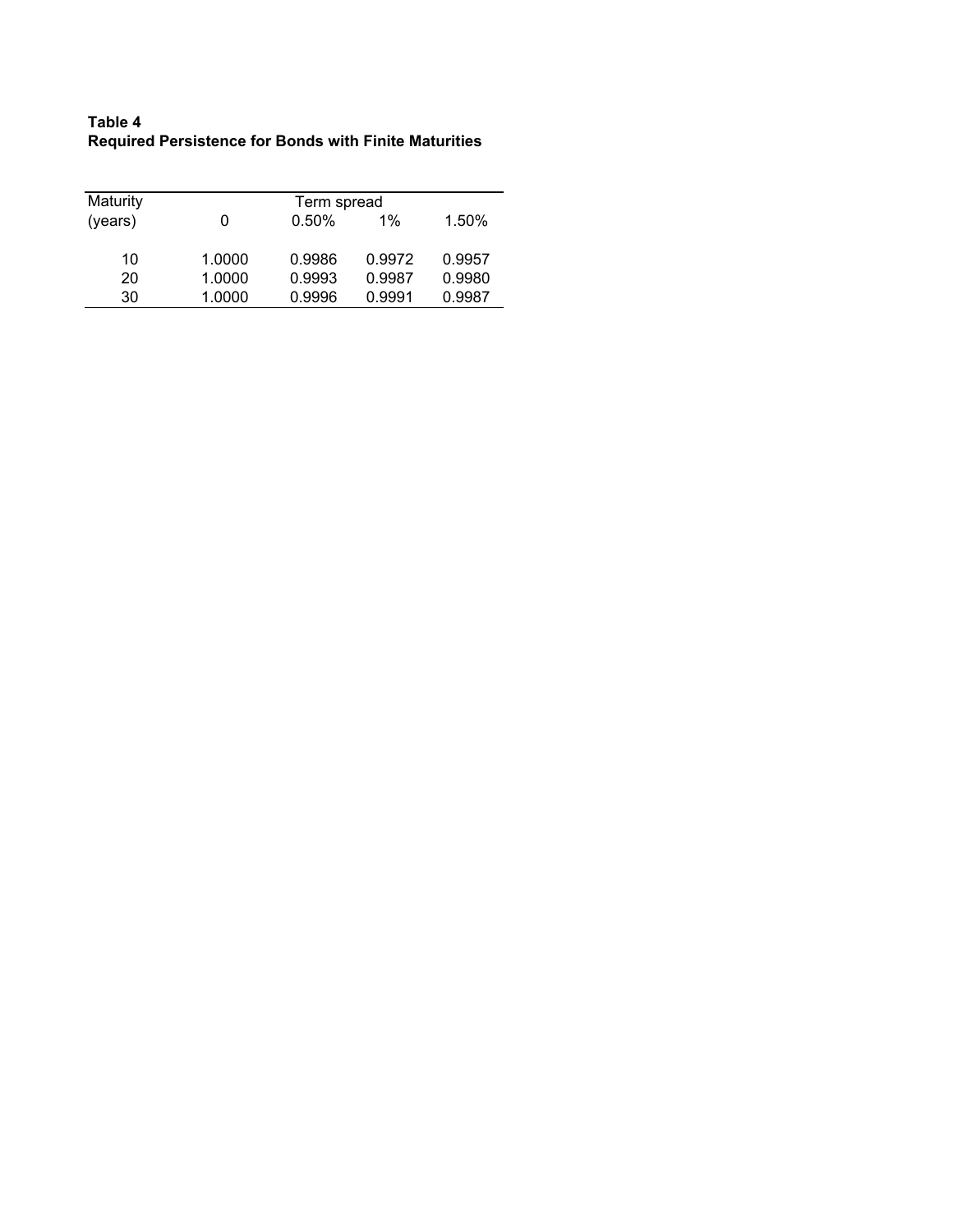### **Table 5 The Size of the Permanent Component due to Inflation**

| 1947-99                                      | AR(1)    | AR(2)    | $\sigma^2$ |            | Size of permanent component |                             |
|----------------------------------------------|----------|----------|------------|------------|-----------------------------|-----------------------------|
| AR1                                          |          | 0.66     |            | 0.0005     | 0.0021                      | (0.0009)                    |
| AR <sub>2</sub>                              |          | 0.87     | $-0.24$    | 0.0004     | 0.0015                      | (0.0006)                    |
| $(1/2k)$ var(log $P_{t+k}/P_t$ )             | $k=20$   |          |            |            | 0.0043                      | (0.0031)                    |
|                                              | $k = 30$ |          |            |            | 0.0030                      | (0.0027)                    |
| J( $P_{t+k}/P_t$ ) / var(log $P_{t+k}/P_t$ ) |          | $(k=20)$ | 0.46       |            |                             |                             |
|                                              |          | (k=30)   | 0.45       |            |                             |                             |
| 1870-1999                                    |          | AR(1)    | AR(2)      | $\sigma^2$ |                             | Size of permanent component |
| AR1                                          |          | 0.28     |            | 0.0052     | 0.0049                      | (0.0013)                    |
| AR <sub>2</sub>                              |          | 0.27     | 0.00       | 0.0052     | 0.0050                      | (0.0006)                    |
| $(1/2k)$ var(log $P_{t+k}/P_t$ )             | $k=20$   |          |            |            | 0.0077                      | (0.0035)                    |
|                                              | $k = 30$ |          |            |            | 0.0067                      | (0.0038)                    |
| J( $P_{t+k}/P_t$ ) / var(log $P_{t+k}/P_t$ ) |          | $(k=20)$ | 0.47       |            |                             |                             |
|                                              |          | (k=30)   | 0.48       |            |                             |                             |

For the AR(1) and AR(2) cases, the size of the permanent component is computed as one-half of the spectral density at frequency zero. The numbers in parentheses are standard errors obtained through Monte Carlo simulations. For (1/2k) var(log  $P_{t+k}/P_t$ ), we have used the methods proposed by Cochrane (1988) for small sample corrections and standard errors. See our discussion in the text for more details.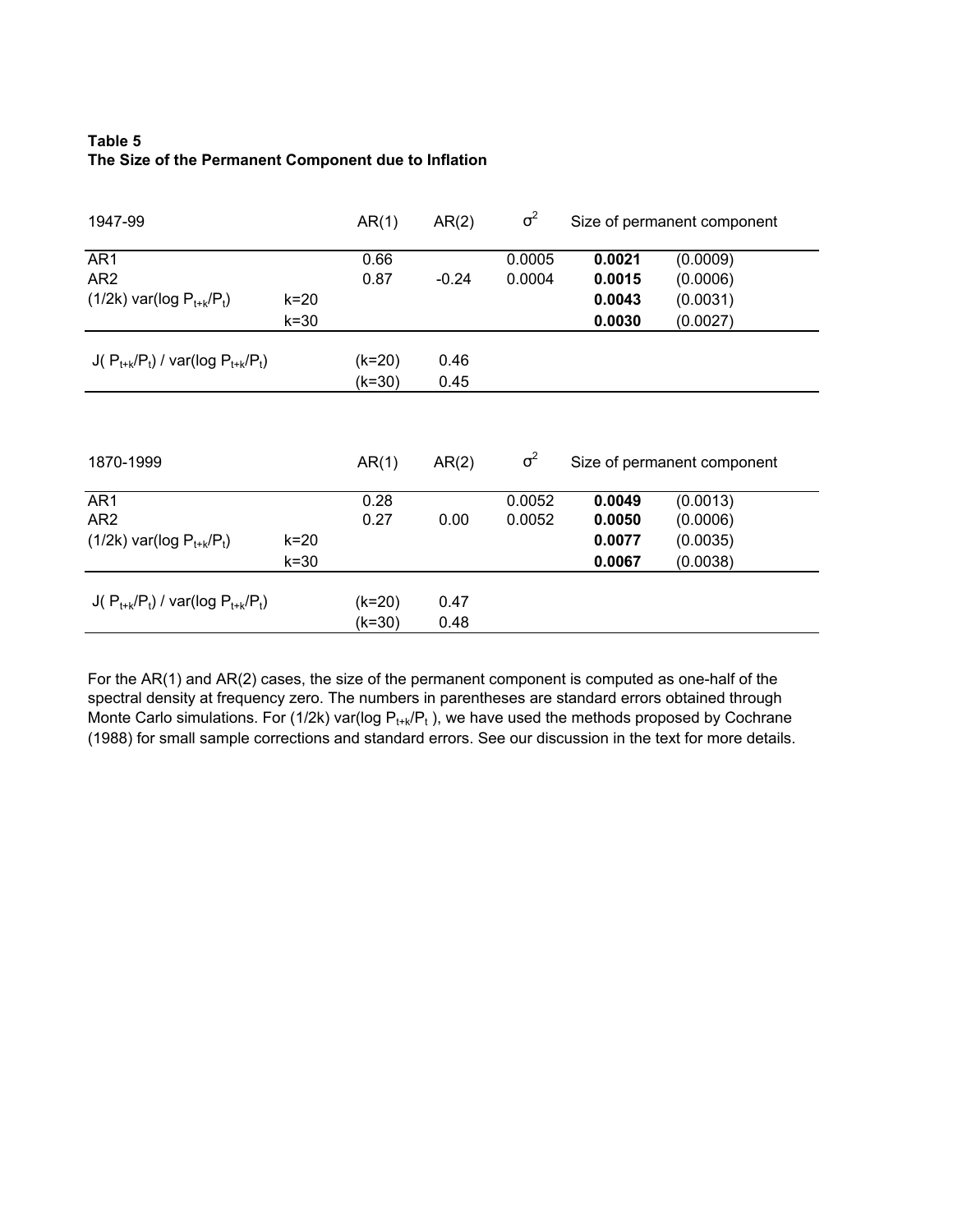### **Table 6 Inflation-Indexed Bonds and the Size of the Permanent Component of Pricing Kernels, U.K. 1982-9 9**

|                   |                    |                    | <b>Nominal Kernel</b> |                                   |  |                    | <b>Real Kernel</b> |                         |                                   |  |  |
|-------------------|--------------------|--------------------|-----------------------|-----------------------------------|--|--------------------|--------------------|-------------------------|-----------------------------------|--|--|
|                   | (1)                |                    | (2)                   |                                   |  | (4)                | (5)                |                         | (6)<br>$(1)-(4)-(5)$              |  |  |
| Maturity<br>years | Equity             | Forward            | Yield                 | Size of<br>Permanent<br>Component |  | Inflation<br>Rate  | Forward Yield      |                         | Size of<br>Permanent<br>Component |  |  |
|                   | E[log(R)]          | E[log(F)]          | E[log(Y)]             | J(P)                              |  | $E[log(\pi)]$      |                    | $E[log(F)]$ $E[log(Y)]$ | J(P)                              |  |  |
| 20                | 0.1706<br>(0.0197) | 0.0781<br>(0.0038) |                       | 0.0924<br>(0.0206)                |  | 0.0422<br>(0.0063) | 0.0343<br>(0.0022) |                         | 0.0941<br>(0.0229)                |  |  |
|                   |                    |                    | 0.0836<br>(0.0053)    | 0.0870<br>(0.0193)                |  |                    |                    | 0.0348<br>(0.0017)      | 0.0936<br>(0.0223)                |  |  |
| 25                |                    | 0.0762<br>(0.0040) |                       | 0.0944<br>(0.0212)                |  |                    | 0.0342<br>(0.0023) |                         | 0.0943<br>(0.0230)                |  |  |
|                   |                    |                    | 0.0815<br>(0.0046)    | 0.089<br>(0.0200)                 |  |                    |                    | 0.0347<br>(0.0018)      | 0.0937<br>(0.0224)                |  |  |

Real and nominal forward rates and yields are from the Bank of England. Stock returns and inflation rates are from Global Financial Data. Asymptotic standard errors, given in parenthesis, are computed with the Newey-West method with 3 years of lags and leads.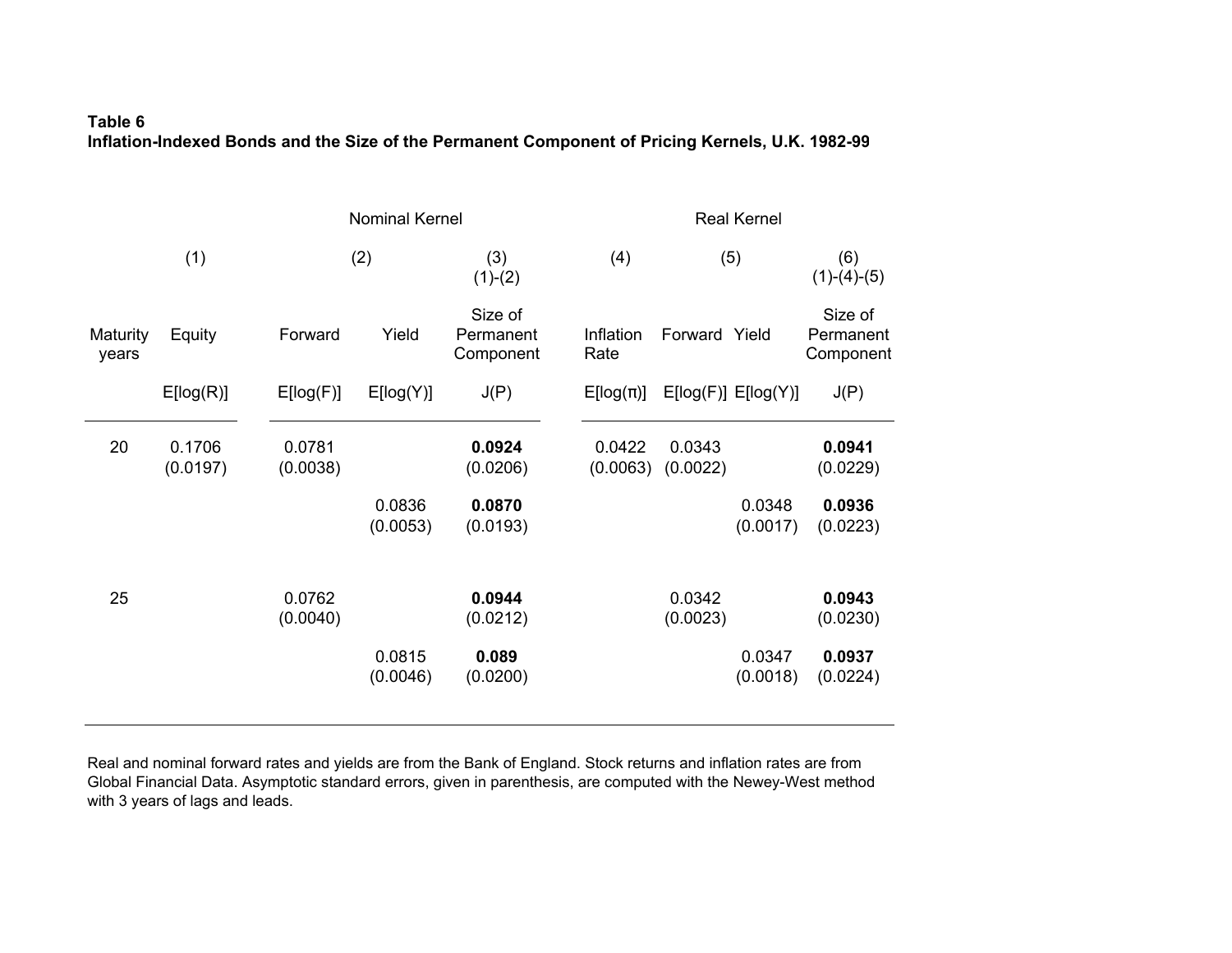

U.S., 1946:12 - 1999:12. Bands showing 1 asymptotic standard error.